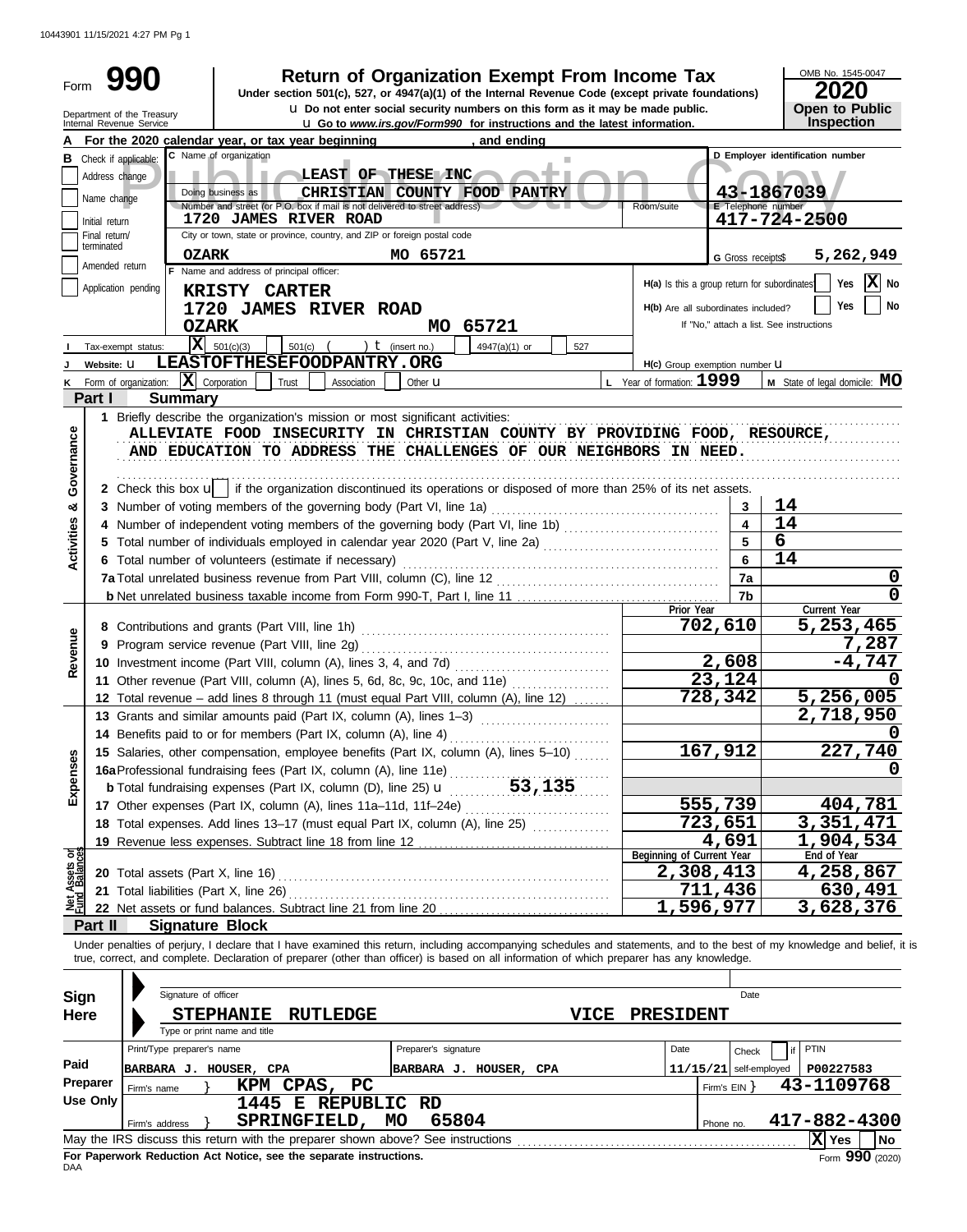| Form 990 (2020) $\bf LEAST$ OF THESE INC                                                                                                                                                                                                                                                                                                                                                           |                                                                                                                                                                                                                                                              | 43-1867039  | Page 2                       |
|----------------------------------------------------------------------------------------------------------------------------------------------------------------------------------------------------------------------------------------------------------------------------------------------------------------------------------------------------------------------------------------------------|--------------------------------------------------------------------------------------------------------------------------------------------------------------------------------------------------------------------------------------------------------------|-------------|------------------------------|
| Part III                                                                                                                                                                                                                                                                                                                                                                                           | <b>Statement of Program Service Accomplishments</b>                                                                                                                                                                                                          |             |                              |
| 1 Briefly describe the organization's mission:<br>ALLEVIATE FOOD INSECURITY IN CHRISTIAN COUNTY BY PROVIDING FOOD, RESOURCES,<br>AND EDUCATION TO ADDRESS THE CHALLENGES OF OUR NEIGHBORS IN NEED.                                                                                                                                                                                                 |                                                                                                                                                                                                                                                              |             |                              |
| $\mathbf{2}$<br>If "Yes," describe these new services on Schedule O.                                                                                                                                                                                                                                                                                                                               | Did the organization undertake any significant program services during the year which were not listed on the                                                                                                                                                 |             | $\Box$ Yes $\overline{X}$ No |
| 3<br>If "Yes," describe these changes on Schedule O.                                                                                                                                                                                                                                                                                                                                               | Did the organization cease conducting, or make significant changes in how it conducts, any program                                                                                                                                                           |             | $\Box$ Yes $\overline{X}$ No |
| 4<br>the total expenses, and revenue, if any, for each program service reported.                                                                                                                                                                                                                                                                                                                   | Describe the organization's program service accomplishments for each of its three largest program services, as measured by<br>expenses. Section 501(c)(3) and 501(c)(4) organizations are required to report the amount of grants and allocations to others, |             |                              |
| 4a (Code: ) (Expenses \$ 3, 263, 483 including grants of \$ 2, 718, 950 ) (Revenue \$ 7, 287 )<br>PROVIDE FOOD AND OTHER RESOURCES AT NO CHARGE TO AREA RESIDENTS WHO ARE<br>ELDERLY, DISABLED, OR FINANCIALLY UNABLE TO SUPPORT THEMSELVES. DURING<br>2020, WE SERVED 10,687 FAMILIES, FED 37,375 MOUTHS, AND DISTRIBUTED<br>1,683,367 POUNDS OF FOOD WITH THE SUPPORT OF 24,153 VOLUNTEER HOURS. |                                                                                                                                                                                                                                                              |             |                              |
|                                                                                                                                                                                                                                                                                                                                                                                                    |                                                                                                                                                                                                                                                              |             |                              |
|                                                                                                                                                                                                                                                                                                                                                                                                    |                                                                                                                                                                                                                                                              |             |                              |
| N/A                                                                                                                                                                                                                                                                                                                                                                                                |                                                                                                                                                                                                                                                              |             |                              |
|                                                                                                                                                                                                                                                                                                                                                                                                    |                                                                                                                                                                                                                                                              |             |                              |
|                                                                                                                                                                                                                                                                                                                                                                                                    |                                                                                                                                                                                                                                                              |             |                              |
| N/A                                                                                                                                                                                                                                                                                                                                                                                                |                                                                                                                                                                                                                                                              |             |                              |
|                                                                                                                                                                                                                                                                                                                                                                                                    |                                                                                                                                                                                                                                                              |             |                              |
|                                                                                                                                                                                                                                                                                                                                                                                                    |                                                                                                                                                                                                                                                              |             |                              |
| 4d Other program services (Describe on Schedule O.)<br>(Expenses \$                                                                                                                                                                                                                                                                                                                                | including grants of\$                                                                                                                                                                                                                                        | (Revenue \$ |                              |
| 4e Total program service expenses u                                                                                                                                                                                                                                                                                                                                                                | 3, 263, 483                                                                                                                                                                                                                                                  |             |                              |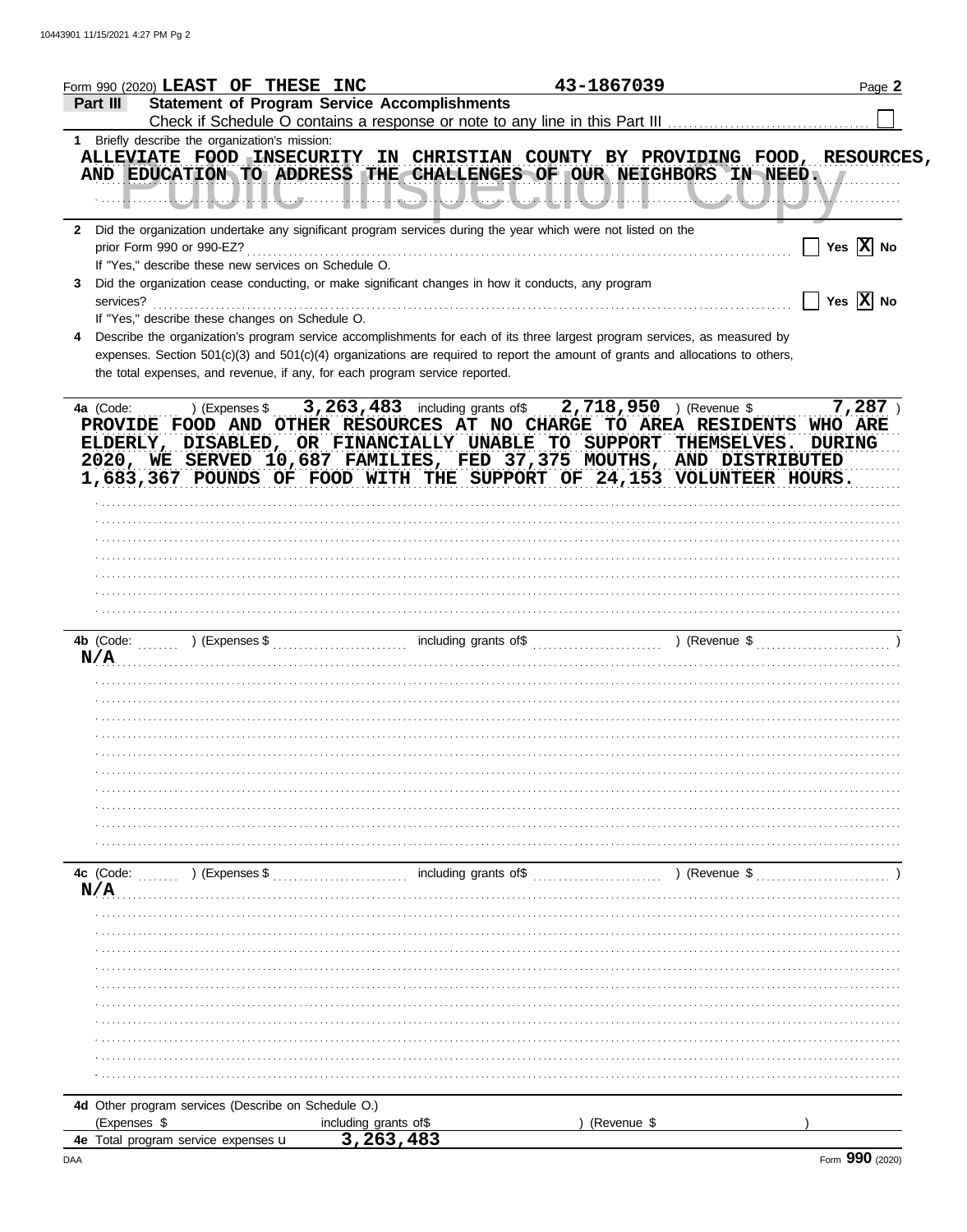|         | 43-1867039<br>Form 990 (2020) LEAST OF THESE INC                                                                                                                              |                        |              | Page 3                      |
|---------|-------------------------------------------------------------------------------------------------------------------------------------------------------------------------------|------------------------|--------------|-----------------------------|
|         | Part IV<br><b>Checklist of Required Schedules</b>                                                                                                                             |                        |              |                             |
|         |                                                                                                                                                                               |                        |              | Yes   No                    |
| 1.      | Is the organization described in section $501(c)(3)$ or $4947(a)(1)$ (other than a private foundation)? If "Yes,"                                                             |                        |              |                             |
|         | complete Schedule A                                                                                                                                                           | 1                      | X            |                             |
| 2       | Is the organization required to complete Schedule B, Schedule of Contributors (see instructions)?                                                                             | $\sqrt{2}$             | $\mathbf{X}$ |                             |
| 3       | Did the organization engage in direct or indirect political campaign activities on behalf of or in opposition to                                                              |                        |              |                             |
|         | candidates for public office? If "Yes," complete Schedule C, Part I                                                                                                           | 3 <sup>1</sup>         |              | X                           |
| 4       | Section 501(c)(3) organizations. Did the organization engage in lobbying activities, or have a section 501(h)                                                                 |                        |              |                             |
|         | election in effect during the tax year? If "Yes," complete Schedule C, Part II                                                                                                | 4                      |              | X                           |
| 5       | Is the organization a section $501(c)(4)$ , $501(c)(5)$ , or $501(c)(6)$ organization that receives membership dues,                                                          |                        |              |                             |
|         | assessments, or similar amounts as defined in Revenue Procedure 98-19? If "Yes," complete Schedule C, Part III                                                                | 5                      |              | X                           |
| 6       | Did the organization maintain any donor advised funds or any similar funds or accounts for which donors                                                                       |                        |              |                             |
|         | have the right to provide advice on the distribution or investment of amounts in such funds or accounts? If                                                                   |                        |              |                             |
|         | "Yes," complete Schedule D, Part I                                                                                                                                            | 6                      |              | X                           |
| 7       | Did the organization receive or hold a conservation easement, including easements to preserve open space,                                                                     |                        |              |                             |
|         | the environment, historic land areas, or historic structures? If "Yes," complete Schedule D, Part II                                                                          | 7                      |              | X                           |
| 8       | Did the organization maintain collections of works of art, historical treasures, or other similar assets? If "Yes,"                                                           |                        |              |                             |
|         | complete Schedule D, Part III                                                                                                                                                 | 8                      |              | X                           |
| 9       | Did the organization report an amount in Part X, line 21, for escrow or custodial account liability, serve as a                                                               |                        |              |                             |
|         | custodian for amounts not listed in Part X; or provide credit counseling, debt management, credit repair, or                                                                  |                        |              |                             |
|         | debt negotiation services? If "Yes," complete Schedule D, Part IV                                                                                                             | 9                      |              | X                           |
| 10      | Did the organization, directly or through a related organization, hold assets in donor-restricted endowments                                                                  |                        |              | X                           |
|         | or in quasi endowments? If "Yes," complete Schedule D, Part V<br>If the organization's answer to any of the following questions is "Yes," then complete Schedule D, Parts VI, | 10                     |              |                             |
| 11      | VII, VIII, IX, or X as applicable.                                                                                                                                            |                        |              |                             |
| а       | Did the organization report an amount for land, buildings, and equipment in Part X, line 10? If "Yes,"                                                                        |                        |              |                             |
|         | complete Schedule D, Part VI                                                                                                                                                  | 11a                    | X            |                             |
| b       | Did the organization report an amount for investments—other securities in Part X, line 12, that is 5% or more                                                                 |                        |              |                             |
|         | of its total assets reported in Part X, line 16? If "Yes," complete Schedule D, Part VII                                                                                      | 11 <sub>b</sub>        |              | X                           |
| c       | Did the organization report an amount for investments—program related in Part X, line 13, that is 5% or more                                                                  |                        |              |                             |
|         | of its total assets reported in Part X, line 16? If "Yes," complete Schedule D, Part VIII                                                                                     | 11c                    |              | $\mathbf x$                 |
| d       | Did the organization report an amount for other assets in Part X, line 15, that is 5% or more of its total assets                                                             |                        |              |                             |
|         | reported in Part X, line 16? If "Yes," complete Schedule D, Part IX                                                                                                           | 11d                    |              | $\mathbf x$                 |
|         | Did the organization report an amount for other liabilities in Part X, line 25? If "Yes," complete Schedule D, Part X                                                         | 11e                    |              | $\mathbf x$                 |
| f       | Did the organization's separate or consolidated financial statements for the tax year include a footnote that addresses                                                       |                        |              |                             |
|         | the organization's liability for uncertain tax positions under FIN 48 (ASC 740)? If "Yes," complete Schedule D, Part X                                                        | 11f                    |              | X                           |
|         | 12a Did the organization obtain separate, independent audited financial statements for the tax year? If "Yes," complete                                                       |                        |              |                             |
|         | Schedule D, Parts XI and XII                                                                                                                                                  | 12a                    |              | X                           |
| b       | Was the organization included in consolidated, independent audited financial statements for the tax year? If                                                                  |                        |              |                             |
|         | "Yes," and if the organization answered "No" to line 12a, then completing Schedule D, Parts XI and XII is optional                                                            | 12 <sub>b</sub>        |              | <u>х</u>                    |
| 13      | Is the organization a school described in section $170(b)(1)(A)(ii)?$ If "Yes," complete Schedule E                                                                           | 13                     |              | X                           |
| 14a     | Did the organization maintain an office, employees, or agents outside of the United States?                                                                                   | 14a                    |              | X                           |
| b       | Did the organization have aggregate revenues or expenses of more than \$10,000 from grantmaking,                                                                              |                        |              |                             |
|         | fundraising, business, investment, and program service activities outside the United States, or aggregate                                                                     |                        |              |                             |
|         |                                                                                                                                                                               | 14b                    |              | X                           |
| 15      | Did the organization report on Part IX, column (A), line 3, more than \$5,000 of grants or other assistance to or                                                             |                        |              |                             |
|         | for any foreign organization? If "Yes," complete Schedule F, Parts II and IV                                                                                                  | 15                     |              | X                           |
| 16      | Did the organization report on Part IX, column (A), line 3, more than \$5,000 of aggregate grants or other                                                                    |                        |              |                             |
|         |                                                                                                                                                                               | 16                     |              | X                           |
| 17      | Did the organization report a total of more than \$15,000 of expenses for professional fundraising services on                                                                |                        |              |                             |
|         |                                                                                                                                                                               | 17                     |              | X                           |
| 18      | Did the organization report more than \$15,000 total of fundraising event gross income and contributions on                                                                   |                        |              |                             |
|         | Part VIII, lines 1c and 8a? If "Yes," complete Schedule G, Part II                                                                                                            | 18                     |              | <u>x</u>                    |
| 19      | Did the organization report more than \$15,000 of gross income from gaming activities on Part VIII, line 9a?                                                                  |                        |              |                             |
|         |                                                                                                                                                                               | 19                     |              | $\mathbf{x}$<br>$\mathbf x$ |
| 20a     |                                                                                                                                                                               | 20a<br>20 <sub>b</sub> |              |                             |
| b<br>21 | Did the organization report more than \$5,000 of grants or other assistance to any domestic organization or                                                                   |                        |              |                             |
|         |                                                                                                                                                                               | 21                     |              | X                           |
| DAA     |                                                                                                                                                                               |                        |              | Form 990 (2020)             |
|         |                                                                                                                                                                               |                        |              |                             |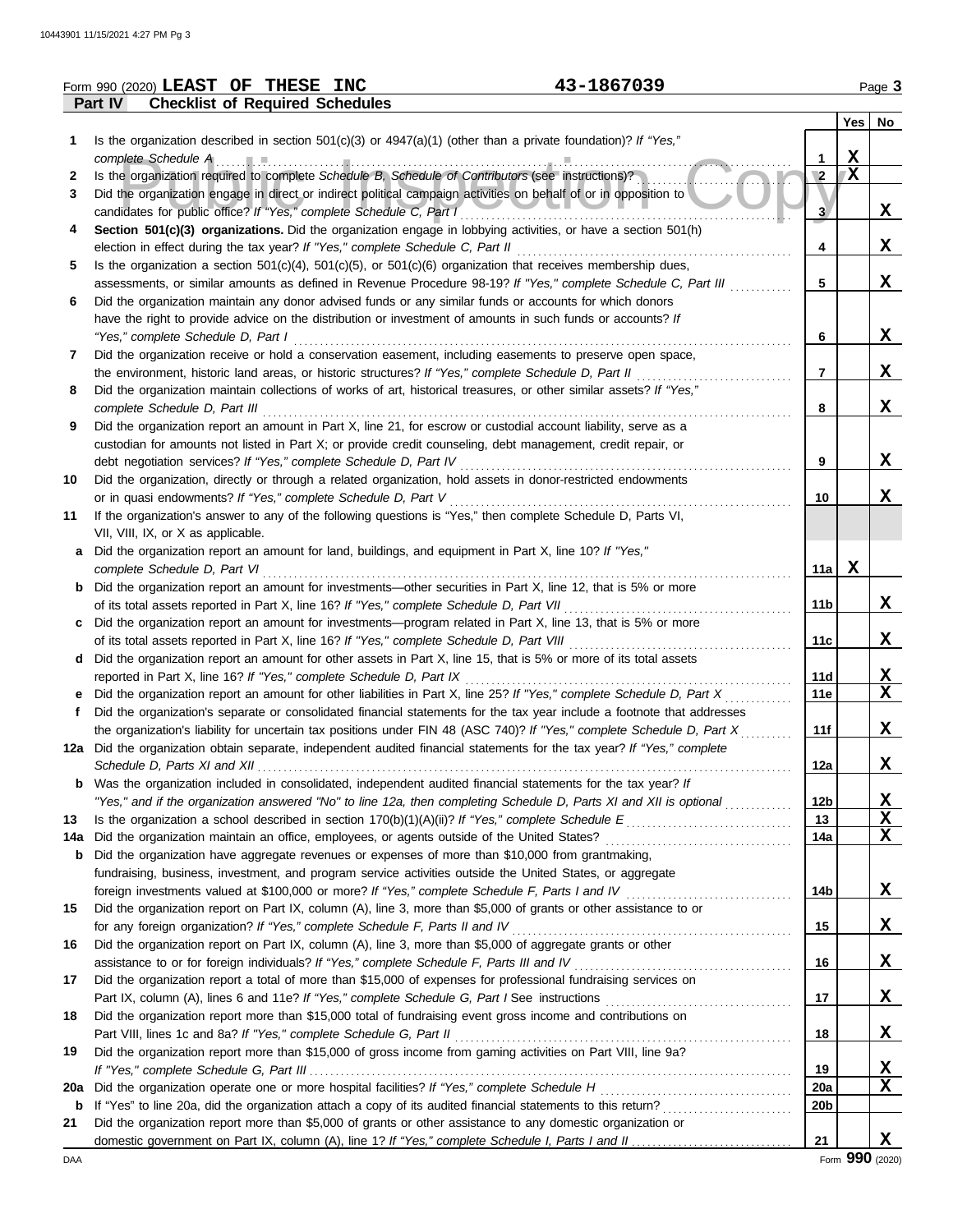|     | 43-1867039<br>Form 990 (2020) LEAST OF THESE INC                                                                                                      |                 |             | Page 4      |
|-----|-------------------------------------------------------------------------------------------------------------------------------------------------------|-----------------|-------------|-------------|
|     | <b>Checklist of Required Schedules (continued)</b><br><b>Part IV</b>                                                                                  |                 |             |             |
|     |                                                                                                                                                       |                 | Yes         | No          |
| 22  | Did the organization report more than \$5,000 of grants or other assistance to or for domestic individuals on                                         |                 |             |             |
|     |                                                                                                                                                       | 22              | $\mathbf X$ |             |
| 23  | Did the organization answer "Yes" to Part VII, Section A, line 3, 4, or 5 about compensation of the                                                   |                 |             |             |
|     | organization's current and former officers, directors, trustees, key employees, and highest compensated                                               |                 |             |             |
|     | employees? If "Yes," complete Schedule J                                                                                                              | 23              |             | x           |
|     | 24a Did the organization have a tax-exempt bond issue with an outstanding principal amount of more than                                               |                 |             |             |
|     | \$100,000 as of the last day of the year, that was issued after December 31, 2002? If "Yes," answer lines 24b                                         |                 |             |             |
|     | through 24d and complete Schedule K. If "No," go to line 25a                                                                                          | 24a             |             | X           |
|     | Did the organization invest any proceeds of tax-exempt bonds beyond a temporary period exception?                                                     | 24b             |             |             |
|     | Did the organization maintain an escrow account other than a refunding escrow at any time during the year                                             |                 |             |             |
|     | to defease any tax-exempt bonds?                                                                                                                      | 24c             |             |             |
| d   | Did the organization act as an "on behalf of" issuer for bonds outstanding at any time during the year?                                               | 24d             |             |             |
|     | 25a Section 501(c)(3), 501(c)(4), and 501(c)(29) organizations. Did the organization engage in an excess benefit                                      |                 |             |             |
|     | transaction with a disqualified person during the year? If "Yes," complete Schedule L, Part I                                                         | 25a             |             | x           |
| b   | Is the organization aware that it engaged in an excess benefit transaction with a disqualified person in a prior                                      |                 |             |             |
|     | year, and that the transaction has not been reported on any of the organization's prior Forms 990 or 990-EZ?<br>If "Yes," complete Schedule L, Part I | 25b             |             | x           |
|     | Did the organization report any amount on Part X, line 5 or 22, for receivables from or payables to any current                                       |                 |             |             |
| 26  | or former officer, director, trustee, key employee, creator or founder, substantial contributor, or 35%                                               |                 |             |             |
|     | controlled entity or family member of any of these persons? If "Yes," complete Schedule L, Part II                                                    | 26              |             | x           |
| 27  | Did the organization provide a grant or other assistance to any current or former officer, director, trustee, key                                     |                 |             |             |
|     | employee, creator or founder, substantial contributor or employee thereof, a grant selection committee                                                |                 |             |             |
|     | member, or to a 35% controlled entity (including an employee thereof) or family member of any of these                                                |                 |             |             |
|     | persons? If "Yes," complete Schedule L, Part III                                                                                                      | 27              |             | X           |
| 28  | Was the organization a party to a business transaction with one of the following parties (see Schedule L, Part                                        |                 |             |             |
|     | IV instructions, for applicable filing thresholds, conditions, and exceptions):                                                                       |                 |             |             |
| a   | A current or former officer, director, trustee, key employee, creator or founder, or substantial contributor? If                                      |                 |             |             |
|     | "Yes," complete Schedule L, Part IV                                                                                                                   | 28a             |             | X           |
| b   | A family member of any individual described in line 28a? If "Yes," complete Schedule L, Part IV                                                       | 28 <sub>b</sub> |             | X           |
| c   | A 35% controlled entity of one or more individuals and/or organizations described in lines 28a or 28b? If                                             |                 |             |             |
|     | "Yes," complete Schedule L, Part IV                                                                                                                   | 28c             |             | x           |
| 29  | Did the organization receive more than \$25,000 in non-cash contributions? If "Yes," complete Schedule M                                              | 29              | $\mathbf X$ |             |
| 30  | Did the organization receive contributions of art, historical treasures, or other similar assets, or qualified                                        |                 |             |             |
|     | conservation contributions? If "Yes," complete Schedule M                                                                                             | 30              |             | X           |
| 31  | Did the organization liquidate, terminate, or dissolve and cease operations? If "Yes," complete Schedule N, Part I                                    | 31              |             | X           |
| 32  | Did the organization sell, exchange, dispose of, or transfer more than 25% of its net assets? If "Yes,"                                               |                 |             |             |
|     | complete Schedule N, Part II                                                                                                                          | 32              |             | X           |
| 33  | Did the organization own 100% of an entity disregarded as separate from the organization under Regulations                                            |                 |             |             |
|     | sections 301.7701-2 and 301.7701-3? If "Yes," complete Schedule R, Part I                                                                             | 33              |             | X           |
| 34  | Was the organization related to any tax-exempt or taxable entity? If "Yes," complete Schedule R, Part II, III,                                        |                 |             |             |
|     | or IV, and Part V, line 1                                                                                                                             | 34              |             | X           |
| 35a | Did the organization have a controlled entity within the meaning of section 512(b)(13)?                                                               | 35a             |             | $\mathbf x$ |
| b   | If "Yes" to line 35a, did the organization receive any payment from or engage in any transaction with a                                               |                 |             |             |
|     | controlled entity within the meaning of section 512(b)(13)? If "Yes," complete Schedule R, Part V, line 2                                             | 35b             |             |             |
| 36  | Section 501(c)(3) organizations. Did the organization make any transfers to an exempt non-charitable                                                  |                 |             |             |
|     | related organization? If "Yes," complete Schedule R, Part V, line 2                                                                                   | 36              |             | X           |
| 37  | Did the organization conduct more than 5% of its activities through an entity that is not a related organization                                      |                 |             |             |
|     | and that is treated as a partnership for federal income tax purposes? If "Yes," complete Schedule R, Part VI                                          | 37              |             | X           |
| 38  | Did the organization complete Schedule O and provide explanations in Schedule O for Part VI, lines 11b and                                            |                 | X           |             |
|     | 19? Note: All Form 990 filers are required to complete Schedule O.<br>Statements Regarding Other IRS Filings and Tax Compliance<br>Part V             | 38              |             |             |
|     |                                                                                                                                                       |                 |             |             |
|     |                                                                                                                                                       |                 | Yes         | No          |
| 1a  | $\mathbf 0$<br>Enter the number reported in Box 3 of Form 1096. Enter -0- if not applicable<br>1a                                                     |                 |             |             |
| b   | $\mathbf 0$<br>1 <sub>b</sub><br>Enter the number of Forms W-2G included in line 1a. Enter -0- if not applicable                                      |                 |             |             |
| c   | Did the organization comply with backup withholding rules for reportable payments to vendors and                                                      |                 |             |             |
|     |                                                                                                                                                       | 1c              |             |             |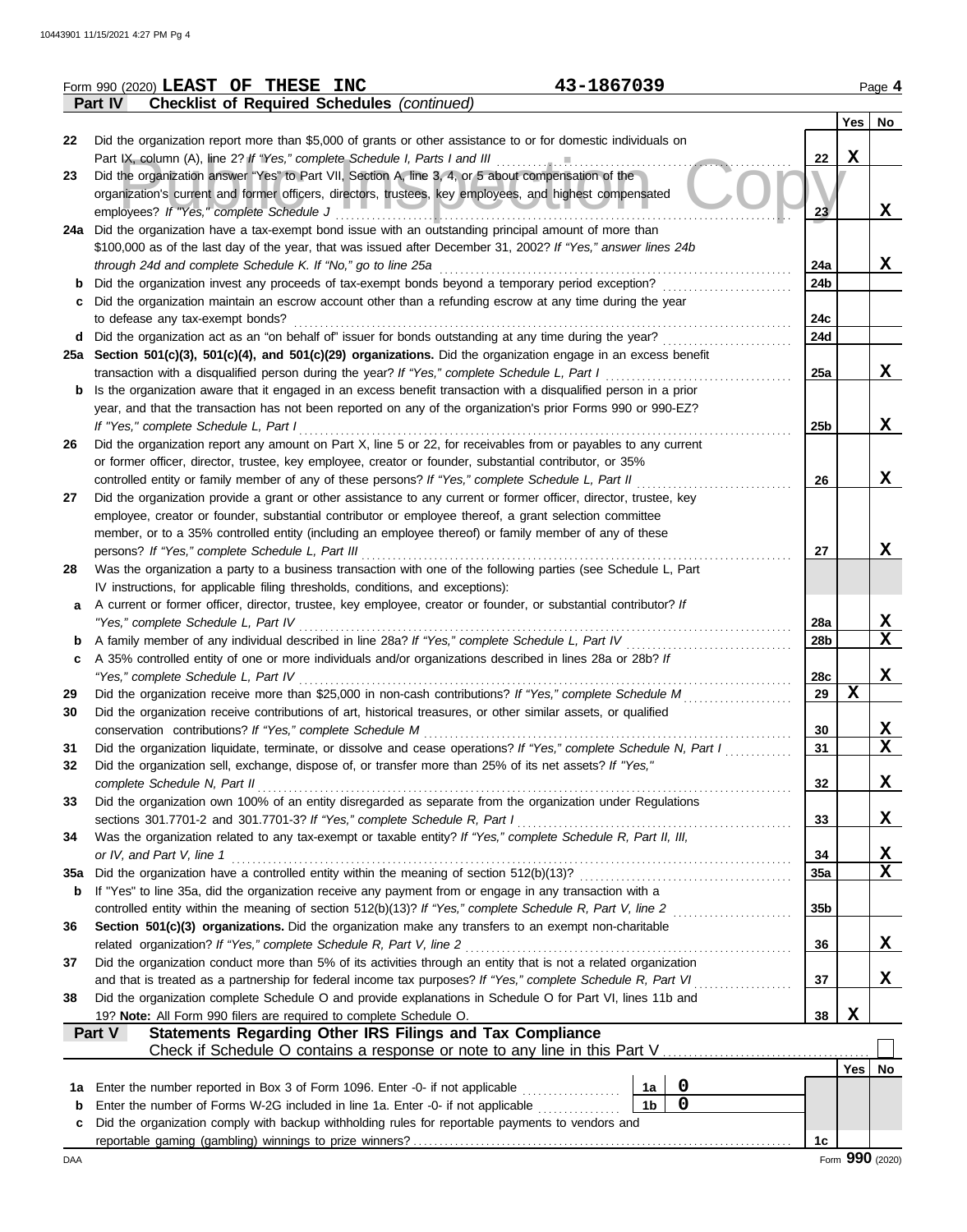|        | 43-1867039<br>Form 990 (2020) LEAST OF THESE INC                                                                                                             |                 |                |   | Page 5        |
|--------|--------------------------------------------------------------------------------------------------------------------------------------------------------------|-----------------|----------------|---|---------------|
|        | Statements Regarding Other IRS Filings and Tax Compliance (continued)<br><b>Part V</b>                                                                       |                 |                |   |               |
|        |                                                                                                                                                              |                 |                |   | $Yes \mid No$ |
|        | 2a Enter the number of employees reported on Form W-3, Transmittal of Wage and Tax                                                                           |                 |                |   |               |
|        | Statements, filed for the calendar year ending with or within the year covered by this return                                                                | 6<br>2a         |                |   |               |
| b      | If at least one is reported on line 2a, did the organization file all required federal employment tax returns?                                               |                 | 2 <sub>b</sub> | X |               |
|        | Note: If the sum of lines 1a and 2a is greater than 250, you may be required to e-file (see instructions)                                                    |                 |                |   |               |
| За     | Did the organization have unrelated business gross income of \$1,000 or more during the year?                                                                |                 | 3a             |   | X             |
| b      |                                                                                                                                                              |                 | 3 <sub>b</sub> |   |               |
| 4a     | At any time during the calendar year, did the organization have an interest in, or a signature or other authority over,                                      |                 |                |   |               |
|        | a financial account in a foreign country (such as a bank account, securities account, or other financial account)?                                           |                 | 4a             |   | x             |
| b      |                                                                                                                                                              |                 |                |   |               |
|        | See instructions for filing requirements for FinCEN Form 114, Report of Foreign Bank and Financial Accounts (FBAR).                                          |                 |                |   |               |
|        | 5a Was the organization a party to a prohibited tax shelter transaction at any time during the tax year?                                                     |                 | 5a             |   | X             |
| b      |                                                                                                                                                              |                 | 5 <sub>b</sub> |   | X             |
| c      | If "Yes" to line 5a or 5b, did the organization file Form 8886-T?                                                                                            |                 | 5c             |   |               |
| 6a     | Does the organization have annual gross receipts that are normally greater than \$100,000, and did the                                                       |                 |                |   |               |
|        |                                                                                                                                                              |                 | 6a             |   | X             |
| b      | If "Yes," did the organization include with every solicitation an express statement that such contributions or                                               |                 |                |   |               |
|        | gifts were not tax deductible?                                                                                                                               |                 | 6b             |   |               |
| 7      | Organizations that may receive deductible contributions under section 170(c).                                                                                |                 |                |   |               |
| a      | Did the organization receive a payment in excess of \$75 made partly as a contribution and partly for goods                                                  |                 |                |   |               |
|        | and services provided to the payor?                                                                                                                          |                 | 7a             |   | X             |
| b      |                                                                                                                                                              |                 | 7b             |   |               |
| c      | Did the organization sell, exchange, or otherwise dispose of tangible personal property for which it was                                                     |                 |                |   |               |
|        |                                                                                                                                                              | 7d              | 7c             |   | X             |
| d      |                                                                                                                                                              |                 | 7e             |   | X             |
| е<br>t |                                                                                                                                                              |                 | 7f             |   | $\mathbf X$   |
| g      | If the organization received a contribution of qualified intellectual property, did the organization file Form 8899 as required?                             |                 | 7g             |   |               |
| h      | If the organization received a contribution of cars, boats, airplanes, or other vehicles, did the organization file a Form 1098-C?                           |                 | 7h             |   |               |
| 8      | Sponsoring organizations maintaining donor advised funds. Did a donor advised fund maintained by the                                                         |                 |                |   |               |
|        |                                                                                                                                                              |                 | 8              |   |               |
| 9      | Sponsoring organizations maintaining donor advised funds.                                                                                                    |                 |                |   |               |
| a      | Did the sponsoring organization make any taxable distributions under section 4966?                                                                           |                 | 9a             |   |               |
| b      | Did the sponsoring organization make a distribution to a donor, donor advisor, or related person?                                                            |                 | 9 <sub>b</sub> |   |               |
| 10     | Section 501(c)(7) organizations. Enter:                                                                                                                      |                 |                |   |               |
| a      |                                                                                                                                                              | 10a             |                |   |               |
| b      | Gross receipts, included on Form 990, Part VIII, line 12, for public use of club facilities                                                                  | 10b             |                |   |               |
| 11     | Section 501(c)(12) organizations. Enter:                                                                                                                     |                 |                |   |               |
| a      | Gross income from members or shareholders                                                                                                                    | 11a             |                |   |               |
| b      | Gross income from other sources (Do not net amounts due or paid to other sources                                                                             |                 |                |   |               |
|        | against amounts due or received from them.)                                                                                                                  | 11 <sub>b</sub> |                |   |               |
| 12a    | Section 4947(a)(1) non-exempt charitable trusts. Is the organization filing Form 990 in lieu of Form 1041?                                                   |                 | 12a            |   |               |
| b      | If "Yes," enter the amount of tax-exempt interest received or accrued during the year                                                                        | 12 <sub>b</sub> |                |   |               |
| 13     | Section 501(c)(29) qualified nonprofit health insurance issuers.                                                                                             |                 |                |   |               |
| а      |                                                                                                                                                              |                 | 13a            |   |               |
|        | Note: See the instructions for additional information the organization must report on Schedule O.                                                            |                 |                |   |               |
| b      | Enter the amount of reserves the organization is required to maintain by the states in which                                                                 |                 |                |   |               |
|        |                                                                                                                                                              | 13 <sub>b</sub> |                |   |               |
| c      |                                                                                                                                                              | 13c             |                |   |               |
| 14a    |                                                                                                                                                              |                 | 14a            |   | X             |
| b      |                                                                                                                                                              |                 | 14b            |   |               |
| 15     | Is the organization subject to the section 4960 tax on payment(s) of more than \$1,000,000 in remuneration or                                                |                 |                |   |               |
|        | excess parachute payment(s) during the year?                                                                                                                 |                 | 15             |   | x             |
|        | If "Yes," see instructions and file Form 4720, Schedule N.                                                                                                   |                 |                |   | X             |
| 16     | Is the organization an educational institution subject to the section 4968 excise tax on net investment income?<br>If "Yes," complete Form 4720, Schedule O. |                 | 16             |   |               |
|        |                                                                                                                                                              |                 |                |   |               |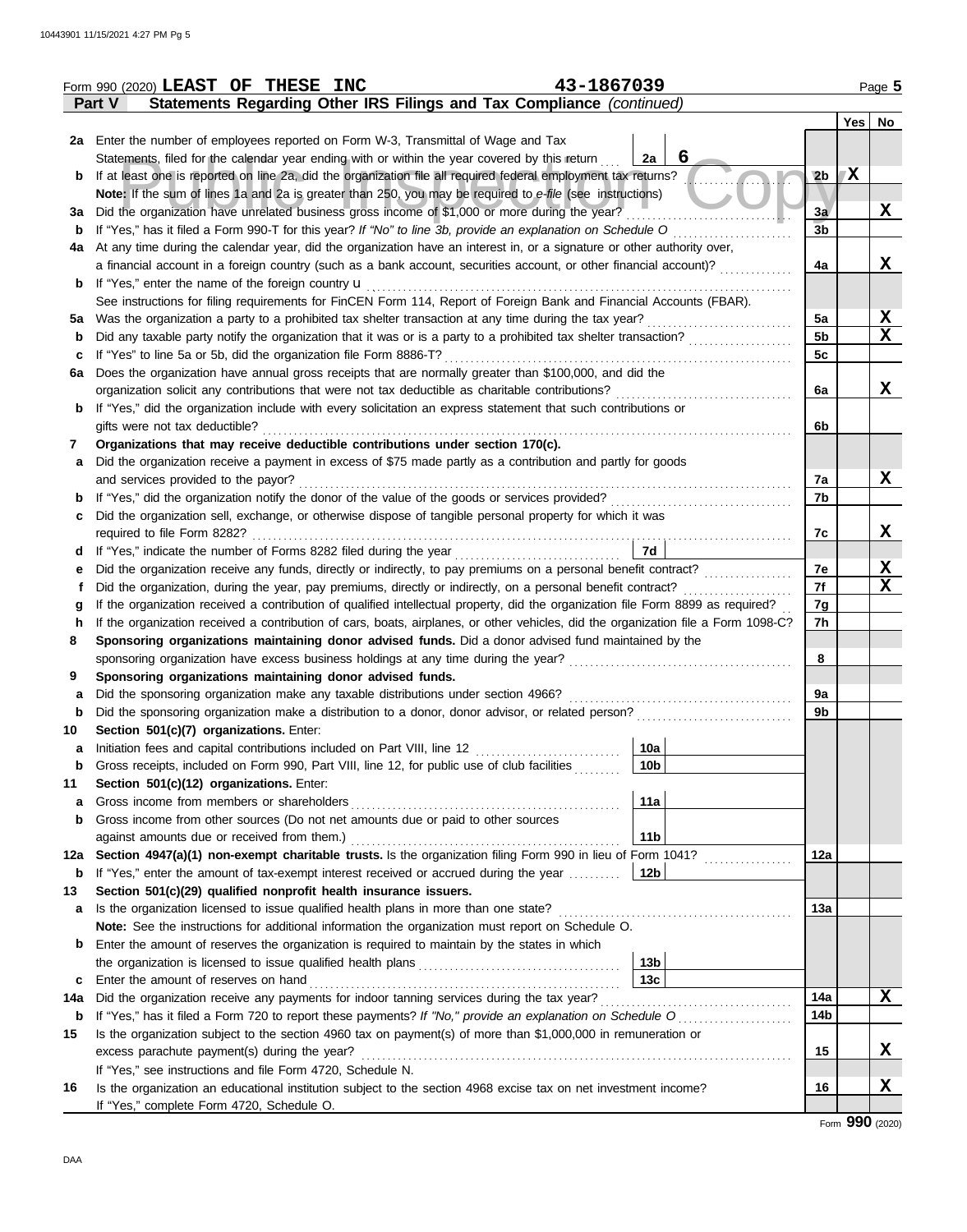|     | 43-1867039<br>Form 990 (2020) LEAST OF THESE INC                                                                                    |                 |                 | Page $6$     |
|-----|-------------------------------------------------------------------------------------------------------------------------------------|-----------------|-----------------|--------------|
|     | Part VI<br>Governance, Management, and Disclosure For each "Yes" response to lines 2 through 7b below, and for a "No"               |                 |                 |              |
|     | response to line 8a, 8b, or 10b below, describe the circumstances, processes, or changes on Schedule O. See instructions.           |                 |                 |              |
|     |                                                                                                                                     |                 |                 | IXI          |
|     | Section A. Governing Body and Management                                                                                            |                 |                 |              |
|     |                                                                                                                                     |                 | Yes             | No.          |
| 1a  | 14<br>1a<br>Enter the number of voting members of the governing body at the end of the tax year                                     |                 |                 |              |
|     | If there are material differences in voting rights among members of the governing body, or                                          |                 |                 |              |
|     | if the governing body delegated broad authority to an executive committee or similar                                                |                 |                 |              |
|     |                                                                                                                                     |                 |                 |              |
|     | committee, explain on Schedule O.                                                                                                   |                 |                 |              |
| b   | 14<br>Enter the number of voting members included on line 1a, above, who are independent<br>1b                                      |                 |                 |              |
| 2   | Did any officer, director, trustee, or key employee have a family relationship or a business relationship with                      |                 |                 |              |
|     | any other officer, director, trustee, or key employee?                                                                              | 2               |                 | <u>x</u>     |
| 3   | Did the organization delegate control over management duties customarily performed by or under the direct                           |                 |                 |              |
|     | supervision of officers, directors, trustees, or key employees to a management company or other person?                             | 3               |                 | $\mathbf{x}$ |
| 4   | Did the organization make any significant changes to its governing documents since the prior Form 990 was filed?                    | 4               |                 | X            |
| 5   | Did the organization become aware during the year of a significant diversion of the organization's assets?                          | 5               |                 | X            |
| 6   | Did the organization have members or stockholders?                                                                                  | 6               |                 | X            |
| 7a  | Did the organization have members, stockholders, or other persons who had the power to elect or appoint                             |                 |                 |              |
|     | one or more members of the governing body?                                                                                          | 7a              |                 | X            |
| b   | Are any governance decisions of the organization reserved to (or subject to approval by) members,                                   |                 |                 |              |
|     | stockholders, or persons other than the governing body?                                                                             | 7b              |                 | X            |
| 8   | Did the organization contemporaneously document the meetings held or written actions undertaken during the year by the following:   |                 |                 |              |
| а   | The governing body?                                                                                                                 | 8a              | X               |              |
| b   | Each committee with authority to act on behalf of the governing body?                                                               | 8b              | X               |              |
|     |                                                                                                                                     |                 |                 |              |
| 9   | Is there any officer, director, trustee, or key employee listed in Part VII, Section A, who cannot be reached at                    |                 |                 |              |
|     |                                                                                                                                     | 9               |                 | X            |
|     | Section B. Policies (This Section B requests information about policies not required by the Internal Revenue Code.)                 |                 |                 |              |
|     |                                                                                                                                     |                 | Yes             | No           |
| 10a | Did the organization have local chapters, branches, or affiliates?                                                                  | 10a             |                 | X            |
| b   | If "Yes," did the organization have written policies and procedures governing the activities of such chapters,                      |                 |                 |              |
|     | affiliates, and branches to ensure their operations are consistent with the organization's exempt purposes?                         | 10 <sub>b</sub> |                 |              |
| 11a | Has the organization provided a complete copy of this Form 990 to all members of its governing body before filing the form?         | 11a             | X               |              |
| b   | Describe in Schedule O the process, if any, used by the organization to review this Form 990.                                       |                 |                 |              |
| 12a | Did the organization have a written conflict of interest policy? If "No," go to line 13                                             | 12a             | X               |              |
| b   | Were officers, directors, or trustees, and key employees required to disclose annually interests that could give rise to conflicts? | 12b             | X               |              |
| с   | Did the organization regularly and consistently monitor and enforce compliance with the policy? If "Yes,"                           |                 |                 |              |
|     | describe in Schedule O how this was done                                                                                            | 12c             | X               |              |
| 13  | Did the organization have a written whistleblower policy?                                                                           | 13              |                 | X            |
| 14  | Did the organization have a written document retention and destruction policy?                                                      | 14              |                 | X            |
| 15  | Did the process for determining compensation of the following persons include a review and approval by                              |                 |                 |              |
|     | independent persons, comparability data, and contemporaneous substantiation of the deliberation and decision?                       |                 |                 |              |
|     |                                                                                                                                     |                 |                 |              |
| a   | The organization's CEO, Executive Director, or top management official                                                              | 15a             |                 | X            |
| b   | Other officers or key employees of the organization                                                                                 | 15b             |                 | $\mathbf X$  |
|     | If "Yes" to line 15a or 15b, describe the process in Schedule O (see instructions).                                                 |                 |                 |              |
| 16а | Did the organization invest in, contribute assets to, or participate in a joint venture or similar arrangement                      |                 |                 |              |
|     | with a taxable entity during the year?                                                                                              | 16a             |                 | X            |
| b   | If "Yes," did the organization follow a written policy or procedure requiring the organization to evaluate its                      |                 |                 |              |
|     | participation in joint venture arrangements under applicable federal tax law, and take steps to safeguard the                       |                 |                 |              |
|     |                                                                                                                                     | 16b             |                 |              |
|     | <b>Section C. Disclosure</b>                                                                                                        |                 |                 |              |
| 17  | List the states with which a copy of this Form 990 is required to be filed $\mathbf u$ NONE                                         |                 |                 |              |
| 18  | Section 6104 requires an organization to make its Forms 1023 (1024 or 1024-A, if applicable), 990, and 990-T (Section 501(c)        |                 |                 |              |
|     | (3)s only) available for public inspection. Indicate how you made these available. Check all that apply.                            |                 |                 |              |
|     | Own website     Another's website  X  Upon request     Other (explain on Schedule O)<br>ΧI                                          |                 |                 |              |
| 19  | Describe on Schedule O whether (and if so, how) the organization made its governing documents, conflict of interest policy, and     |                 |                 |              |
|     | financial statements available to the public during the tax year.                                                                   |                 |                 |              |
|     |                                                                                                                                     |                 |                 |              |
| 20  | State the name, address, and telephone number of the person who possesses the organization's books and records u                    |                 |                 |              |
|     | 1720 JAMES RIVER ROAD<br>THE ORGANIZATION                                                                                           |                 |                 |              |
|     | MO 65721<br>417-724-2500<br><b>OZARK</b>                                                                                            |                 |                 |              |
| DAA |                                                                                                                                     |                 | Form 990 (2020) |              |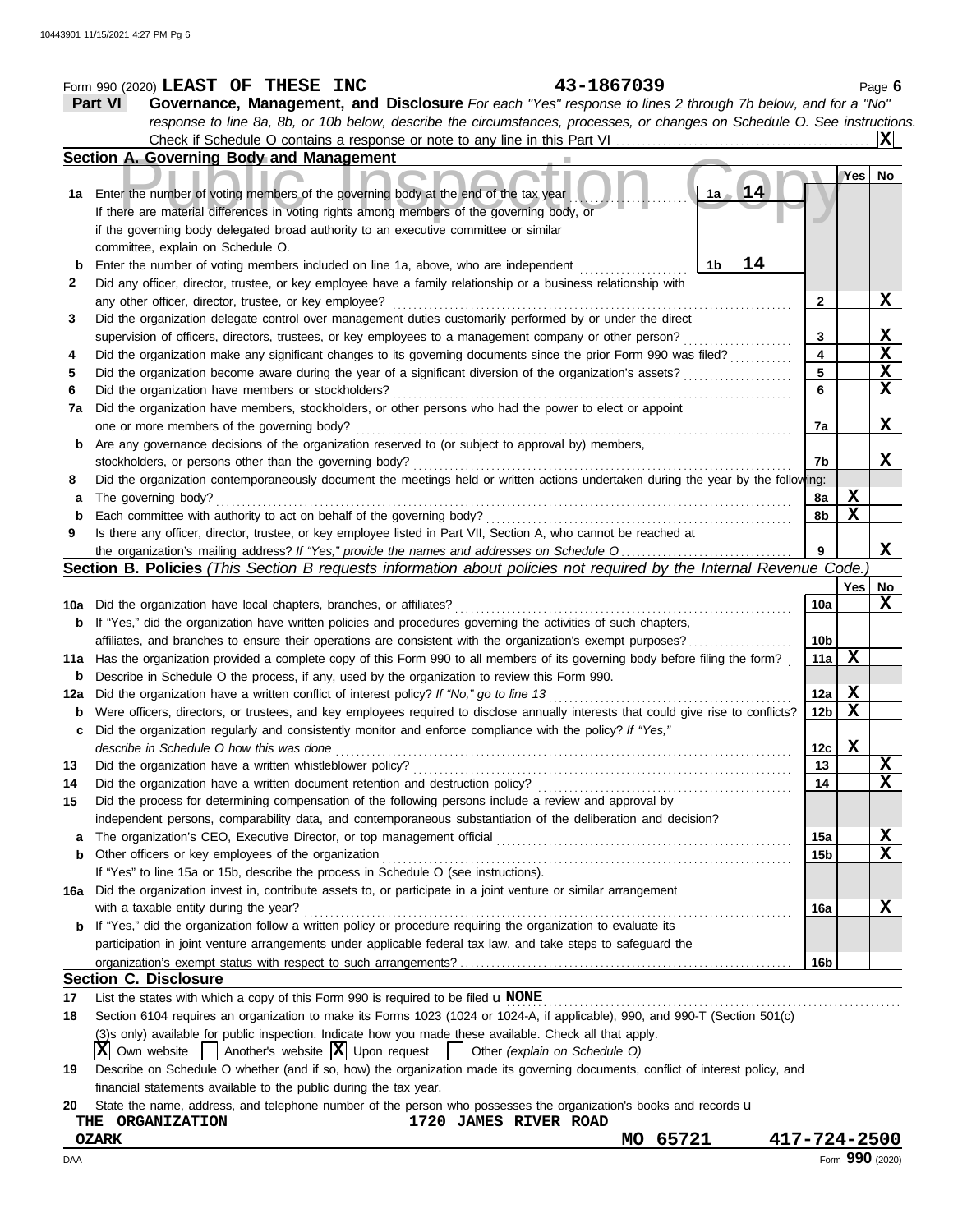| Form 990 (2020) LEAST OF THESE INC                                                                                                                                                                                                                                                                                            |                          |                                   |               |             |              |                                                                  |        | 43-1867039                                                                   |                               | Page 7                                    |
|-------------------------------------------------------------------------------------------------------------------------------------------------------------------------------------------------------------------------------------------------------------------------------------------------------------------------------|--------------------------|-----------------------------------|---------------|-------------|--------------|------------------------------------------------------------------|--------|------------------------------------------------------------------------------|-------------------------------|-------------------------------------------|
| Part VII Compensation of Officers, Directors, Trustees, Key Employees, Highest Compensated Employees, and<br><b>Independent Contractors</b>                                                                                                                                                                                   |                          |                                   |               |             |              |                                                                  |        |                                                                              |                               |                                           |
|                                                                                                                                                                                                                                                                                                                               |                          |                                   |               |             |              |                                                                  |        | Check if Schedule O contains a response or note to any line in this Part VII |                               |                                           |
| Section A. Officers, Directors, Trustees, Key Employees, and Highest Compensated Employees                                                                                                                                                                                                                                    |                          |                                   |               |             |              |                                                                  |        |                                                                              |                               |                                           |
| 1a Complete this table for all persons required to be listed. Report compensation for the calendar year ending with or within the<br>organization's tax year.                                                                                                                                                                 |                          |                                   |               |             |              |                                                                  |        |                                                                              |                               |                                           |
| • List all of the organization's current officers, directors, trustees (whether individuals or organizations), regardless of amount of<br>compensation. Enter -0- in columns (D), (E), and (F) if no compensation was paid.                                                                                                   |                          |                                   |               |             |              |                                                                  |        |                                                                              |                               |                                           |
| • List all of the organization's current key employees, if any. See instructions for definition of "key employee."                                                                                                                                                                                                            |                          |                                   |               |             |              |                                                                  |        |                                                                              |                               |                                           |
| • List the organization's five current highest compensated employees (other than an officer, director, trustee, or key employee)<br>who received reportable compensation (Box 5 of Form W-2 and/or Box 7 of Form 1099-MISC) of more than \$100,000 from the<br>organization and any related organizations.                    |                          |                                   |               |             |              |                                                                  |        |                                                                              |                               |                                           |
| • List all of the organization's former officers, key employees, and highest compensated employees who received more than<br>\$100,000 of reportable compensation from the organization and any related organizations.                                                                                                        |                          |                                   |               |             |              |                                                                  |        |                                                                              |                               |                                           |
| • List all of the organization's former directors or trustees that received, in the capacity as a former director or trustee of the<br>organization, more than \$10,000 of reportable compensation from the organization and any related organizations.<br>See instructions for the order in which to list the persons above. |                          |                                   |               |             |              |                                                                  |        |                                                                              |                               |                                           |
| Check this box if neither the organization nor any related organization compensated any current officer, director, or trustee.                                                                                                                                                                                                |                          |                                   |               |             |              |                                                                  |        |                                                                              |                               |                                           |
| (A)                                                                                                                                                                                                                                                                                                                           | (B)                      |                                   |               | (C)         |              |                                                                  |        | (D)                                                                          | (E)                           | (F)                                       |
| Name and title                                                                                                                                                                                                                                                                                                                | Average<br>hours         |                                   |               | Position    |              | (do not check more than one                                      |        | Reportable<br>compensation                                                   | Reportable<br>compensation    | Estimated amount<br>of other              |
|                                                                                                                                                                                                                                                                                                                               | per week<br>(list any    |                                   |               |             |              | box, unless person is both an<br>officer and a director/trustee) |        | from the<br>organization                                                     | from related<br>organizations | compensation<br>from the                  |
|                                                                                                                                                                                                                                                                                                                               | hours for                |                                   |               |             |              |                                                                  |        | (W-2/1099-MISC)                                                              | (W-2/1099-MISC)               | organization and<br>related organizations |
|                                                                                                                                                                                                                                                                                                                               | related<br>organizations |                                   | Institutional | Officer     | Key employee |                                                                  | Former |                                                                              |                               |                                           |
|                                                                                                                                                                                                                                                                                                                               | below<br>dotted line)    |                                   |               |             |              |                                                                  |        |                                                                              |                               |                                           |
|                                                                                                                                                                                                                                                                                                                               |                          | Individual trustee<br>or director | trustee       |             |              | Highest compensated<br>employee                                  |        |                                                                              |                               |                                           |
| $(1)$ KRISTY<br><b>CARTER</b>                                                                                                                                                                                                                                                                                                 |                          |                                   |               |             |              |                                                                  |        |                                                                              |                               |                                           |
|                                                                                                                                                                                                                                                                                                                               | 40.00                    |                                   |               |             |              |                                                                  |        |                                                                              |                               |                                           |
| EXECUTIVE DIRECTOR                                                                                                                                                                                                                                                                                                            | 0.00                     |                                   |               | $\mathbf x$ |              |                                                                  |        | 81,470                                                                       | 0                             | 0                                         |
| (2) TODD JOHNSON                                                                                                                                                                                                                                                                                                              |                          |                                   |               |             |              |                                                                  |        |                                                                              |                               |                                           |
|                                                                                                                                                                                                                                                                                                                               | 1.00                     |                                   |               |             |              |                                                                  |        |                                                                              |                               |                                           |
| <b>PRESIDENT</b>                                                                                                                                                                                                                                                                                                              | 0.00                     | X                                 |               | $\mathbf x$ |              |                                                                  |        | 0                                                                            | 0                             | 0                                         |
| <b>RUTLEDGE</b><br>(3) STEPHANIE                                                                                                                                                                                                                                                                                              | 1.00                     |                                   |               |             |              |                                                                  |        |                                                                              |                               |                                           |
| <b>VICE PRESIDENT</b>                                                                                                                                                                                                                                                                                                         | 0.00                     | X                                 |               | X           |              |                                                                  |        | 0                                                                            | 0                             | $\mathbf 0$                               |
| $(4)$ CARRIE<br><b>BELLM</b>                                                                                                                                                                                                                                                                                                  |                          |                                   |               |             |              |                                                                  |        |                                                                              |                               |                                           |
|                                                                                                                                                                                                                                                                                                                               | 1.00                     |                                   |               |             |              |                                                                  |        |                                                                              |                               |                                           |
| <b>TREASURER</b>                                                                                                                                                                                                                                                                                                              | 0.00                     | $\mathbf x$                       |               | X           |              |                                                                  |        | 0                                                                            | 0                             | $\mathbf 0$                               |
| (5) DON SAVLEY                                                                                                                                                                                                                                                                                                                |                          |                                   |               |             |              |                                                                  |        |                                                                              |                               |                                           |
|                                                                                                                                                                                                                                                                                                                               | 1.00                     |                                   |               |             |              |                                                                  |        |                                                                              |                               |                                           |
| PAST PRESIDENT                                                                                                                                                                                                                                                                                                                | 0.00                     | X                                 |               | $\mathbf X$ |              |                                                                  |        | 0                                                                            | 0                             | $\mathbf 0$                               |
| (6) JOHN HERRING                                                                                                                                                                                                                                                                                                              | 1.00                     |                                   |               |             |              |                                                                  |        |                                                                              |                               |                                           |
| <b>DIRECTOR</b>                                                                                                                                                                                                                                                                                                               | 0.00                     | $\mathbf X$                       |               |             |              |                                                                  |        | 0                                                                            | 0                             | $\mathbf 0$                               |
| (7) CHERYL HUSON                                                                                                                                                                                                                                                                                                              |                          |                                   |               |             |              |                                                                  |        |                                                                              |                               |                                           |
|                                                                                                                                                                                                                                                                                                                               | 1.00                     |                                   |               |             |              |                                                                  |        |                                                                              |                               |                                           |
| <b>DIRECTOR</b>                                                                                                                                                                                                                                                                                                               | 0.00                     | $\mathbf X$                       |               |             |              |                                                                  |        | 0                                                                            | 0                             | $\mathbf 0$                               |
| (8) CARL PRESLEY                                                                                                                                                                                                                                                                                                              |                          |                                   |               |             |              |                                                                  |        |                                                                              |                               |                                           |
|                                                                                                                                                                                                                                                                                                                               | 8.00                     |                                   |               |             |              |                                                                  |        |                                                                              |                               |                                           |
| <b>DIRECTOR</b>                                                                                                                                                                                                                                                                                                               | 0.00                     | $\mathbf X$                       |               |             |              |                                                                  |        | 0                                                                            | 0                             | $\mathbf 0$                               |
| (9) CHRIS KENNON                                                                                                                                                                                                                                                                                                              | 1.00                     |                                   |               |             |              |                                                                  |        |                                                                              |                               |                                           |
| <b>DIRECTOR</b>                                                                                                                                                                                                                                                                                                               | 0.00                     | $\mathbf X$                       |               |             |              |                                                                  |        | 0                                                                            | 0                             | $\mathbf 0$                               |
| (10) MIKE OSBORN                                                                                                                                                                                                                                                                                                              |                          |                                   |               |             |              |                                                                  |        |                                                                              |                               |                                           |
|                                                                                                                                                                                                                                                                                                                               | 1.00                     |                                   |               |             |              |                                                                  |        |                                                                              |                               |                                           |
| <b>DIRECTOR</b>                                                                                                                                                                                                                                                                                                               | 0.00                     | $\mathbf X$                       |               |             |              |                                                                  |        | 0                                                                            | 0                             | $\mathbf 0$                               |
| (11) TODD GREGORY                                                                                                                                                                                                                                                                                                             |                          |                                   |               |             |              |                                                                  |        |                                                                              |                               |                                           |

**0.00 X 0 0 0**

**DIRECTOR**

. . . . . . . . . . . . . . . . . . . . . . . . . . . . . . . . . . . . . . . . . . . . . . . . . . . . . **1.00**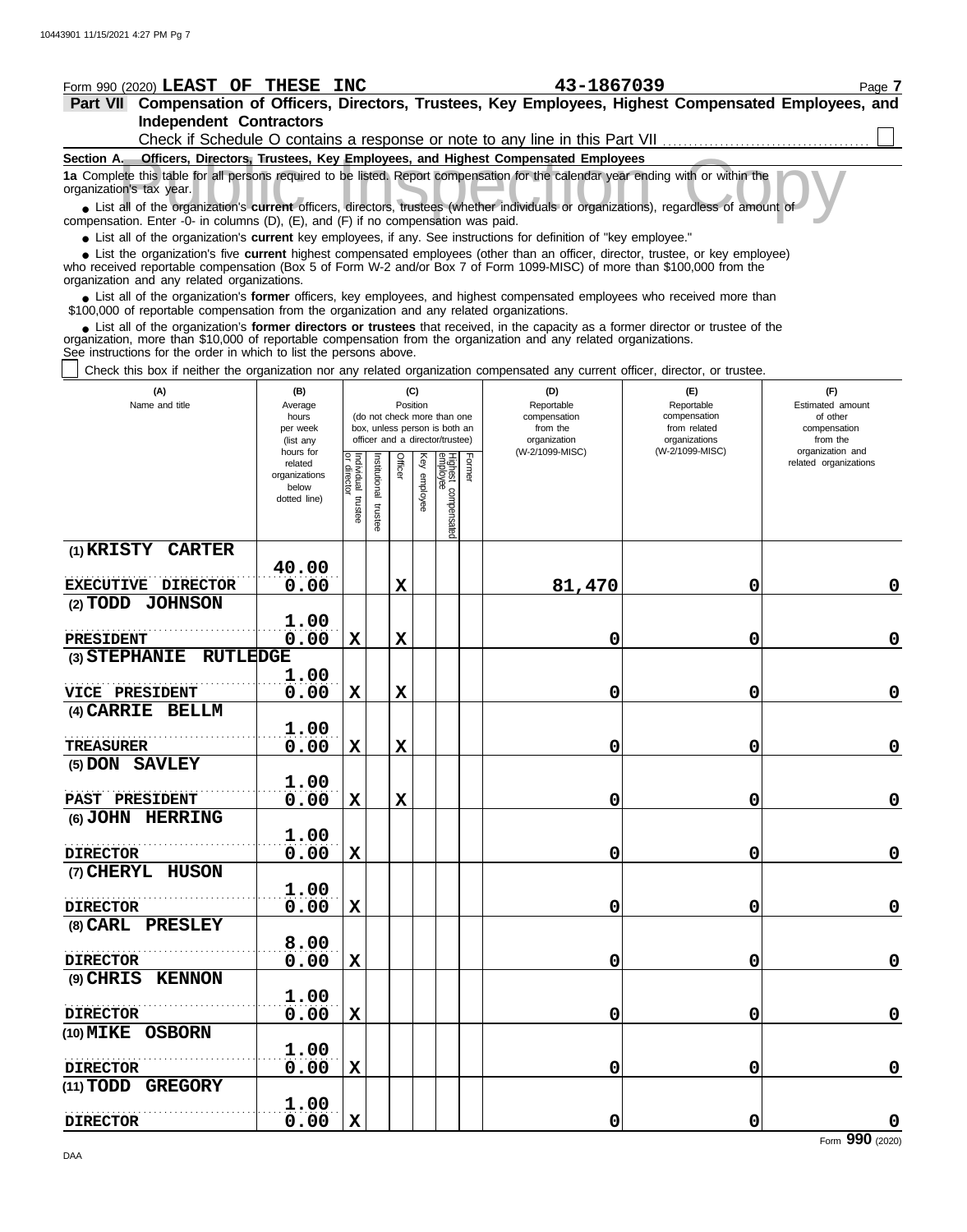| Part VII                               | Form 990 (2020) LEAST OF THESE                                                                                                                                                                  |                                                                | <b>INC</b>                        |                      |         |              |                                 |        | 43-1867039<br>Section A. Officers, Directors, Trustees, Key Employees, and Highest Compensated Employees (continued)                                                                                                                                   |                                                                    |                                                                 | Page 8              |
|----------------------------------------|-------------------------------------------------------------------------------------------------------------------------------------------------------------------------------------------------|----------------------------------------------------------------|-----------------------------------|----------------------|---------|--------------|---------------------------------|--------|--------------------------------------------------------------------------------------------------------------------------------------------------------------------------------------------------------------------------------------------------------|--------------------------------------------------------------------|-----------------------------------------------------------------|---------------------|
|                                        | (C)<br>(A)<br>(B)<br>Position<br>Name and title<br>Average<br>(do not check more than one<br>hours<br>box, unless person is both an<br>per week<br>officer and a director/trustee)<br>(list any |                                                                |                                   |                      |         |              |                                 |        | (D)<br>Reportable<br>compensation<br>from the<br>organization                                                                                                                                                                                          | (E)<br>Reportable<br>compensation<br>from related<br>organizations | (F)<br>Estimated amount<br>of other<br>compensation<br>from the |                     |
|                                        |                                                                                                                                                                                                 | hours for<br>related<br>organizations<br>below<br>dotted line) | Individual trustee<br>or director | nstitutional trustee | Officer | Key employee | Highest compensated<br>employee | Former | (W-2/1099-MISC)                                                                                                                                                                                                                                        | (W-2/1099-MISC)                                                    | organization and<br>related organizations                       |                     |
| (12)<br><b>JEFF</b>                    | <b>CHRONISTER</b>                                                                                                                                                                               |                                                                |                                   |                      |         |              |                                 |        |                                                                                                                                                                                                                                                        |                                                                    |                                                                 |                     |
| <b>DIRECTOR</b>                        |                                                                                                                                                                                                 | 1.00<br>0.00                                                   | $\mathbf x$                       |                      |         |              |                                 |        | 0                                                                                                                                                                                                                                                      | 0                                                                  |                                                                 | 0                   |
| (13)                                   | <b>JENNIFER WOLFE</b>                                                                                                                                                                           |                                                                |                                   |                      |         |              |                                 |        |                                                                                                                                                                                                                                                        |                                                                    |                                                                 |                     |
| <b>DIRECTOR</b>                        |                                                                                                                                                                                                 | 4.00<br>0.00                                                   | $\mathbf X$                       |                      |         |              |                                 |        | 0                                                                                                                                                                                                                                                      | 0                                                                  |                                                                 | $\mathbf 0$         |
| (14)                                   | ANDREA SITZES                                                                                                                                                                                   |                                                                |                                   |                      |         |              |                                 |        |                                                                                                                                                                                                                                                        |                                                                    |                                                                 |                     |
|                                        |                                                                                                                                                                                                 | 1.00                                                           |                                   |                      |         |              |                                 |        |                                                                                                                                                                                                                                                        |                                                                    |                                                                 | $\mathbf 0$         |
| <b>DIRECTOR</b><br>(15)<br><b>MATT</b> | <b>NOBLETT</b>                                                                                                                                                                                  | 0.00                                                           | X                                 |                      |         |              |                                 |        | 0                                                                                                                                                                                                                                                      | 0                                                                  |                                                                 |                     |
|                                        |                                                                                                                                                                                                 | 2.00                                                           |                                   |                      |         |              |                                 |        |                                                                                                                                                                                                                                                        |                                                                    |                                                                 |                     |
| <b>DIRECTOR</b>                        |                                                                                                                                                                                                 | 0.00                                                           | $\mathbf x$                       |                      |         |              |                                 |        | 0                                                                                                                                                                                                                                                      | 0                                                                  |                                                                 | $\mathbf 0$         |
|                                        |                                                                                                                                                                                                 |                                                                |                                   |                      |         |              |                                 |        |                                                                                                                                                                                                                                                        |                                                                    |                                                                 |                     |
|                                        |                                                                                                                                                                                                 |                                                                |                                   |                      |         |              |                                 |        |                                                                                                                                                                                                                                                        |                                                                    |                                                                 |                     |
|                                        |                                                                                                                                                                                                 |                                                                |                                   |                      |         |              |                                 |        |                                                                                                                                                                                                                                                        |                                                                    |                                                                 |                     |
|                                        |                                                                                                                                                                                                 |                                                                |                                   |                      |         |              |                                 |        |                                                                                                                                                                                                                                                        |                                                                    |                                                                 |                     |
|                                        |                                                                                                                                                                                                 |                                                                |                                   |                      |         |              |                                 |        |                                                                                                                                                                                                                                                        |                                                                    |                                                                 |                     |
|                                        |                                                                                                                                                                                                 |                                                                |                                   |                      |         |              |                                 | u      | 81,470                                                                                                                                                                                                                                                 |                                                                    |                                                                 |                     |
|                                        | c Total from continuation sheets to Part VII, Section A                                                                                                                                         |                                                                |                                   |                      |         |              |                                 | u      |                                                                                                                                                                                                                                                        |                                                                    |                                                                 |                     |
| d<br>$\mathbf{2}$                      |                                                                                                                                                                                                 |                                                                |                                   |                      |         |              |                                 | u      | 81,470<br>Total number of individuals (including but not limited to those listed above) who received more than \$100,000 of                                                                                                                            |                                                                    |                                                                 |                     |
|                                        | reportable compensation from the organization $\mathbf{u}$                                                                                                                                      |                                                                |                                   |                      |         |              |                                 |        |                                                                                                                                                                                                                                                        |                                                                    |                                                                 | Yes<br>No           |
| 3                                      |                                                                                                                                                                                                 |                                                                |                                   |                      |         |              |                                 |        | Did the organization list any <b>former</b> officer, director, trustee, key employee, or highest compensated                                                                                                                                           |                                                                    | 3                                                               | X                   |
| 4                                      |                                                                                                                                                                                                 |                                                                |                                   |                      |         |              |                                 |        | For any individual listed on line 1a, is the sum of reportable compensation and other compensation from the                                                                                                                                            |                                                                    |                                                                 |                     |
| individual                             |                                                                                                                                                                                                 |                                                                |                                   |                      |         |              |                                 |        | organization and related organizations greater than \$150,000? If "Yes," complete Schedule J for such                                                                                                                                                  |                                                                    | 4                                                               | x                   |
| 5                                      |                                                                                                                                                                                                 |                                                                |                                   |                      |         |              |                                 |        | Did any person listed on line 1a receive or accrue compensation from any unrelated organization or individual                                                                                                                                          |                                                                    | 5                                                               | X                   |
|                                        | Section B. Independent Contractors                                                                                                                                                              |                                                                |                                   |                      |         |              |                                 |        |                                                                                                                                                                                                                                                        |                                                                    |                                                                 |                     |
| 1                                      |                                                                                                                                                                                                 |                                                                |                                   |                      |         |              |                                 |        | Complete this table for your five highest compensated independent contractors that received more than \$100,000 of<br>compensation from the organization. Report compensation for the calendar year ending with or within the organization's tax year. |                                                                    |                                                                 |                     |
|                                        |                                                                                                                                                                                                 | (A)<br>Name and business address                               |                                   |                      |         |              |                                 |        |                                                                                                                                                                                                                                                        | (B)<br>Description of services                                     |                                                                 | (C)<br>Compensation |
|                                        |                                                                                                                                                                                                 |                                                                |                                   |                      |         |              |                                 |        |                                                                                                                                                                                                                                                        |                                                                    |                                                                 |                     |
|                                        |                                                                                                                                                                                                 |                                                                |                                   |                      |         |              |                                 |        |                                                                                                                                                                                                                                                        |                                                                    |                                                                 |                     |
|                                        |                                                                                                                                                                                                 |                                                                |                                   |                      |         |              |                                 |        |                                                                                                                                                                                                                                                        |                                                                    |                                                                 |                     |
|                                        |                                                                                                                                                                                                 |                                                                |                                   |                      |         |              |                                 |        |                                                                                                                                                                                                                                                        |                                                                    |                                                                 |                     |
|                                        |                                                                                                                                                                                                 |                                                                |                                   |                      |         |              |                                 |        |                                                                                                                                                                                                                                                        |                                                                    |                                                                 |                     |
|                                        |                                                                                                                                                                                                 |                                                                |                                   |                      |         |              |                                 |        |                                                                                                                                                                                                                                                        |                                                                    |                                                                 |                     |
|                                        |                                                                                                                                                                                                 |                                                                |                                   |                      |         |              |                                 |        |                                                                                                                                                                                                                                                        |                                                                    |                                                                 |                     |

**2** Total number of independent contractors (including but not limited to those listed above) who received more than \$100,000 of compensation from the organization u

**0**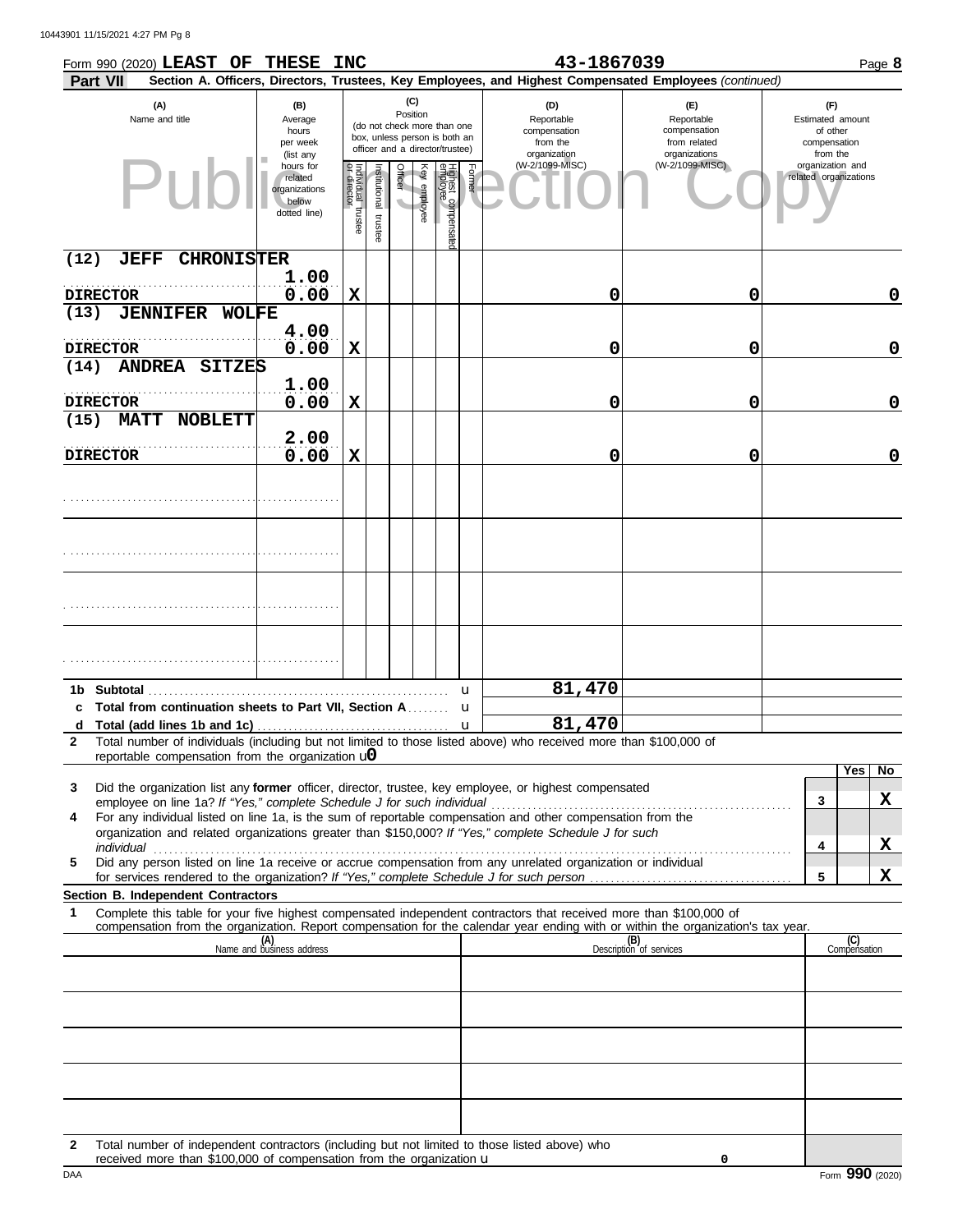|                                                           |                                                         | Form 990 (2020) LEAST OF THESE INC                                                  |    |                               |                   |               |                                     |                      | 43-1867039                                   |                                                 | Page 9                                    |
|-----------------------------------------------------------|---------------------------------------------------------|-------------------------------------------------------------------------------------|----|-------------------------------|-------------------|---------------|-------------------------------------|----------------------|----------------------------------------------|-------------------------------------------------|-------------------------------------------|
|                                                           | <b>Part VIII</b>                                        |                                                                                     |    | <b>Statement of Revenue</b>   |                   |               |                                     |                      |                                              |                                                 |                                           |
|                                                           |                                                         |                                                                                     |    |                               |                   |               |                                     | (A)<br>Total revenue | (B)<br>Related or exempt<br>function revenue | $\overline{C}$<br>Unrelated<br>business revenue | (D)<br>Revenue excluded<br>from tax under |
|                                                           |                                                         |                                                                                     |    |                               |                   |               |                                     |                      |                                              |                                                 | sections 512-514                          |
| Contributions, Gifts, Grants<br>and Other Similar Amounts |                                                         | 1a Federated campaigns                                                              |    |                               | 1a                |               |                                     |                      |                                              |                                                 |                                           |
|                                                           |                                                         | <b>b</b> Membership dues                                                            |    | .                             | 1 <sub>b</sub>    |               |                                     |                      |                                              |                                                 |                                           |
|                                                           |                                                         | c Fundraising events                                                                |    |                               | 1 <sub>c</sub>    |               |                                     |                      |                                              |                                                 |                                           |
|                                                           |                                                         | d Related organizations                                                             |    |                               | 1 <sub>d</sub>    |               |                                     |                      |                                              |                                                 |                                           |
|                                                           |                                                         | <b>e</b> Government grants (contributions)                                          |    |                               | 1e                |               | 332,400                             |                      |                                              |                                                 |                                           |
|                                                           |                                                         | f All other contributions, gifts, grants,<br>and similar amounts not included above |    |                               | 1f                |               | 4,921,065                           |                      |                                              |                                                 |                                           |
|                                                           |                                                         | <b>g</b> Noncash contributions included in lines 1a-1f.                             |    |                               | 1g $\sqrt{ }$     |               | 3,615,098                           |                      |                                              |                                                 |                                           |
|                                                           |                                                         |                                                                                     |    |                               |                   |               | $\mathbf{u}$                        | 5,253,465            |                                              |                                                 |                                           |
|                                                           |                                                         |                                                                                     |    |                               |                   |               | <b>Business Code</b>                |                      |                                              |                                                 |                                           |
|                                                           | 2a                                                      |                                                                                     |    | MISCELLANEOUS PROGRAM REVENUE |                   |               | 900099                              | 7,287                | 7,287                                        |                                                 |                                           |
|                                                           | b                                                       |                                                                                     |    |                               |                   |               |                                     |                      |                                              |                                                 |                                           |
|                                                           | c                                                       |                                                                                     |    |                               |                   |               |                                     |                      |                                              |                                                 |                                           |
| Program Service<br>Revenue                                | d                                                       |                                                                                     |    |                               |                   |               |                                     |                      |                                              |                                                 |                                           |
|                                                           | е                                                       | f All other program service revenue $\ldots$ , $\ldots$                             |    |                               |                   |               |                                     |                      |                                              |                                                 |                                           |
|                                                           |                                                         |                                                                                     |    |                               |                   |               |                                     | 7,287                |                                              |                                                 |                                           |
|                                                           |                                                         | 3 Investment income (including dividends, interest, and                             |    |                               |                   |               |                                     |                      |                                              |                                                 |                                           |
|                                                           |                                                         |                                                                                     |    |                               |                   |               | u                                   | 2,197                |                                              |                                                 | 2,197                                     |
|                                                           | Income from investment of tax-exempt bond proceeds<br>4 |                                                                                     |    | u                             |                   |               |                                     |                      |                                              |                                                 |                                           |
|                                                           | 5                                                       |                                                                                     |    |                               |                   |               | u                                   |                      |                                              |                                                 |                                           |
|                                                           |                                                         | (i) Real<br>6a Gross rents<br>6a                                                    |    |                               |                   | (ii) Personal |                                     |                      |                                              |                                                 |                                           |
|                                                           |                                                         | <b>b</b> Less: rental expenses                                                      | 6b |                               |                   |               |                                     |                      |                                              |                                                 |                                           |
|                                                           |                                                         | <b>c</b> Rental inc. or (loss)                                                      | 6с |                               |                   |               |                                     |                      |                                              |                                                 |                                           |
|                                                           |                                                         |                                                                                     |    | u                             |                   |               |                                     |                      |                                              |                                                 |                                           |
|                                                           |                                                         | <b>7a</b> Gross amount from<br>sales of assets                                      |    | (i) Securities                |                   |               | (ii) Other                          |                      |                                              |                                                 |                                           |
|                                                           |                                                         | other than inventory                                                                | 7a |                               |                   |               |                                     |                      |                                              |                                                 |                                           |
|                                                           |                                                         | <b>b</b> Less: cost or other                                                        |    |                               |                   |               |                                     |                      |                                              |                                                 |                                           |
| Revenue                                                   |                                                         | basis and sales exps.                                                               | 7b |                               | 6,944<br>$-6,944$ |               |                                     |                      |                                              |                                                 |                                           |
|                                                           |                                                         | c Gain or (loss)                                                                    | 7c |                               |                   |               | u                                   | $-6,944$             |                                              |                                                 | $-6,944$                                  |
| Other                                                     |                                                         | 8a Gross income from fundraising events                                             |    |                               |                   |               |                                     |                      |                                              |                                                 |                                           |
|                                                           |                                                         | (not including \$                                                                   |    | .                             |                   |               |                                     |                      |                                              |                                                 |                                           |
|                                                           |                                                         | of contributions reported on line 1c).                                              |    |                               |                   |               |                                     |                      |                                              |                                                 |                                           |
|                                                           |                                                         | See Part IV, line 18 $\ldots$                                                       |    |                               | 8a                |               |                                     |                      |                                              |                                                 |                                           |
|                                                           |                                                         | <b>b</b> Less: direct expenses                                                      |    |                               | 8b                |               |                                     |                      |                                              |                                                 |                                           |
|                                                           |                                                         | 9a Gross income from gaming activities.                                             |    |                               |                   |               |                                     |                      |                                              |                                                 |                                           |
|                                                           |                                                         | See Part IV, line 19                                                                |    | .                             | 9a                |               |                                     |                      |                                              |                                                 |                                           |
|                                                           |                                                         | <b>b</b> Less: direct expenses                                                      |    |                               | 9 <sub>b</sub>    |               |                                     |                      |                                              |                                                 |                                           |
|                                                           |                                                         |                                                                                     |    |                               |                   |               |                                     |                      |                                              |                                                 |                                           |
|                                                           |                                                         | 10a Gross sales of inventory, less                                                  |    |                               |                   |               |                                     |                      |                                              |                                                 |                                           |
|                                                           |                                                         | returns and allowances                                                              |    |                               | 10a               |               |                                     |                      |                                              |                                                 |                                           |
|                                                           |                                                         | <b>b</b> Less: cost of goods sold                                                   |    |                               | 10 <sub>b</sub>   |               |                                     |                      |                                              |                                                 |                                           |
|                                                           |                                                         |                                                                                     |    |                               |                   |               | $\mathbf u$<br><b>Business Code</b> |                      |                                              |                                                 |                                           |
| Miscellaneous<br>Revenue                                  | 11a                                                     |                                                                                     |    |                               |                   |               |                                     |                      |                                              |                                                 |                                           |
|                                                           | b                                                       |                                                                                     |    |                               |                   |               |                                     |                      |                                              |                                                 |                                           |
|                                                           |                                                         |                                                                                     |    |                               |                   |               |                                     |                      |                                              |                                                 |                                           |
|                                                           |                                                         |                                                                                     |    |                               |                   |               |                                     |                      |                                              |                                                 |                                           |
|                                                           |                                                         |                                                                                     |    |                               |                   |               |                                     |                      |                                              |                                                 |                                           |
|                                                           |                                                         |                                                                                     |    |                               |                   |               | $\mathbf{u}$                        | 5,256,005            | 7,287                                        | 0                                               | $-4,747$                                  |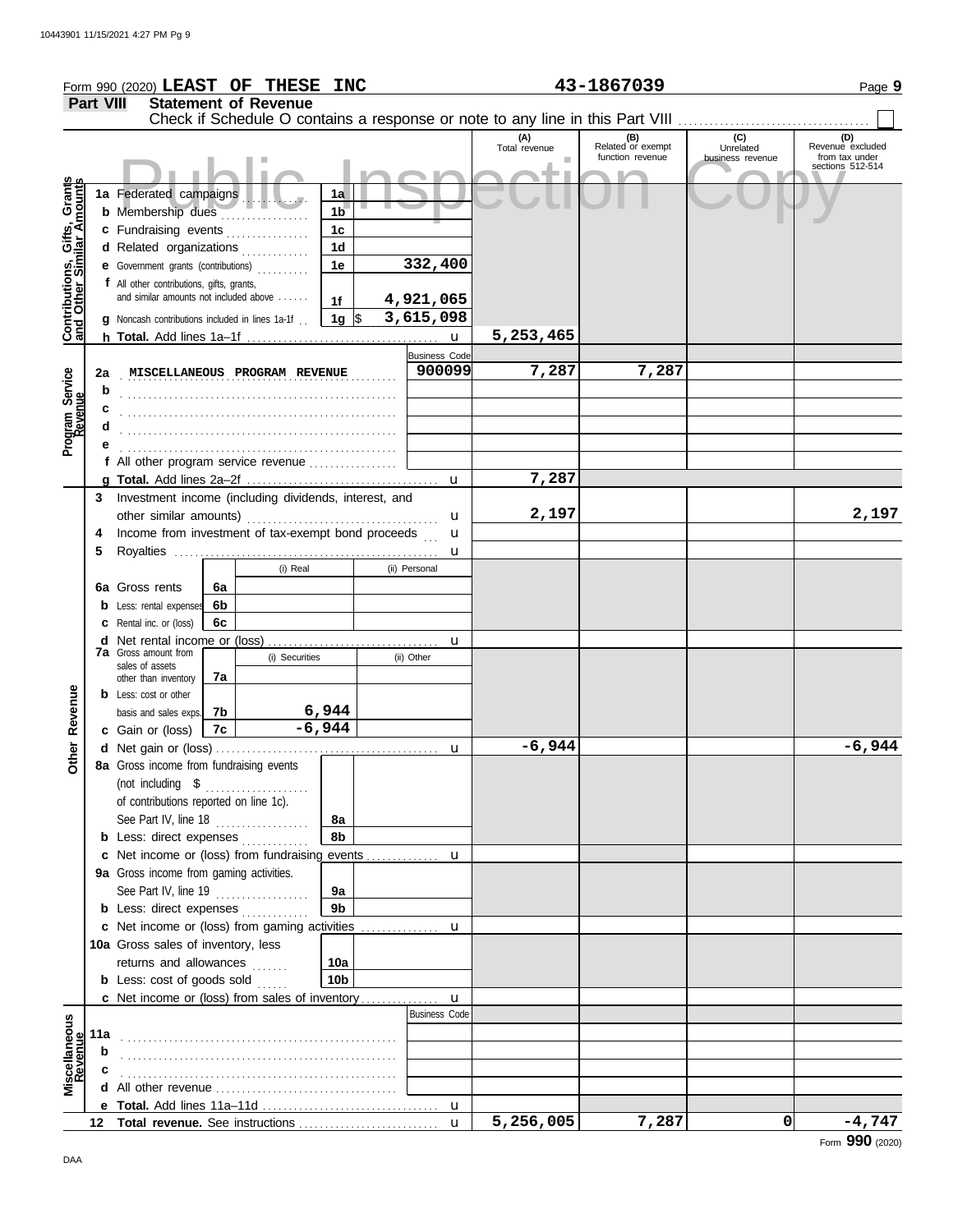## **Form 990 (2020) LEAST OF THESE INC 43-1867039** Page 10

**Part IX Statement of Functional Expenses**

Court and the amounts reported on lines 6b, Total expenses<br>
Program service Management and Total expenses<br>
and other assistance to domestic organizations<br>
Sand other assistance to domestic organizations<br>
Sand other assista *Section 501(c)(3) and 501(c)(4) organizations must complete all columns. All other organizations must complete column (A). Do not include amounts reported on lines 6b, 7b, 8b, 9b, and 10b of Part VIII.* **1 2 3 4** Benefits paid to or for members **........**.. **5 6** Compensation not included above to disqualified **7** Other salaries and wages **. . . . . . . . . . . .** . . **8 9 10 11 a** Management .............................. **b** Legal **c** Accounting . . . . . . . . . . . . . . . . . . . . . . . . . . . . . . . . **d** Lobbying . . . . . . . . . . . . . . . . . . . . . . . . . . . . . . . . . . . **e** Professional fundraising services. See Part IV, line 17 **f g 12** Advertising and promotion ............... **13** Office expenses **.......................**... **14 15 16 17** Travel . . . . . . . . . . . . . . . . . . . . . . . . . . . . . . . . . . . . . . **18** Payments of travel or entertainment expenses **19 20** Interest . . . . . . . . . . . . . . . . . . . . . . . . . . . . . . . . . . . . **21 22** Depreciation, depletion, and amortization . **23** Insurance . . . . . . . . . . . . . . . . . . . . . . . . . . . . . . . . . . **24** Other expenses. Itemize expenses not covered **a** PROGRAM SUPPLIES **68,222** 68,222 **b** . . . . . . . . . . . . . . . . . . . . . . . . . . . . . . . . . . . . . . . . . . . . . **MISCELLANEOUS 12,447 11,451 498 498 c d e** All other expenses . . . . . . . . . . . . . . . . . . . . . . . . **25 Total functional expenses.** Add lines 1 through 24e . . . **26** Grants and other assistance to domestic organizations and domestic governments. See Part IV, line 21 . . . . . . . . Grants and other assistance to domestic individuals. See Part IV, line 22 Grants and other assistance to foreign organizations, foreign governments, and foreign individuals. See Part IV, lines 15 and 16 Compensation of current officers, directors, trustees, and key employees ............... persons (as defined under section 4958(f)(1)) and persons described in section 4958(c)(3)(B) . . . . . Pension plan accruals and contributions (include section 401(k) and 403(b) employer contributions) Other employee benefits .................. Payroll taxes . . . . . . . . . . . . . . . . . . . . . . . . . . . . . . Fees for services (nonemployees): . . . . . . . . . . . . . . . . . . . . . . . . . . . . . . . . . . . . . . Investment management fees Other. (If line 11g amount exceeds 10% of line 25, column Information technology . . . . . . . . . . . . . . . . . . . . Royalties . . . . . . . . . . . . . . . . . . . . . . . . . . . . . . . . . . Occupancy . . . . . . . . . . . . . . . . . . . . . . . . . . . . . . . . for any federal, state, or local public officials Conferences, conventions, and meetings Payments to affiliates . . . . . . . . . . . . . . . . . . . . . above (List miscellaneous expenses on line 24e. If line 24e amount exceeds 10% of line 25, column (A) amount, list line 24e expenses on Schedule O.) fundraising solicitation. Check here  $\mathbf{u}$  | if organization reported in column (B) joint costs from a combined educational campaign and **(A) (B) (C) (D)** Total expenses Program service Management and expenses (B)<br>
Program service Management and<br>
expenses general expenses Fundraising expenses BAD DEBT **BANK & CC FEES 1,990** Check if Schedule O contains a response or note to any line in this Part IX . . . . . . . . . . . . . . . . . . . . . . . . . . . . . . . . . . . . . . . . . . . . . . . . . . . . . . . . . . . **Joint costs.** Complete this line only if the (A) amount, list line 11g expenses on Schedule O.) . . . . . . **2,718,950 2,718,950 81,470 74,952 3,259 3,259 118,313 108,847 4,733 4,733 14,090 12,962 564 564 13,867 12,757 555 555 10,663 10,663 2,104 2,104 5,618 5,618 40,752 20,376 20,376 17,370 15,980 695 695 19,282 17,740 771 771 80,443 74,007 3,218 3,218 1,812 1,812 30,142 27,730 1,206 1,206 88,149 82,847 5,302 8,000 7,360 320 320 BAD DEBT 11,950 11,950 1,872 1,872 3,351,471 3,263,483 34,853 53,135**

following SOP 98-2 (ASC 958-720)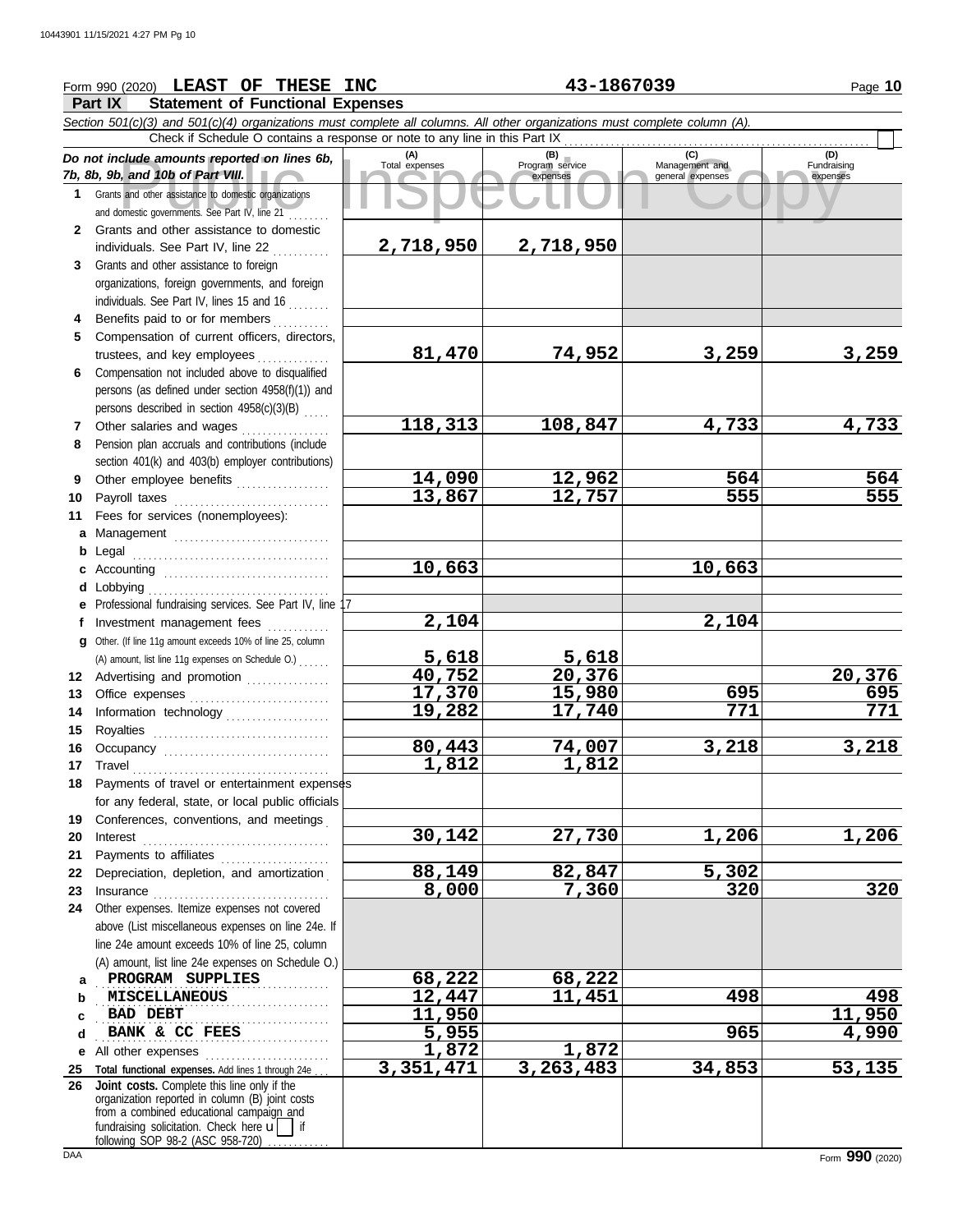|                                |        | Form 990 (2020) LEAST OF THESE INC                                                                                             |  |           | 43-1867039        |                      | Page 11                             |
|--------------------------------|--------|--------------------------------------------------------------------------------------------------------------------------------|--|-----------|-------------------|----------------------|-------------------------------------|
|                                | Part X | <b>Balance Sheet</b>                                                                                                           |  |           |                   |                      |                                     |
|                                |        |                                                                                                                                |  |           |                   |                      |                                     |
|                                |        |                                                                                                                                |  |           | (A)               |                      | (B)                                 |
|                                |        |                                                                                                                                |  |           | Beginning of year |                      | End of year                         |
|                                | 1      | Cash—non-interest-bearing <b>Contains and Containing Containing the Containing Containing Containing Containing Containing</b> |  |           | $\sim 194,316$    | $\blacktriangleleft$ | 425,790                             |
|                                | 2      |                                                                                                                                |  |           |                   | $\overline{2}$       |                                     |
|                                | 3      |                                                                                                                                |  |           |                   | $\overline{3}$       | 71,177                              |
|                                | 4      |                                                                                                                                |  |           |                   | 4                    |                                     |
|                                | 5      | Loans and other receivables from any current or former officer, director,                                                      |  |           |                   |                      |                                     |
|                                |        | trustee, key employee, creator or founder, substantial contributor, or 35%                                                     |  |           |                   |                      |                                     |
|                                |        |                                                                                                                                |  |           |                   | 5                    |                                     |
|                                | 6      | Loans and other receivables from other disqualified persons (as defined                                                        |  |           |                   |                      |                                     |
| Assets                         |        | under section $4958(f)(1)$ , and persons described in section $4958(c)(3)(B)$                                                  |  | 6         |                   |                      |                                     |
|                                | 7      | Notes and loans receivable, net manufactured and contact and loans receivable, net                                             |  |           |                   | $\overline{7}$       | 252,181                             |
|                                | 8      | Inventories for sale or use                                                                                                    |  |           |                   | 8<br>9               | 11,566                              |
|                                | 9      |                                                                                                                                |  |           |                   |                      |                                     |
|                                |        | 10a Land, buildings, and equipment: cost or other                                                                              |  |           |                   |                      |                                     |
|                                |        | basis. Complete Part VI of Schedule D<br><b>10a</b> 3, 644, 283<br><b>10b</b> 365, 325                                         |  |           | 1,947,557         | 10c                  | 3,278,958                           |
|                                | 11     |                                                                                                                                |  |           | 166,540           | 11                   | 219,195                             |
|                                | 12     |                                                                                                                                |  |           |                   | 12                   |                                     |
|                                | 13     |                                                                                                                                |  |           |                   | 13                   |                                     |
|                                | 14     |                                                                                                                                |  |           |                   | 14                   |                                     |
|                                | 15     |                                                                                                                                |  | 15        |                   |                      |                                     |
|                                | 16     |                                                                                                                                |  |           | 2,308,413         | 16                   | 4,258,867                           |
|                                | 17     |                                                                                                                                |  |           | 2,519             | 17                   | 20,077                              |
|                                | 18     | Grants payable                                                                                                                 |  | 18        |                   |                      |                                     |
|                                | 19     |                                                                                                                                |  |           | 19                |                      |                                     |
|                                | 20     |                                                                                                                                |  |           | 20                |                      |                                     |
|                                | 21     | Escrow or custodial account liability. Complete Part IV of Schedule D                                                          |  |           |                   | 21                   |                                     |
|                                | 22     | Loans and other payables to any current or former officer, director,                                                           |  |           |                   |                      |                                     |
|                                |        | trustee, key employee, creator or founder, substantial contributor, or 35%                                                     |  |           |                   |                      |                                     |
| Liabilities                    |        |                                                                                                                                |  |           |                   | 22                   |                                     |
|                                | 23     | Secured mortgages and notes payable to unrelated third parties                                                                 |  |           | 708,917           | 23                   | 610,414                             |
|                                | 24     | Unsecured notes and loans payable to unrelated third parties                                                                   |  |           |                   | 24                   |                                     |
|                                | 25     | Other liabilities (including federal income tax, payables to related third                                                     |  |           |                   |                      |                                     |
|                                |        | parties, and other liabilities not included on lines 17-24). Complete Part X                                                   |  |           |                   |                      |                                     |
|                                |        | of Schedule D                                                                                                                  |  |           |                   | 25                   |                                     |
|                                | 26     |                                                                                                                                |  |           | 711,436           | 26                   | 630,491                             |
|                                |        | Organizations that follow FASB ASC 958, check here $\vert X \vert$                                                             |  |           |                   |                      |                                     |
|                                |        | and complete lines 27, 28, 32, and 33.                                                                                         |  |           |                   |                      |                                     |
|                                | 27     | Net assets without donor restrictions                                                                                          |  |           | $-635,748$        | 27                   | 1,633,487                           |
|                                | 28     | Net assets with donor restrictions                                                                                             |  |           | 2,232,725         | 28                   | 1,994,889                           |
|                                |        | Organizations that do not follow FASB ASC 958, check here u                                                                    |  |           |                   |                      |                                     |
|                                |        | and complete lines 29 through 33.                                                                                              |  |           |                   |                      |                                     |
| <b>Assets or Fund Balances</b> | 29     | Capital stock or trust principal, or current funds                                                                             |  |           | 29                |                      |                                     |
|                                | 30     |                                                                                                                                |  |           |                   | 30                   |                                     |
|                                | 31     | Retained earnings, endowment, accumulated income, or other funds                                                               |  |           |                   | 31                   |                                     |
| <b>b</b><br>2                  | 32     | Total net assets or fund balances                                                                                              |  | 1,596,977 | 32                | 3,628,376            |                                     |
|                                | 33     |                                                                                                                                |  |           | 2,308,413         | 33                   | <u>4,258,867</u><br>Form 990 (2020) |

DAA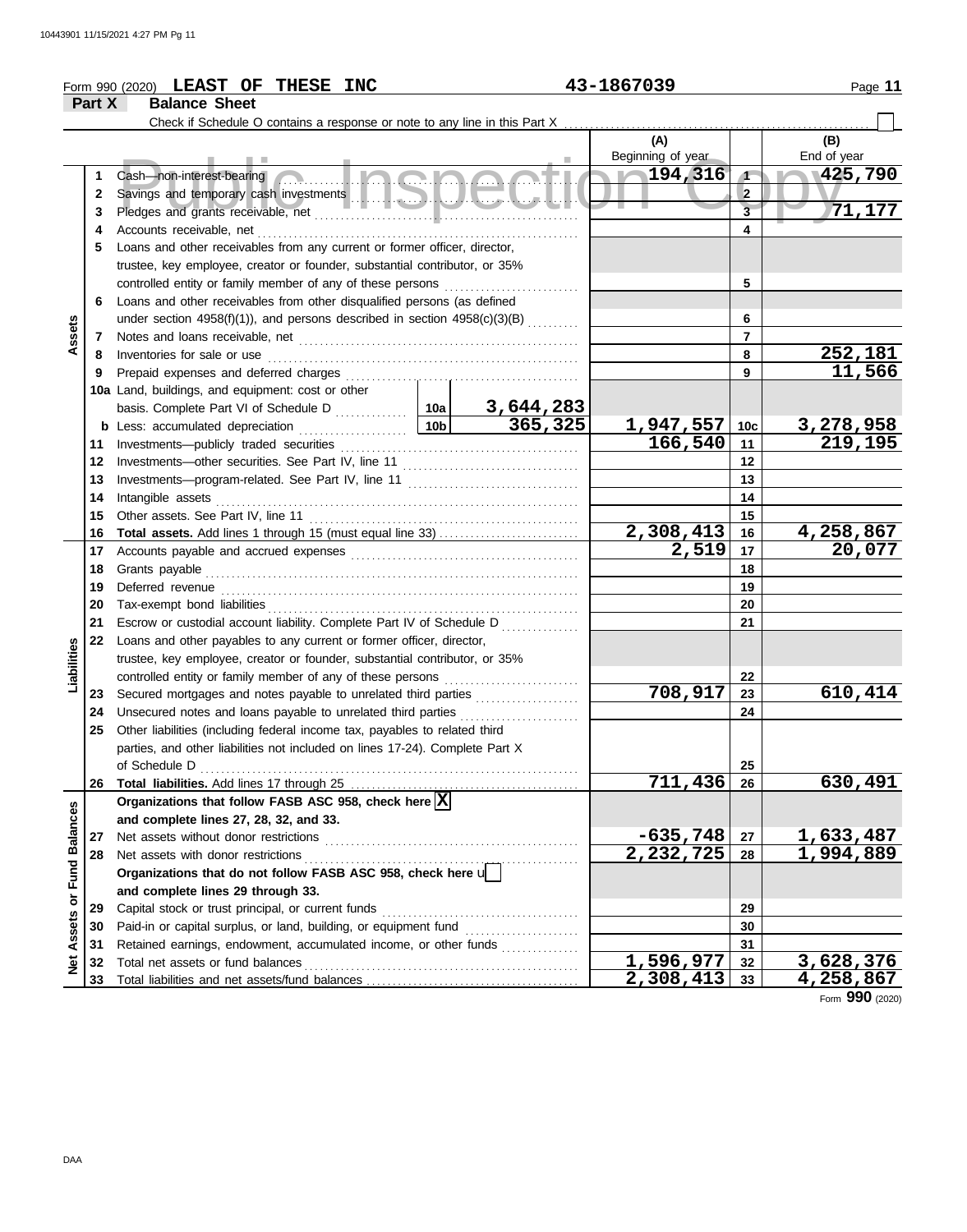|    | 43-1867039<br>Form 990 (2020) LEAST OF THESE INC                                                                                                                                                                               |                |                | Page 12          |           |
|----|--------------------------------------------------------------------------------------------------------------------------------------------------------------------------------------------------------------------------------|----------------|----------------|------------------|-----------|
|    | <b>Reconciliation of Net Assets</b><br>Part XI                                                                                                                                                                                 |                |                |                  |           |
|    | Check if Schedule O contains a response or note to any line in this Part XI                                                                                                                                                    |                |                |                  |           |
| 1  |                                                                                                                                                                                                                                | $\mathbf{1}$   |                | 5,256,005        |           |
| 2  |                                                                                                                                                                                                                                | $\overline{2}$ |                | 3,351,471        |           |
| 3  | Revenue less expenses. Subtract line 2 from line 1                                                                                                                                                                             | 3 <sup>2</sup> |                | 1,904,534        |           |
| 4  |                                                                                                                                                                                                                                | $\overline{4}$ |                | 1,596,977        |           |
| 5  |                                                                                                                                                                                                                                | 5              |                | 2,458            |           |
| 6  |                                                                                                                                                                                                                                | 6              |                |                  |           |
| 7  | Investment expenses                                                                                                                                                                                                            | $\overline{7}$ |                |                  |           |
| 8  | Prior period adjustments [11, 12] and the contract of the contract of the contract of the contract of the contract of the contract of the contract of the contract of the contract of the contract of the contract of the cont | 8              |                |                  |           |
| 9  | Other changes in net assets or fund balances (explain on Schedule O)                                                                                                                                                           | 9              |                | 124,407          |           |
| 10 | Net assets or fund balances at end of year. Combine lines 3 through 9 (must equal Part X, line                                                                                                                                 |                |                |                  |           |
|    | 32, column (B))                                                                                                                                                                                                                | 10             |                | 3,628,376        |           |
|    | <b>Financial Statements and Reporting</b><br><b>Part XII</b>                                                                                                                                                                   |                |                |                  |           |
|    |                                                                                                                                                                                                                                |                |                |                  |           |
|    |                                                                                                                                                                                                                                |                |                | Yes <sup>1</sup> | <b>No</b> |
| 1. | $ \mathbf{X} $ Accrual<br>Accounting method used to prepare the Form 990:     Cash<br>Other                                                                                                                                    |                |                |                  |           |
|    | If the organization changed its method of accounting from a prior year or checked "Other," explain in                                                                                                                          |                |                |                  |           |
|    | Schedule O.                                                                                                                                                                                                                    |                |                |                  |           |
|    | 2a Were the organization's financial statements compiled or reviewed by an independent accountant?                                                                                                                             |                | 2a             |                  | X         |
|    | If "Yes," check a box below to indicate whether the financial statements for the year were compiled or                                                                                                                         |                |                |                  |           |
|    | reviewed on a separate basis, consolidated basis, or both:                                                                                                                                                                     |                |                |                  |           |
|    | Separate basis<br>Consolidated basis<br>Both consolidated and separate basis                                                                                                                                                   |                |                |                  |           |
|    | <b>b</b> Were the organization's financial statements audited by an independent accountant?                                                                                                                                    |                | 2 <sub>b</sub> |                  | X         |
|    | If "Yes," check a box below to indicate whether the financial statements for the year were audited on a                                                                                                                        |                |                |                  |           |
|    | separate basis, consolidated basis, or both:                                                                                                                                                                                   |                |                |                  |           |
|    | Separate basis<br>Both consolidated and separate basis<br>Consolidated basis                                                                                                                                                   |                |                |                  |           |
|    | c If "Yes" to line 2a or 2b, does the organization have a committee that assumes responsibility for oversight of                                                                                                               |                |                |                  |           |
|    | the audit, review, or compilation of its financial statements and selection of an independent accountant?                                                                                                                      |                | 2c             |                  |           |
|    | If the organization changed either its oversight process or selection process during the tax year, explain on                                                                                                                  |                |                |                  |           |
|    | Schedule O.                                                                                                                                                                                                                    |                |                |                  |           |
|    | 3a As a result of a federal award, was the organization required to undergo an audit or audits as set forth in the                                                                                                             |                |                |                  |           |
|    | Single Audit Act and OMB Circular A-133?                                                                                                                                                                                       |                | 3a             |                  | x         |
|    | <b>b</b> If "Yes," did the organization undergo the required audit or audits? If the organization did not undergo the                                                                                                          |                |                |                  |           |
|    | required audit or audits, explain why on Schedule O and describe any steps taken to undergo such audits                                                                                                                        |                | 3 <sub>b</sub> |                  |           |
|    |                                                                                                                                                                                                                                |                |                | Form 990 (2020)  |           |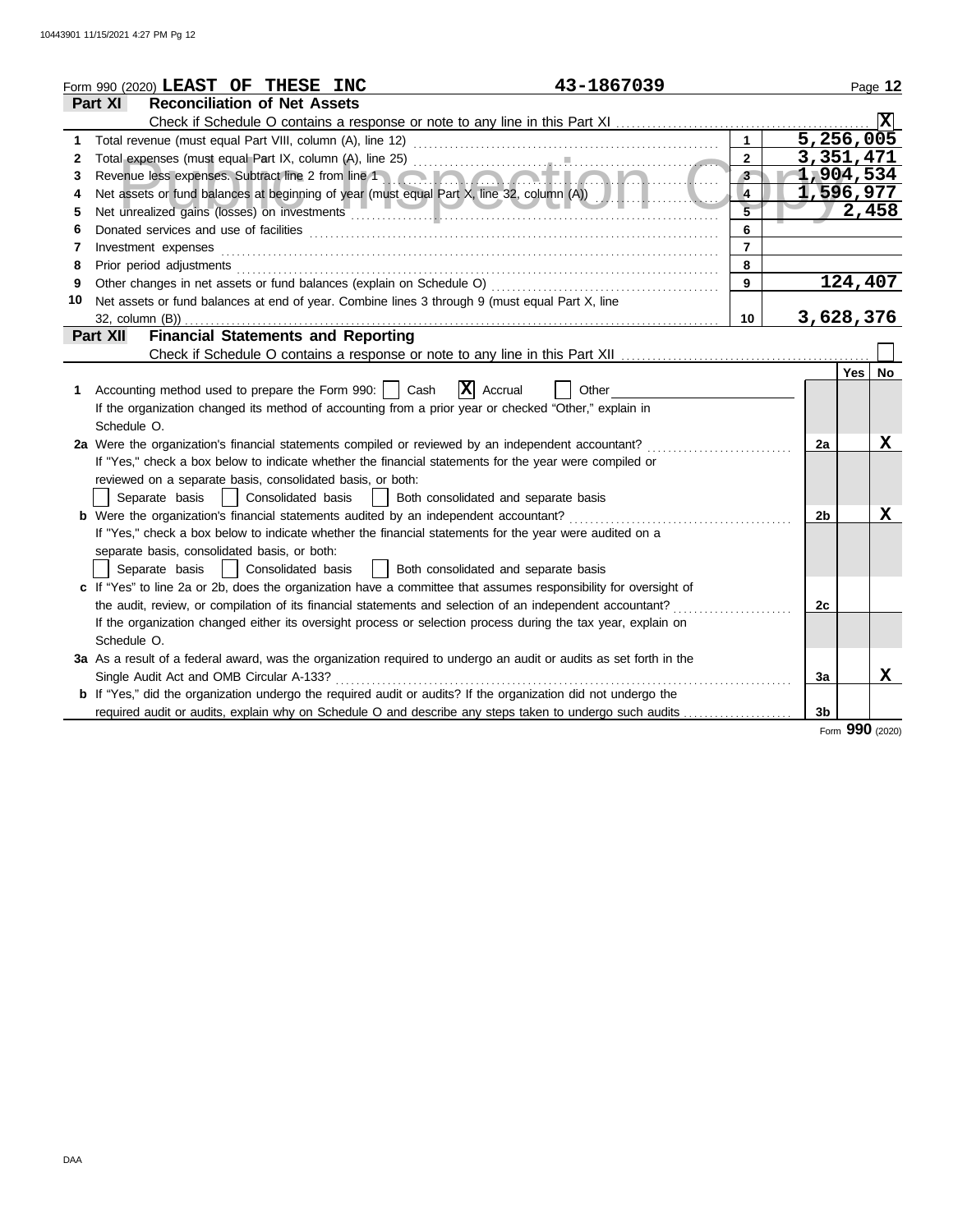| <b>SCHEDULE A</b>                                                                                                                              |                                                            | <b>Public Charity Status and Public Support</b>                                                                                                                                                                                                                 |                                                      |    |                                        | OMB No. 1545-0047                    |
|------------------------------------------------------------------------------------------------------------------------------------------------|------------------------------------------------------------|-----------------------------------------------------------------------------------------------------------------------------------------------------------------------------------------------------------------------------------------------------------------|------------------------------------------------------|----|----------------------------------------|--------------------------------------|
| (Form 990 or 990-EZ)<br>Complete if the organization is a section 501(c)(3) organization or a section $4947(a)(1)$ nonexempt charitable trust. |                                                            |                                                                                                                                                                                                                                                                 |                                                      |    |                                        |                                      |
| Department of the Treasury                                                                                                                     | u Attach to Form 990 or Form 990-EZ.                       |                                                                                                                                                                                                                                                                 |                                                      |    |                                        |                                      |
| Internal Revenue Service                                                                                                                       |                                                            | <b>u</b> Go to <i>www.irs.gov/Form990</i> for instructions and the latest information.                                                                                                                                                                          |                                                      |    |                                        | Open to Public<br>Inspection         |
| Name of the organization                                                                                                                       | LEAST OF THESE INC                                         |                                                                                                                                                                                                                                                                 |                                                      |    | 43-1867039                             | Employer identification number       |
| Part I                                                                                                                                         |                                                            | Reason for Public Charity Status. (All organizations must complete this part.) See instructions.                                                                                                                                                                |                                                      |    |                                        |                                      |
|                                                                                                                                                |                                                            | The organization is not a private foundation because it is: (For lines 1 through 12, check only one box.)                                                                                                                                                       |                                                      |    |                                        |                                      |
| 1                                                                                                                                              |                                                            | A church, convention of churches, or association of churches described in section 170(b)(1)(A)(i).                                                                                                                                                              |                                                      |    |                                        |                                      |
| 2                                                                                                                                              |                                                            | A school described in section 170(b)(1)(A)(ii). (Attach Schedule E (Form 990 or 990-EZ).)                                                                                                                                                                       |                                                      |    |                                        |                                      |
| 3                                                                                                                                              |                                                            | A hospital or a cooperative hospital service organization described in section 170(b)(1)(A)(iii).                                                                                                                                                               |                                                      |    |                                        |                                      |
| 4<br>city, and state:                                                                                                                          |                                                            | A medical research organization operated in conjunction with a hospital described in section 170(b)(1)(A)(iii). Enter the hospital's name,                                                                                                                      |                                                      |    |                                        |                                      |
| 5                                                                                                                                              |                                                            | An organization operated for the benefit of a college or university owned or operated by a governmental unit described in                                                                                                                                       |                                                      |    |                                        |                                      |
| 6                                                                                                                                              | section 170(b)(1)(A)(iv). (Complete Part II.)              | A federal, state, or local government or governmental unit described in section 170(b)(1)(A)(v).                                                                                                                                                                |                                                      |    |                                        |                                      |
| $ {\bf X} $<br>7                                                                                                                               |                                                            | An organization that normally receives a substantial part of its support from a governmental unit or from the general public                                                                                                                                    |                                                      |    |                                        |                                      |
|                                                                                                                                                | described in section 170(b)(1)(A)(vi). (Complete Part II.) |                                                                                                                                                                                                                                                                 |                                                      |    |                                        |                                      |
| 8                                                                                                                                              |                                                            | A community trust described in section 170(b)(1)(A)(vi). (Complete Part II.)                                                                                                                                                                                    |                                                      |    |                                        |                                      |
| 9<br>university:                                                                                                                               |                                                            | An agricultural research organization described in section 170(b)(1)(A)(ix) operated in conjunction with a land-grant college<br>or university or a non-land-grant college of agriculture (see instructions). Enter the name, city, and state of the college or |                                                      |    |                                        |                                      |
| 10                                                                                                                                             |                                                            | An organization that normally receives: (1) more than 33 1/3% of its support from contributions, membership fees, and gross                                                                                                                                     |                                                      |    |                                        |                                      |
|                                                                                                                                                |                                                            | receipts from activities related to its exempt functions, subject to certain exceptions; and (2) no more than 331/3% of its                                                                                                                                     |                                                      |    |                                        |                                      |
|                                                                                                                                                |                                                            | support from gross investment income and unrelated business taxable income (less section 511 tax) from businesses<br>acquired by the organization after June 30, 1975. See section 509(a)(2). (Complete Part III.)                                              |                                                      |    |                                        |                                      |
| 11                                                                                                                                             |                                                            | An organization organized and operated exclusively to test for public safety. See section 509(a)(4).                                                                                                                                                            |                                                      |    |                                        |                                      |
| 12                                                                                                                                             |                                                            | An organization organized and operated exclusively for the benefit of, to perform the functions of, or to carry out the purposes                                                                                                                                |                                                      |    |                                        |                                      |
|                                                                                                                                                |                                                            | of one or more publicly supported organizations described in section $509(a)(1)$ or section $509(a)(2)$ . See section $509(a)(3)$ .                                                                                                                             |                                                      |    |                                        |                                      |
| a                                                                                                                                              |                                                            | Check the box in lines 12a through 12d that describes the type of supporting organization and complete lines 12e, 12f, and 12g.<br>Type I. A supporting organization operated, supervised, or controlled by its supported organization(s), typically by giving  |                                                      |    |                                        |                                      |
|                                                                                                                                                |                                                            | the supported organization(s) the power to regularly appoint or elect a majority of the directors or trustees of the                                                                                                                                            |                                                      |    |                                        |                                      |
|                                                                                                                                                |                                                            | supporting organization. You must complete Part IV, Sections A and B.                                                                                                                                                                                           |                                                      |    |                                        |                                      |
| b                                                                                                                                              |                                                            | Type II. A supporting organization supervised or controlled in connection with its supported organization(s), by having                                                                                                                                         |                                                      |    |                                        |                                      |
|                                                                                                                                                |                                                            | control or management of the supporting organization vested in the same persons that control or manage the supported<br>organization(s). You must complete Part IV, Sections A and C.                                                                           |                                                      |    |                                        |                                      |
| c                                                                                                                                              |                                                            | Type III functionally integrated. A supporting organization operated in connection with, and functionally integrated with,                                                                                                                                      |                                                      |    |                                        |                                      |
| d                                                                                                                                              |                                                            | its supported organization(s) (see instructions). You must complete Part IV, Sections A, D, and E.<br>Type III non-functionally integrated. A supporting organization operated in connection with its supported organization(s)                                 |                                                      |    |                                        |                                      |
|                                                                                                                                                |                                                            | that is not functionally integrated. The organization generally must satisfy a distribution requirement and an attentiveness                                                                                                                                    |                                                      |    |                                        |                                      |
|                                                                                                                                                |                                                            | requirement (see instructions). You must complete Part IV, Sections A and D, and Part V.                                                                                                                                                                        |                                                      |    |                                        |                                      |
| e                                                                                                                                              |                                                            | Check this box if the organization received a written determination from the IRS that it is a Type I, Type II, Type III<br>functionally integrated, or Type III non-functionally integrated supporting organization.                                            |                                                      |    |                                        |                                      |
| f                                                                                                                                              | Enter the number of supported organizations                |                                                                                                                                                                                                                                                                 |                                                      |    |                                        |                                      |
| g                                                                                                                                              |                                                            | Provide the following information about the supported organization(s).                                                                                                                                                                                          |                                                      |    |                                        |                                      |
| (i) Name of supported<br>organization                                                                                                          | (ii) EIN                                                   | (iii) Type of organization<br>(described on lines 1-10                                                                                                                                                                                                          | (iv) Is the organization<br>listed in your governing |    | (v) Amount of monetary<br>support (see | (vi) Amount of<br>other support (see |
|                                                                                                                                                |                                                            | above (see instructions))                                                                                                                                                                                                                                       | document?                                            |    | instructions)                          | instructions)                        |
|                                                                                                                                                |                                                            |                                                                                                                                                                                                                                                                 | Yes                                                  | No |                                        |                                      |
| (A)                                                                                                                                            |                                                            |                                                                                                                                                                                                                                                                 |                                                      |    |                                        |                                      |
| (B)                                                                                                                                            |                                                            |                                                                                                                                                                                                                                                                 |                                                      |    |                                        |                                      |
| (C)                                                                                                                                            |                                                            |                                                                                                                                                                                                                                                                 |                                                      |    |                                        |                                      |
| (D)                                                                                                                                            |                                                            |                                                                                                                                                                                                                                                                 |                                                      |    |                                        |                                      |
| (E)                                                                                                                                            |                                                            |                                                                                                                                                                                                                                                                 |                                                      |    |                                        |                                      |
|                                                                                                                                                |                                                            |                                                                                                                                                                                                                                                                 |                                                      |    |                                        |                                      |
| Total                                                                                                                                          |                                                            |                                                                                                                                                                                                                                                                 |                                                      |    |                                        |                                      |

**For Paperwork Reduction Act Notice, see the Instructions for Form 990 or 990-EZ.**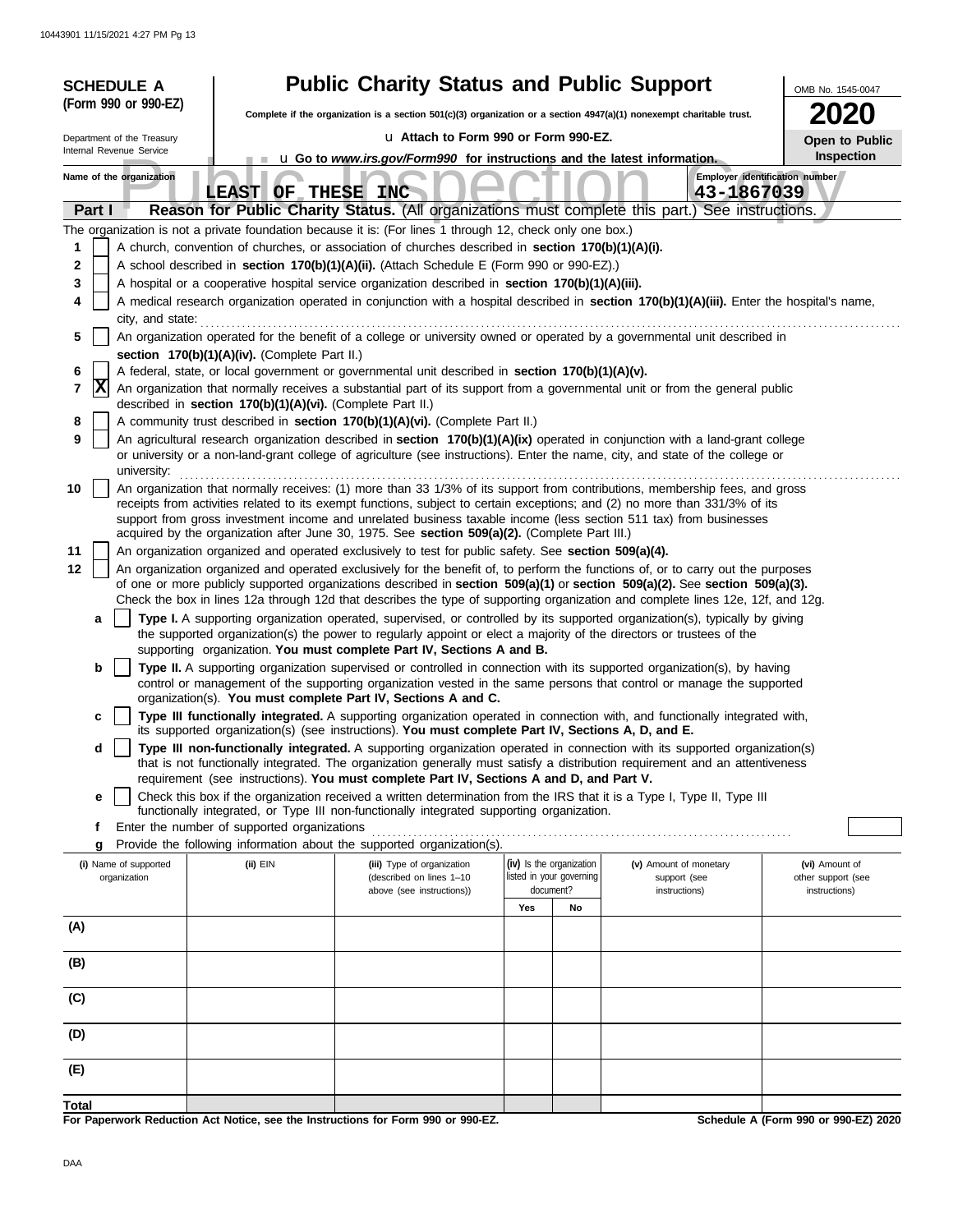|                | Schedule A (Form 990 or 990-EZ) 2020                                                                                                                                                                              | LEAST OF THESE INC |           |            |            | 43-1867039 | Page 2                               |
|----------------|-------------------------------------------------------------------------------------------------------------------------------------------------------------------------------------------------------------------|--------------------|-----------|------------|------------|------------|--------------------------------------|
|                | Support Schedule for Organizations Described in Sections 170(b)(1)(A)(iv) and 170(b)(1)(A)(vi)<br>Part II                                                                                                         |                    |           |            |            |            |                                      |
|                | (Complete only if you checked the box on line 5, 7, or 8 of Part I or if the organization failed to qualify under                                                                                                 |                    |           |            |            |            |                                      |
|                | Part III. If the organization fails to qualify under the tests listed below, please complete Part III.)                                                                                                           |                    |           |            |            |            |                                      |
|                | Section A. Public Support                                                                                                                                                                                         |                    |           |            |            |            |                                      |
|                | Calendar year (or fiscal year beginning in) u                                                                                                                                                                     | (a) 2016           | (b) 2017  | (c) 2018   | $(d)$ 2019 | (e) 2020   | (f) Total                            |
| 1              | Gifts, grants, contributions, and                                                                                                                                                                                 |                    |           |            |            |            |                                      |
|                | membership fees received. (Do not<br>include any "unusual grants.")                                                                                                                                               |                    | 1,527,784 |            |            |            | 7,802,666                            |
|                |                                                                                                                                                                                                                   | 668,666            |           | 680,141    | 702,610    | 4,223,465  |                                      |
| $\mathbf{2}$   | Tax revenues levied for the                                                                                                                                                                                       |                    |           |            |            |            |                                      |
|                | organization's benefit and either paid<br>to or expended on its behalf                                                                                                                                            |                    |           |            |            |            |                                      |
|                |                                                                                                                                                                                                                   |                    |           |            |            |            |                                      |
| 3              | The value of services or facilities<br>furnished by a governmental unit to the                                                                                                                                    |                    |           |            |            |            |                                      |
|                | organization without charge                                                                                                                                                                                       |                    |           |            |            |            |                                      |
| 4              | Total. Add lines 1 through 3                                                                                                                                                                                      | 668,666            | 1,527,784 | 680,141    | 702,610    | 4,223,465  | 7,802,666                            |
| 5              | The portion of total contributions by                                                                                                                                                                             |                    |           |            |            |            |                                      |
|                | each person (other than a<br>governmental unit or publicly                                                                                                                                                        |                    |           |            |            |            |                                      |
|                | supported organization) included on                                                                                                                                                                               |                    |           |            |            |            |                                      |
|                | line 1 that exceeds 2% of the amount                                                                                                                                                                              |                    |           |            |            |            |                                      |
| 6              | shown on line 11, column (f)<br>Public support. Subtract line 5 from line 4                                                                                                                                       |                    |           |            |            |            | 690,546<br>7,112,120                 |
|                | <b>Section B. Total Support</b>                                                                                                                                                                                   |                    |           |            |            |            |                                      |
|                | Calendar year (or fiscal year beginning in) $\mathbf u$                                                                                                                                                           | (a) 2016           | (b) 2017  | $(c)$ 2018 | $(d)$ 2019 | (e) 2020   | (f) Total                            |
| $\overline{7}$ | Amounts from line 4                                                                                                                                                                                               | 668,666            | 1,527,784 | 680,141    | 702,610    | 4,223,465  | 7,802,666                            |
| 8              | Gross income from interest, dividends,                                                                                                                                                                            |                    |           |            |            |            |                                      |
|                | payments received on securities loans,<br>rents, royalties, and income from                                                                                                                                       |                    |           |            |            |            |                                      |
|                | similar sources                                                                                                                                                                                                   | 4,151              | 5,603     | 6,412      | 2,608      | 2,197      | 20,971                               |
| 9              | Net income from unrelated business                                                                                                                                                                                |                    |           |            |            |            |                                      |
|                | activities, whether or not the business                                                                                                                                                                           |                    |           |            |            |            |                                      |
|                | is regularly carried on                                                                                                                                                                                           |                    |           |            |            |            |                                      |
| 10             | Other income. Do not include gain or                                                                                                                                                                              |                    |           |            |            |            |                                      |
|                | loss from the sale of capital assets<br>(Explain in Part VI.)                                                                                                                                                     | 2,063              | 2,618     | 3,288      | 23,124     |            | 31,093                               |
| 11             | Total support. Add lines 7 through 10                                                                                                                                                                             |                    |           |            |            |            | 7,854,730                            |
| 12             | Gross receipts from related activities, etc. (see instructions)                                                                                                                                                   |                    |           |            |            | 12         | 7,287                                |
| 13             | First 5 years. If the Form 990 is for the organization's first, second, third, fourth, or fifth tax year as a section 501(c)(3)                                                                                   |                    |           |            |            |            |                                      |
|                |                                                                                                                                                                                                                   |                    |           |            |            |            |                                      |
|                | Section C. Computation of Public Support Percentage                                                                                                                                                               |                    |           |            |            |            |                                      |
| 14             |                                                                                                                                                                                                                   |                    |           |            |            | 14         | $90.55\%$                            |
| 15             | Public support percentage from 2019 Schedule A, Part II, line 14                                                                                                                                                  |                    |           |            |            | 15         | 98.62%                               |
| 16a            | 33 1/3% support test-2020. If the organization did not check the box on line 13, and line 14 is 33 1/3% or more, check this                                                                                       |                    |           |            |            |            |                                      |
| b              | box and stop here. The organization qualifies as a publicly supported organization<br>33 1/3% support test-2019. If the organization did not check a box on line 13 or 16a, and line 15 is 33 1/3% or more, check |                    |           |            |            |            | $\blacktriangleright$ $ \mathrm{X} $ |
|                | this box and stop here. The organization qualifies as a publicly supported organization                                                                                                                           |                    |           |            |            |            |                                      |
| 17а            | 10%-facts-and-circumstances test-2020. If the organization did not check a box on line 13, 16a, or 16b, and line 14 is                                                                                            |                    |           |            |            |            |                                      |
|                | 10% or more, and if the organization meets the "facts-and-circumstances" test, check this box and stop here. Explain in                                                                                           |                    |           |            |            |            |                                      |
|                | Part VI how the organization meets the "facts-and-circumstances" test. The organization qualifies as a publicly supported                                                                                         |                    |           |            |            |            |                                      |
|                | organization                                                                                                                                                                                                      |                    |           |            |            |            |                                      |
| b              | 10%-facts-and-circumstances test-2019. If the organization did not check a box on line 13, 16a, 16b, or 17a, and line                                                                                             |                    |           |            |            |            |                                      |
|                | 15 is 10% or more, and if the organization meets the "facts-and-circumstances" test, check this box and stop here. Explain                                                                                        |                    |           |            |            |            |                                      |
|                | in Part VI how the organization meets the "facts-and-circumstances" test. The organization qualifies as a publicly supported                                                                                      |                    |           |            |            |            |                                      |
|                | organization                                                                                                                                                                                                      |                    |           |            |            |            |                                      |
| 18             | Private foundation. If the organization did not check a box on line 13, 16a, 16b, 17a, or 17b, check this box and see                                                                                             |                    |           |            |            |            |                                      |
|                | <b>instructions</b>                                                                                                                                                                                               |                    |           |            |            |            |                                      |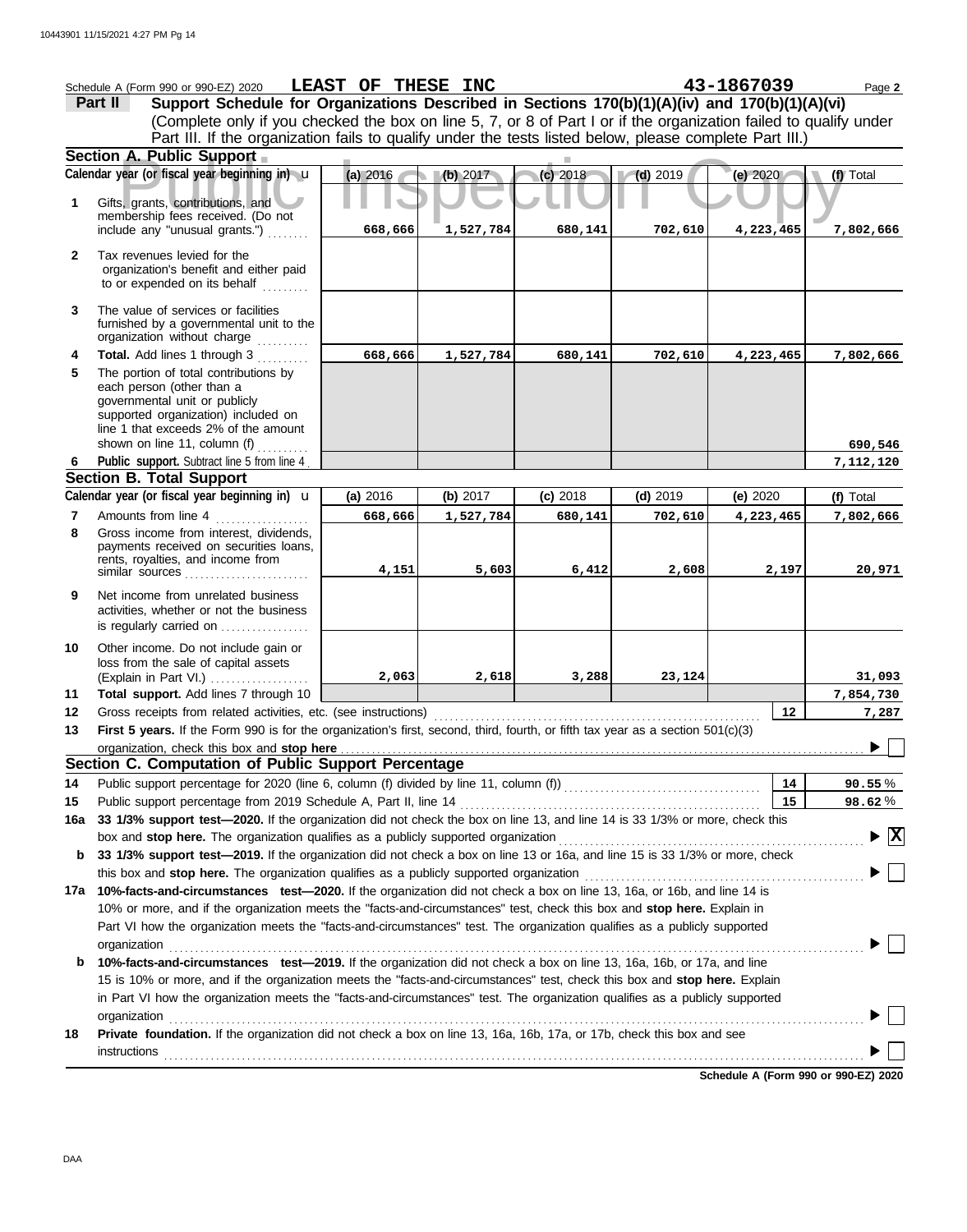|              | Schedule A (Form 990 or 990-EZ) 2020                                                                                                                                                                                          | LEAST OF THESE INC |  |          |            |            | 43-1867039 | Page 3    |
|--------------|-------------------------------------------------------------------------------------------------------------------------------------------------------------------------------------------------------------------------------|--------------------|--|----------|------------|------------|------------|-----------|
|              | Support Schedule for Organizations Described in Section 509(a)(2)<br>Part III                                                                                                                                                 |                    |  |          |            |            |            |           |
|              | (Complete only if you checked the box on line 10 of Part I or if the organization failed to qualify under Part II.                                                                                                            |                    |  |          |            |            |            |           |
|              | If the organization fails to qualify under the tests listed below, please complete Part II.)                                                                                                                                  |                    |  |          |            |            |            |           |
|              | Section A. Public Support                                                                                                                                                                                                     |                    |  |          |            |            |            |           |
|              | Calendar year (or fiscal year beginning in) u                                                                                                                                                                                 | (a) 2016           |  | (b) 2017 | $(c)$ 2018 | $(d)$ 2019 | (e) $2020$ | (f) Total |
| 1            | Gifts, grants, contributions, and membership fees<br>received. (Do not include any "unusual grants.")                                                                                                                         |                    |  |          |            |            |            |           |
| $\mathbf{2}$ | Gross receipts from admissions, merchandise<br>sold or services performed, or facilities<br>furnished in any activity that is related to the<br>organization's tax-exempt purpose                                             |                    |  |          |            |            |            |           |
| 3            | Gross receipts from activities that are not an<br>unrelated trade or business under section 513                                                                                                                               |                    |  |          |            |            |            |           |
| 4            | Tax revenues levied for the<br>organization's benefit and either paid<br>to or expended on its behalf                                                                                                                         |                    |  |          |            |            |            |           |
| 5            | The value of services or facilities<br>furnished by a governmental unit to the<br>organization without charge                                                                                                                 |                    |  |          |            |            |            |           |
| 6            | Total. Add lines 1 through 5                                                                                                                                                                                                  |                    |  |          |            |            |            |           |
|              | 7a Amounts included on lines 1, 2, and 3<br>received from disqualified persons                                                                                                                                                |                    |  |          |            |            |            |           |
| b            | Amounts included on lines 2 and 3<br>received from other than disqualified<br>persons that exceed the greater of \$5,000<br>or 1% of the amount on line 13 for the year                                                       |                    |  |          |            |            |            |           |
| c            | Add lines 7a and 7b                                                                                                                                                                                                           |                    |  |          |            |            |            |           |
| 8            | Public support. (Subtract line 7c from                                                                                                                                                                                        |                    |  |          |            |            |            |           |
|              | line $6.$ )                                                                                                                                                                                                                   |                    |  |          |            |            |            |           |
|              | <b>Section B. Total Support</b><br>Calendar year (or fiscal year beginning in) <b>u</b>                                                                                                                                       |                    |  |          |            |            |            |           |
| 9            | Amounts from line 6                                                                                                                                                                                                           | (a) 2016           |  | (b) 2017 | $(c)$ 2018 | $(d)$ 2019 | (e) 2020   | (f) Total |
|              | <b>10a</b> Gross income from interest, dividends,<br>payments received on securities loans, rents,<br>royalties, and income from similar sources.                                                                             |                    |  |          |            |            |            |           |
|              | Unrelated business taxable income (less<br>section 511 taxes) from businesses<br>acquired after June 30, 1975                                                                                                                 |                    |  |          |            |            |            |           |
| c            | Add lines 10a and 10b<br>.                                                                                                                                                                                                    |                    |  |          |            |            |            |           |
| 11           | Net income from unrelated business<br>activities not included in line 10b, whether<br>or not the business is regularly carried on                                                                                             |                    |  |          |            |            |            |           |
| 12           | Other income. Do not include gain or<br>loss from the sale of capital assets<br>(Explain in Part VI.)                                                                                                                         |                    |  |          |            |            |            |           |
| 13           | Total support. (Add lines 9, 10c, 11,                                                                                                                                                                                         |                    |  |          |            |            |            |           |
| 14           | and 12.)<br>First 5 years. If the Form 990 is for the organization's first, second, third, fourth, or fifth tax year as a section 501(c)(3)<br>organization, check this box and stop here                                     |                    |  |          |            |            |            |           |
|              | Section C. Computation of Public Support Percentage                                                                                                                                                                           |                    |  |          |            |            |            |           |
| 15           |                                                                                                                                                                                                                               |                    |  |          |            |            | 15         | %         |
| 16           |                                                                                                                                                                                                                               |                    |  |          |            |            | 16         | $\%$      |
|              | Section D. Computation of Investment Income Percentage                                                                                                                                                                        |                    |  |          |            |            |            |           |
| 17           |                                                                                                                                                                                                                               |                    |  |          |            |            | 17         | %         |
|              | 18 Investment income percentage from 2019 Schedule A, Part III, line 17 [11] content in the set of the percentage from 2019 Schedule A, Part III, line 17 [11] content in the set of the set of the set of the set of the set |                    |  |          |            |            | 18         | %         |
|              | 19a 33 1/3% support tests-2020. If the organization did not check the box on line 14, and line 15 is more than 33 1/3%, and line                                                                                              |                    |  |          |            |            |            |           |
|              | 17 is not more than 33 1/3%, check this box and stop here. The organization qualifies as a publicly supported organization                                                                                                    |                    |  |          |            |            |            |           |
| b            | 33 1/3% support tests-2019. If the organization did not check a box on line 14 or line 19a, and line 16 is more than 33 1/3%, and                                                                                             |                    |  |          |            |            |            |           |
|              | line 18 is not more than 33 1/3%, check this box and stop here. The organization qualifies as a publicly supported organization                                                                                               |                    |  |          |            |            |            |           |

**20 Private foundation.** If the organization did not check a box on line 14, 19a, or 19b, check this box and see instructions . . . . . . . . . . . . . . . . . . .

**Schedule A (Form 990 or 990-EZ) 2020**

 $\blacktriangleright$ П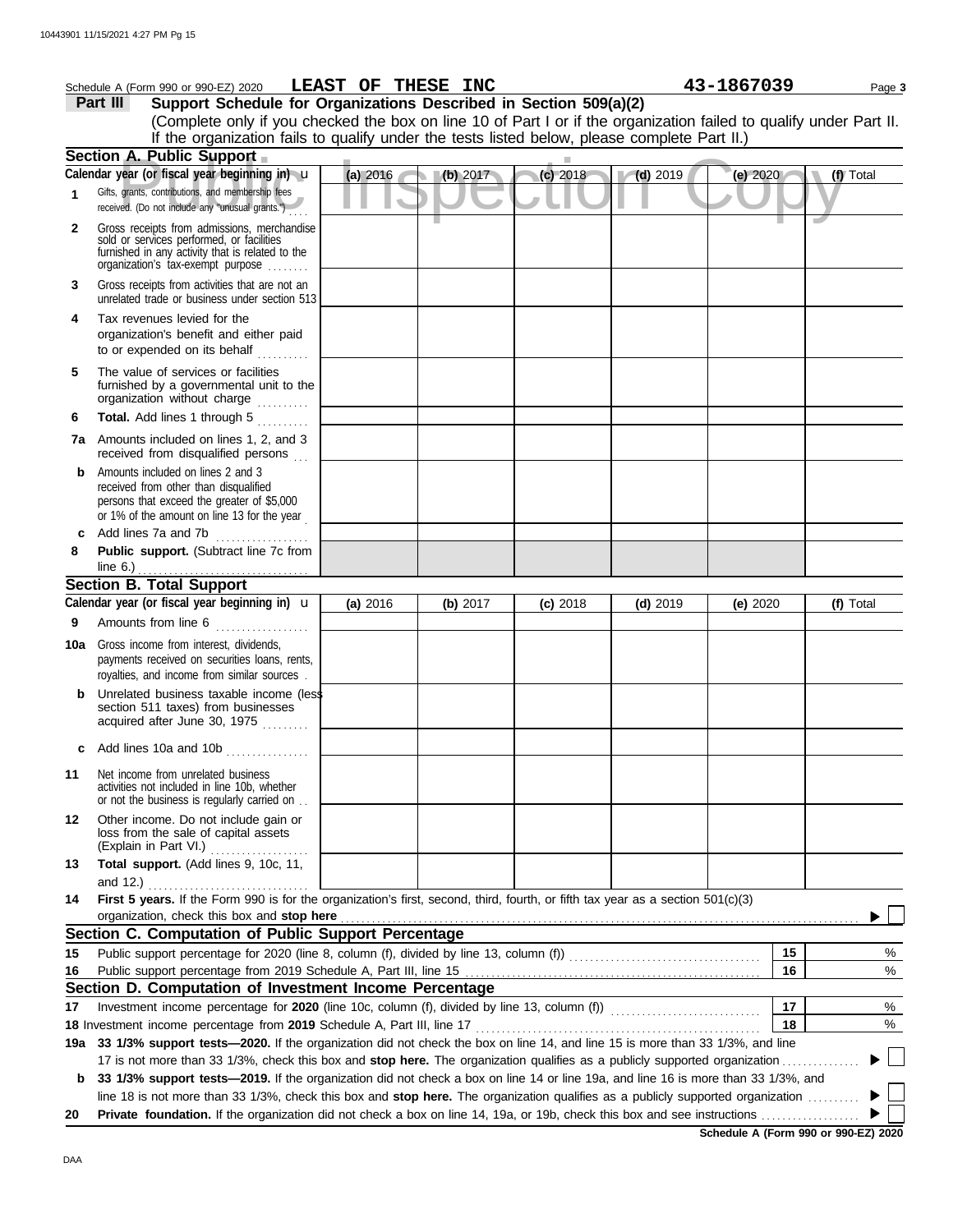|     | LEAST OF THESE INC<br>Schedule A (Form 990 or 990-EZ) 2020                                                                                                                                      | 43-1867039 | Page 4      |
|-----|-------------------------------------------------------------------------------------------------------------------------------------------------------------------------------------------------|------------|-------------|
|     | Part IV<br><b>Supporting Organizations</b>                                                                                                                                                      |            |             |
|     | (Complete only if you checked a box in line 12 on Part I. If you checked box 12a, Part I, complete Sections A                                                                                   |            |             |
|     | and B. If you checked box 12b, Part I, complete Sections A and C. If you checked box 12c, Part I, complete                                                                                      |            |             |
|     | Sections A, D, and E. If you checked box 12d, Part I, complete Sections A and D, and complete Part V.)                                                                                          |            |             |
|     | Section A. All Supporting Organizations                                                                                                                                                         |            |             |
|     |                                                                                                                                                                                                 | Yes        | No          |
| 1   | Are all of the organization's supported organizations listed by name in the organization's governing                                                                                            |            |             |
|     | documents? If "No," describe in Part VI how the supported organizations are designated. If designated by                                                                                        |            |             |
|     | class or purpose, describe the designation. If historic and continuing relationship, explain.                                                                                                   | 1          |             |
| 2   | Did the organization have any supported organization that does not have an IRS determination of status                                                                                          |            |             |
|     | under section 509(a)(1) or (2)? If "Yes," explain in Part VI how the organization determined that the supported                                                                                 |            |             |
|     | organization was described in section 509(a)(1) or (2).                                                                                                                                         | 2          |             |
| Зa  | Did the organization have a supported organization described in section $501(c)(4)$ , (5), or (6)? If "Yes," answer                                                                             |            |             |
|     | lines 3b and 3c below.                                                                                                                                                                          | За         |             |
| b   | Did the organization confirm that each supported organization qualified under section $501(c)(4)$ , (5), or (6) and                                                                             |            |             |
|     | satisfied the public support tests under section 509(a)(2)? If "Yes," describe in Part VI when and how the                                                                                      |            |             |
|     | organization made the determination.                                                                                                                                                            | 3b         |             |
| c   | Did the organization ensure that all support to such organizations was used exclusively for section $170(c)(2)(B)$                                                                              |            |             |
|     | purposes? If "Yes," explain in Part VI what controls the organization put in place to ensure such use.                                                                                          | 3c         |             |
| 4a  | Was any supported organization not organized in the United States ("foreign supported organization")? If                                                                                        |            |             |
|     | "Yes," and if you checked 12a or 12b in Part I, answer (b) and (c) below.                                                                                                                       | 4a         |             |
| b   | Did the organization have ultimate control and discretion in deciding whether to make grants to the foreign                                                                                     |            |             |
|     | supported organization? If "Yes," describe in Part VI how the organization had such control and discretion                                                                                      |            |             |
|     | despite being controlled or supervised by or in connection with its supported organizations.                                                                                                    | 4b         |             |
| c   | Did the organization support any foreign supported organization that does not have an IRS determination                                                                                         |            |             |
|     | under sections $501(c)(3)$ and $509(a)(1)$ or $(2)$ ? If "Yes," explain in Part VI what controls the organization used                                                                          |            |             |
|     | to ensure that all support to the foreign supported organization was used exclusively for section $170(c)(2)(B)$                                                                                |            |             |
|     | purposes.                                                                                                                                                                                       | 4c         |             |
| 5a  | Did the organization add, substitute, or remove any supported organizations during the tax year? If "Yes,"                                                                                      |            |             |
|     | answer lines 5b and 5c below (if applicable). Also, provide detail in Part VI, including (i) the names and EIN                                                                                  |            |             |
|     | numbers of the supported organizations added, substituted, or removed; (ii) the reasons for each such action;                                                                                   |            |             |
|     | (iii) the authority under the organization's organizing document authorizing such action; and (iv) how the action                                                                               |            |             |
|     | was accomplished (such as by amendment to the organizing document).                                                                                                                             | 5a         |             |
| b   | Type I or Type II only. Was any added or substituted supported organization part of a class already                                                                                             |            |             |
|     | designated in the organization's organizing document?                                                                                                                                           | 5b         |             |
|     | Substitutions only. Was the substitution the result of an event beyond the organization's control?                                                                                              | 5c         |             |
|     | Did the organization provide support (whether in the form of grants or the provision of services or facilities) to                                                                              |            |             |
|     | anyone other than (i) its supported organizations, (ii) individuals that are part of the charitable class benefited                                                                             |            |             |
|     | by one or more of its supported organizations, or (iii) other supporting organizations that also support or                                                                                     |            |             |
|     | benefit one or more of the filing organization's supported organizations? If "Yes," provide detail in Part VI.                                                                                  | 6          |             |
| 7   | Did the organization provide a grant, loan, compensation, or other similar payment to a substantial contributor                                                                                 |            |             |
|     | (as defined in section $4958(c)(3)(C)$ ), a family member of a substantial contributor, or a 35% controlled entity                                                                              |            |             |
|     | with regard to a substantial contributor? If "Yes," complete Part I of Schedule L (Form 990 or 990-EZ).                                                                                         | 7          |             |
| 8   | Did the organization make a loan to a disqualified person (as defined in section 4958) not described in line 7?<br>If "Yes," complete Part I of Schedule L (Form 990 or 990-EZ).                | 8          |             |
| 9a  | Was the organization controlled directly or indirectly at any time during the tax year by one or more                                                                                           |            |             |
|     | disqualified persons, as defined in section 4946 (other than foundation managers and organizations                                                                                              |            |             |
|     |                                                                                                                                                                                                 |            |             |
| b   | described in section 509(a)(1) or (2))? If "Yes," provide detail in Part VI.<br>Did one or more disqualified persons (as defined in line 9a) hold a controlling interest in any entity in which | 9а         |             |
|     | the supporting organization had an interest? If "Yes," provide detail in Part VI.                                                                                                               | 9b         |             |
| c   | Did a disqualified person (as defined in line 9a) have an ownership interest in, or derive any personal benefit                                                                                 |            |             |
|     | from, assets in which the supporting organization also had an interest? If "Yes," provide detail in Part VI.                                                                                    | 9c         |             |
| 10a | Was the organization subject to the excess business holdings rules of section 4943 because of section                                                                                           |            |             |
|     | 4943(f) (regarding certain Type II supporting organizations, and all Type III non-functionally integrated                                                                                       |            |             |
|     | supporting organizations)? If "Yes," answer line 10b below.                                                                                                                                     | 10a        |             |
| b   | Did the organization have any excess business holdings in the tax year? (Use Schedule C, Form 4720, to                                                                                          |            |             |
|     | determine whether the organization had excess business holdings.)                                                                                                                               | 10b        |             |
|     |                                                                                                                                                                                                 |            | 000 EZ) 202 |

DAA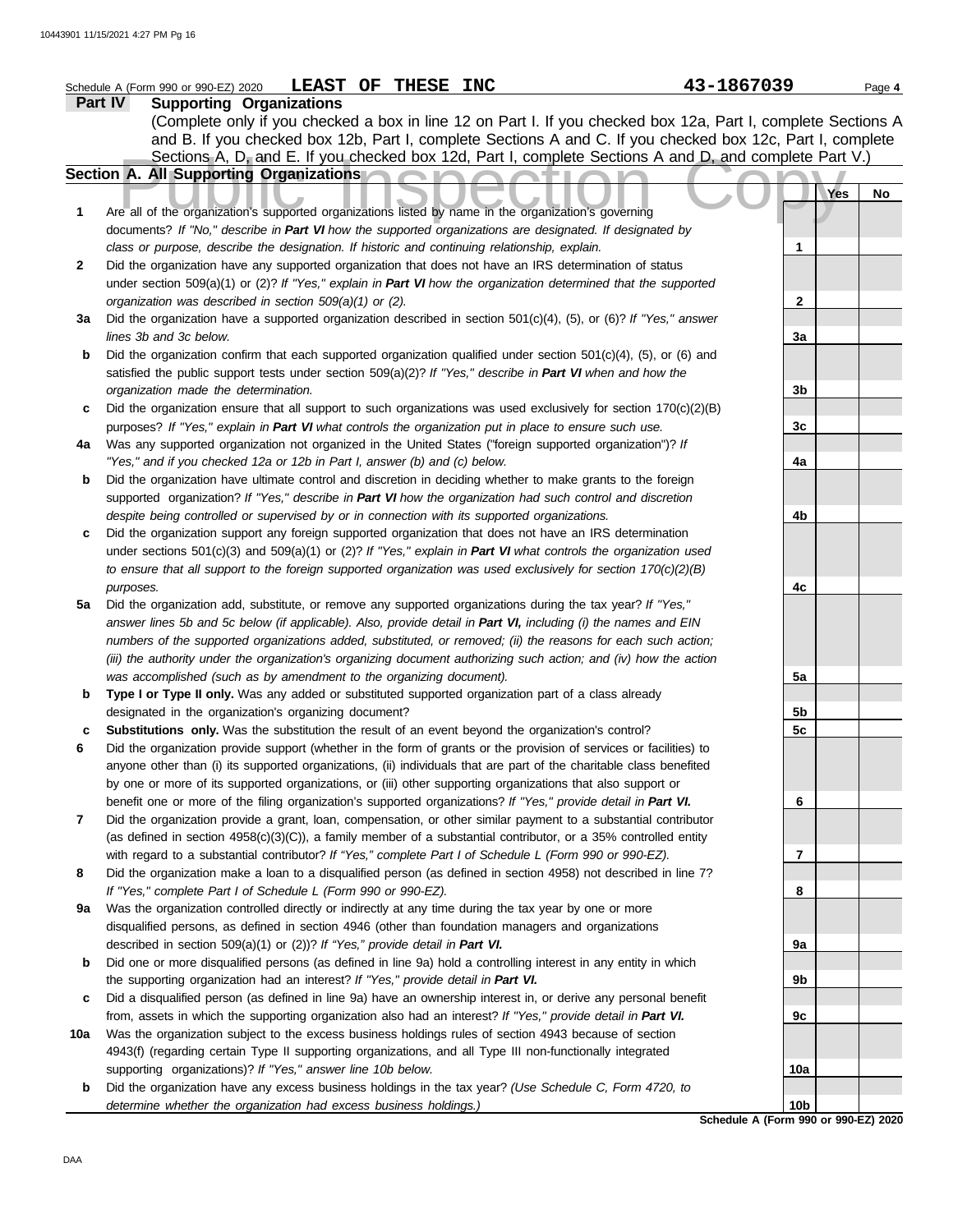|        | <b>LEAST</b><br>OF<br><b>THESE</b><br><b>INC</b><br>Schedule A (Form 990 or 990-EZ) 2020                                                                                                                                                        | 43-1867039      |     | Page 5    |
|--------|-------------------------------------------------------------------------------------------------------------------------------------------------------------------------------------------------------------------------------------------------|-----------------|-----|-----------|
|        | Part IV<br><b>Supporting Organizations (continued)</b>                                                                                                                                                                                          |                 |     |           |
| 11     | Has the organization accepted a gift or contribution from any of the following persons?                                                                                                                                                         |                 | Yes | <b>No</b> |
| а      | A person who directly or indirectly controls, either alone or together with persons described in lines 11b and                                                                                                                                  |                 |     |           |
|        | 11c below, the governing body of a supported organization?                                                                                                                                                                                      | 11a             |     |           |
| b      | A family member of a person described in line 11a above?                                                                                                                                                                                        | 11 <sub>b</sub> |     |           |
|        | c A 35% controlled entity of a person described in line 11a or 11b above? If "Yes" to line 11a, 11b, or 11c, provide                                                                                                                            |                 |     |           |
|        | detail in Part VI.<br>Section B. Type I Supporting Organizations                                                                                                                                                                                | 11c             |     |           |
|        |                                                                                                                                                                                                                                                 |                 | Yes | No        |
| 1      | Did the governing body, members of the governing body, officers acting in their official capacity, or membership of one or                                                                                                                      |                 |     |           |
|        | more supported organizations have the power to regularly appoint or elect at least a majority of the organization's officers,                                                                                                                   |                 |     |           |
|        | directors, or trustees at all times during the tax year? If "No," describe in Part VI how the supported organization(s)                                                                                                                         |                 |     |           |
|        | effectively operated, supervised, or controlled the organization's activities. If the organization had more than one supported                                                                                                                  |                 |     |           |
|        | organization, describe how the powers to appoint and/or remove officers, directors, or trustees were allocated among the                                                                                                                        |                 |     |           |
|        | supported organizations and what conditions or restrictions, if any, applied to such powers during the tax year.                                                                                                                                | 1               |     |           |
| 2      | Did the organization operate for the benefit of any supported organization other than the supported                                                                                                                                             |                 |     |           |
|        | organization(s) that operated, supervised, or controlled the supporting organization? If "Yes," explain in Part                                                                                                                                 |                 |     |           |
|        | VI how providing such benefit carried out the purposes of the supported organization(s) that operated,<br>supervised, or controlled the supporting organization.                                                                                | 2               |     |           |
|        | Section C. Type II Supporting Organizations                                                                                                                                                                                                     |                 |     |           |
|        |                                                                                                                                                                                                                                                 |                 | Yes | No        |
| 1      | Were a majority of the organization's directors or trustees during the tax year also a majority of the directors                                                                                                                                |                 |     |           |
|        | or trustees of each of the organization's supported organization(s)? If "No," describe in Part VI how control                                                                                                                                   |                 |     |           |
|        | or management of the supporting organization was vested in the same persons that controlled or managed                                                                                                                                          |                 |     |           |
|        | the supported organization(s).                                                                                                                                                                                                                  | 1               |     |           |
|        | Section D. All Type III Supporting Organizations                                                                                                                                                                                                |                 |     |           |
|        |                                                                                                                                                                                                                                                 |                 | Yes | No        |
| 1      | Did the organization provide to each of its supported organizations, by the last day of the fifth month of the                                                                                                                                  |                 |     |           |
|        | organization's tax year, (i) a written notice describing the type and amount of support provided during the prior tax<br>year, (ii) a copy of the Form 990 that was most recently filed as of the date of notification, and (iii) copies of the |                 |     |           |
|        | organization's governing documents in effect on the date of notification, to the extent not previously provided?                                                                                                                                | 1               |     |           |
| 2      | Were any of the organization's officers, directors, or trustees either (i) appointed or elected by the supported                                                                                                                                |                 |     |           |
|        | organization(s) or (ii) serving on the governing body of a supported organization? If "No," explain in Part VI how                                                                                                                              |                 |     |           |
|        | the organization maintained a close and continuous working relationship with the supported organization(s).                                                                                                                                     | 2               |     |           |
|        | By reason of the relationship described in line 2, above, did the organization's supported organizations have                                                                                                                                   |                 |     |           |
|        | a significant voice in the organization's investment policies and in directing the use of the organization's                                                                                                                                    |                 |     |           |
|        | income or assets at all times during the tax year? If "Yes," describe in Part VI the role the organization's                                                                                                                                    |                 |     |           |
|        | supported organizations played in this regard.                                                                                                                                                                                                  | 3               |     |           |
|        | Section E. Type III Functionally-Integrated Supporting Organizations<br>Check the box next to the method that the organization used to satisfy the Integral Part Test during the year (see instructions).                                       |                 |     |           |
| 1<br>а | The organization satisfied the Activities Test. Complete line 2 below.                                                                                                                                                                          |                 |     |           |
| b      | The organization is the parent of each of its supported organizations. Complete line 3 below.                                                                                                                                                   |                 |     |           |
| с      | The organization supported a governmental entity. Describe in Part VI how you supported a governmental entity (see instructions).                                                                                                               |                 |     |           |
| 2      | Activities Test. Answer lines 2a and 2b below.                                                                                                                                                                                                  |                 | Yes | No        |
| a      | Did substantially all of the organization's activities during the tax year directly further the exempt purposes of                                                                                                                              |                 |     |           |
|        | the supported organization(s) to which the organization was responsive? If "Yes," then in Part VI identify                                                                                                                                      |                 |     |           |
|        | those supported organizations and explain how these activities directly furthered their exempt purposes,                                                                                                                                        |                 |     |           |
|        | how the organization was responsive to those supported organizations, and how the organization determined                                                                                                                                       |                 |     |           |
|        | that these activities constituted substantially all of its activities.                                                                                                                                                                          | 2a              |     |           |
| b      | Did the activities described in line 2a, above, constitute activities that, but for the organization's involvement,                                                                                                                             |                 |     |           |
|        | one or more of the organization's supported organization(s) would have been engaged in? If "Yes," explain in<br>Part VI the reasons for the organization's position that its supported organization(s) would have engaged in                    |                 |     |           |
|        | these activities but for the organization's involvement.                                                                                                                                                                                        | 2b              |     |           |
| 3      | Parent of Supported Organizations. Answer lines 3a and 3b below.                                                                                                                                                                                |                 |     |           |
| а      | Did the organization have the power to regularly appoint or elect a majority of the officers, directors, or                                                                                                                                     |                 |     |           |
|        | trustees of each of the supported organizations? If "Yes" or "No," provide details in Part VI.                                                                                                                                                  | 3a              |     |           |

**b** Did the organization exercise a substantial degree of direction over the policies, programs, and activities of each of its supported organizations? *If "Yes," describe in Part VI the role played by the organization in this regard.* **3b**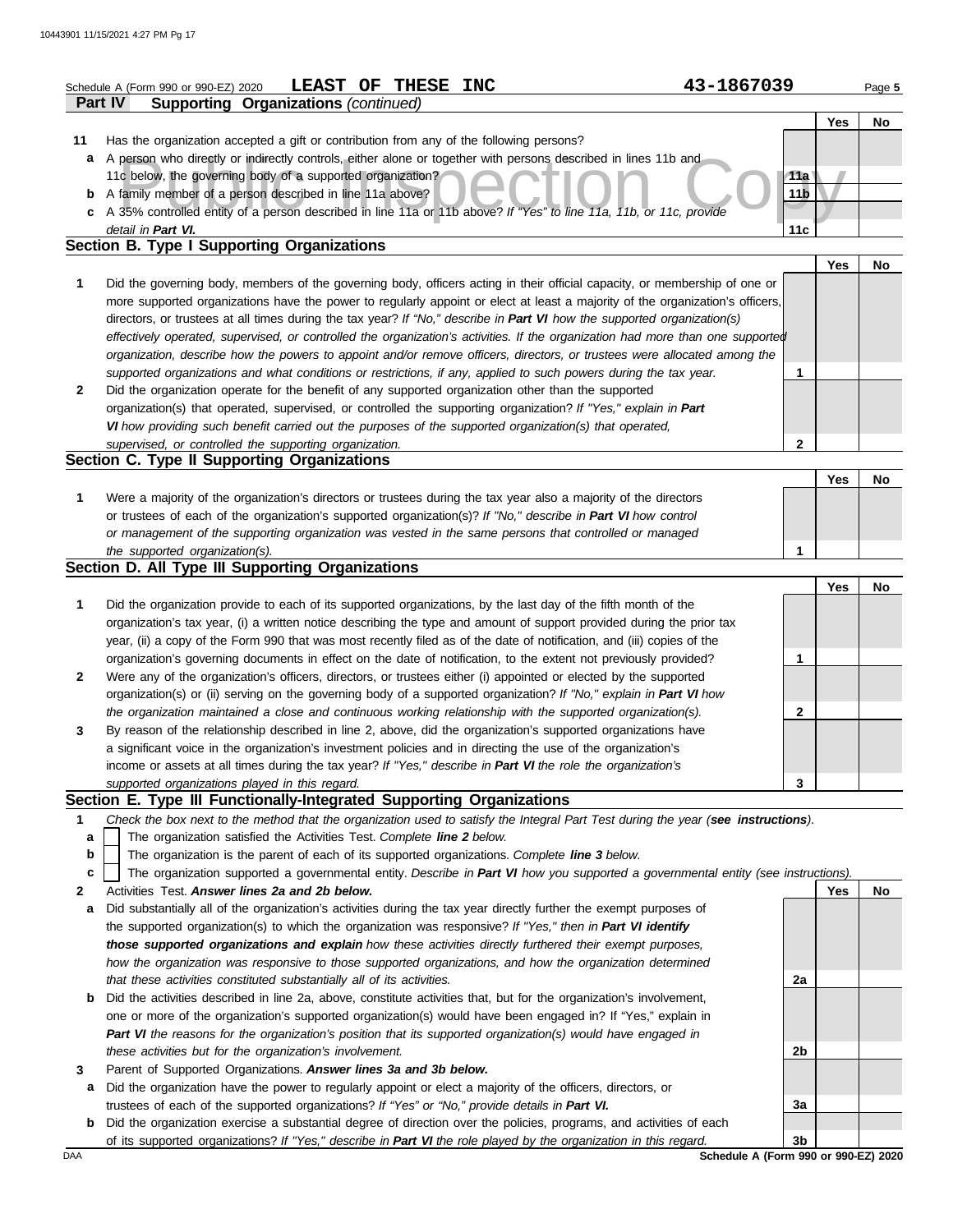|                | LEAST OF<br><b>THESE INC</b><br>Schedule A (Form 990 or 990-EZ) 2020                                                             |                | 43-1867039     | Page 6                         |
|----------------|----------------------------------------------------------------------------------------------------------------------------------|----------------|----------------|--------------------------------|
| <b>Part V</b>  | Type III Non-Functionally Integrated 509(a)(3) Supporting Organizations                                                          |                |                |                                |
| 1              | Check here if the organization satisfied the Integral Part Test as a qualifying trust on Nov. 20, 1970 (explain in Part VI). See |                |                |                                |
|                | instructions. All other Type III non-functionally integrated supporting organizations must complete Sections A through E         |                |                |                                |
|                | Section A - Adjusted Net Income                                                                                                  |                | (A) Prior Year | (B) Current Year<br>(optional) |
| 1              | Net short-term capital gain                                                                                                      | 1              |                |                                |
| $\mathbf{2}$   | Recoveries of prior-year distributions                                                                                           | $\overline{2}$ |                |                                |
| 3              | Other gross income (see instructions)                                                                                            | 3              |                |                                |
| 4              | Add lines 1 through 3.                                                                                                           | 4              |                |                                |
| 5              | Depreciation and depletion                                                                                                       | 5              |                |                                |
| 6              | Portion of operating expenses paid or incurred for production or collection of                                                   |                |                |                                |
|                | gross income or for management, conservation, or maintenance of property                                                         |                |                |                                |
|                | held for production of income (see instructions)                                                                                 | 6              |                |                                |
| $\mathbf{7}$   | Other expenses (see instructions)                                                                                                | $\overline{7}$ |                |                                |
| 8              | Adjusted Net Income (subtract lines 5, 6, and 7 from line 4)                                                                     | 8              |                |                                |
|                | Section B - Minimum Asset Amount                                                                                                 |                | (A) Prior Year | (B) Current Year<br>(optional) |
| 1              | Aggregate fair market value of all non-exempt-use assets (see                                                                    |                |                |                                |
|                | instructions for short tax year or assets held for part of year):                                                                |                |                |                                |
|                | a Average monthly value of securities                                                                                            | 1a             |                |                                |
|                | <b>b</b> Average monthly cash balances                                                                                           | 1b             |                |                                |
|                | c Fair market value of other non-exempt-use assets                                                                               | 1 <sub>c</sub> |                |                                |
|                | d Total (add lines 1a, 1b, and 1c)                                                                                               | 1d             |                |                                |
|                | e Discount claimed for blockage or other factors                                                                                 |                |                |                                |
|                | (explain in detail in Part VI):                                                                                                  |                |                |                                |
| $\mathbf{2}$   | Acquisition indebtedness applicable to non-exempt-use assets                                                                     | $\mathbf{2}$   |                |                                |
| 3              | Subtract line 2 from line 1d.                                                                                                    | 3              |                |                                |
| 4              | Cash deemed held for exempt use. Enter 0.015 of line 3 (for greater amount,<br>see instructions).                                | 4              |                |                                |
| 5              | Net value of non-exempt-use assets (subtract line 4 from line 3)                                                                 | 5              |                |                                |
| 6              | Multiply line 5 by 0.035.                                                                                                        | 6              |                |                                |
| 7              | Recoveries of prior-year distributions                                                                                           | $\overline{7}$ |                |                                |
| 8              | Minimum Asset Amount (add line 7 to line 6)                                                                                      | 8              |                |                                |
|                | Section C - Distributable Amount                                                                                                 |                |                | <b>Current Year</b>            |
| 1.             | Adjusted net income for prior year (from Section A, line 8, column A)                                                            | 1              |                |                                |
| 2              | Enter 0.85 of line 1.                                                                                                            | 2              |                |                                |
| 3              | Minimum asset amount for prior year (from Section B, line 8, column A)                                                           | 3              |                |                                |
| 4              | Enter greater of line 2 or line 3.                                                                                               | 4              |                |                                |
| 5              | Income tax imposed in prior year                                                                                                 | 5              |                |                                |
| 6              | Distributable Amount. Subtract line 5 from line 4, unless subject to                                                             |                |                |                                |
|                | emergency temporary reduction (see instructions).                                                                                | 6              |                |                                |
| $\overline{7}$ | Check here if the current year is the organization's first as a non-functionally integrated Type III supporting organization     |                |                |                                |
|                | (see instructions).                                                                                                              |                |                |                                |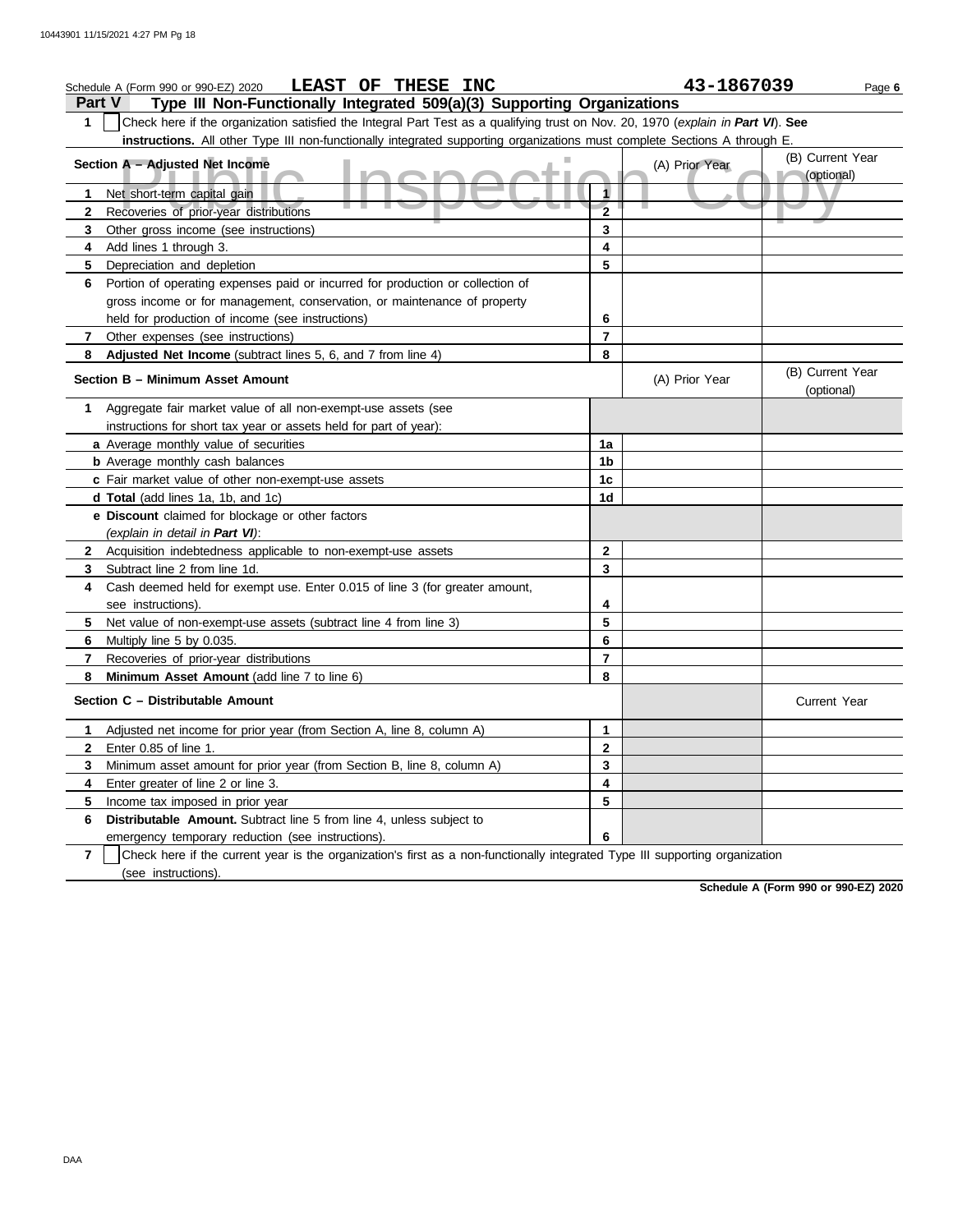|               | LEAST OF THESE INC<br>Schedule A (Form 990 or 990-EZ) 2020                                                                               |                                    | 43-1867039                        | Page 7                        |
|---------------|------------------------------------------------------------------------------------------------------------------------------------------|------------------------------------|-----------------------------------|-------------------------------|
| <b>Part V</b> | Type III Non-Functionally Integrated 509(a)(3) Supporting Organizations (continued)                                                      |                                    |                                   |                               |
|               | Section D - Distributions                                                                                                                |                                    |                                   | <b>Current Year</b>           |
| 1             | Amounts paid to supported organizations to accomplish exempt purposes                                                                    |                                    |                                   |                               |
| $\mathbf{2}$  | Amounts paid to perform activity that directly furthers exempt purposes of supported<br>organizations, in excess of income from activity |                                    |                                   |                               |
| 3             | Administrative expenses paid to accomplish exempt purposes of supported organizations                                                    |                                    |                                   |                               |
| 4             | Amounts paid to acquire exempt-use assets                                                                                                |                                    |                                   |                               |
| 5             | Qualified set-aside amounts (prior IRS approval required-provide details in Part VI)                                                     |                                    |                                   |                               |
| 6             | Other distributions (describe in Part VI). See instructions.                                                                             |                                    |                                   |                               |
| 7             | Total annual distributions. Add lines 1 through 6.                                                                                       |                                    |                                   |                               |
| 8             | Distributions to attentive supported organizations to which the organization is responsive                                               |                                    |                                   |                               |
|               | (provide details in Part VI). See instructions.                                                                                          |                                    |                                   |                               |
| 9             | Distributable amount for 2020 from Section C, line 6                                                                                     |                                    |                                   |                               |
| 10            | Line 8 amount divided by line 9 amount                                                                                                   |                                    |                                   |                               |
|               | <b>Section E - Distribution Allocations (see instructions)</b>                                                                           | (i)<br><b>Excess Distributions</b> | (ii)<br><b>Underdistributions</b> | (iii)<br><b>Distributable</b> |
|               |                                                                                                                                          |                                    | Pre-2020                          | Amount for 2020               |
| 1             | Distributable amount for 2020 from Section C, line 6                                                                                     |                                    |                                   |                               |
| $\mathbf{2}$  | Underdistributions, if any, for years prior to 2020                                                                                      |                                    |                                   |                               |
|               | (reasonable cause required-explain in Part VI). See                                                                                      |                                    |                                   |                               |
|               | instructions.                                                                                                                            |                                    |                                   |                               |
| 3             | Excess distributions carryover, if any, to 2020                                                                                          |                                    |                                   |                               |
|               |                                                                                                                                          |                                    |                                   |                               |
|               |                                                                                                                                          |                                    |                                   |                               |
|               |                                                                                                                                          |                                    |                                   |                               |
|               |                                                                                                                                          |                                    |                                   |                               |
|               | e From 2019                                                                                                                              |                                    |                                   |                               |
|               | f Total of lines 3a through 3e                                                                                                           |                                    |                                   |                               |
|               | g Applied to underdistributions of prior years                                                                                           |                                    |                                   |                               |
|               | h Applied to 2020 distributable amount                                                                                                   |                                    |                                   |                               |
|               | <i>i</i> Carryover from 2015 not applied (see instructions)                                                                              |                                    |                                   |                               |
|               | Remainder. Subtract lines 3g, 3h, and 3i from line 3f.<br>Distributions for 2020 from                                                    |                                    |                                   |                               |
| 4             | \$                                                                                                                                       |                                    |                                   |                               |
|               | Section D, line 7:                                                                                                                       |                                    |                                   |                               |
|               | a Applied to underdistributions of prior years<br><b>b</b> Applied to 2020 distributable amount                                          |                                    |                                   |                               |
|               | <b>c</b> Remainder. Subtract lines 4a and 4b from line 4.                                                                                |                                    |                                   |                               |
| 5             | Remaining underdistributions for years prior to 2020, if                                                                                 |                                    |                                   |                               |
|               | any. Subtract lines 3g and 4a from line 2. For result                                                                                    |                                    |                                   |                               |
|               | greater than zero, explain in Part VI. See instructions.                                                                                 |                                    |                                   |                               |
| 6             | Remaining underdistributions for 2020 Subtract lines 3h                                                                                  |                                    |                                   |                               |
|               | and 4b from line 1. For result greater than zero, explain in                                                                             |                                    |                                   |                               |
|               | Part VI. See instructions.                                                                                                               |                                    |                                   |                               |
| 7             | Excess distributions carryover to 2021. Add lines 3j                                                                                     |                                    |                                   |                               |
|               | and 4c.                                                                                                                                  |                                    |                                   |                               |
| 8             | Breakdown of line 7:                                                                                                                     |                                    |                                   |                               |
|               |                                                                                                                                          |                                    |                                   |                               |
|               | <b>b</b> Excess from 2017                                                                                                                |                                    |                                   |                               |
|               |                                                                                                                                          |                                    |                                   |                               |
|               |                                                                                                                                          |                                    |                                   |                               |
|               |                                                                                                                                          |                                    |                                   |                               |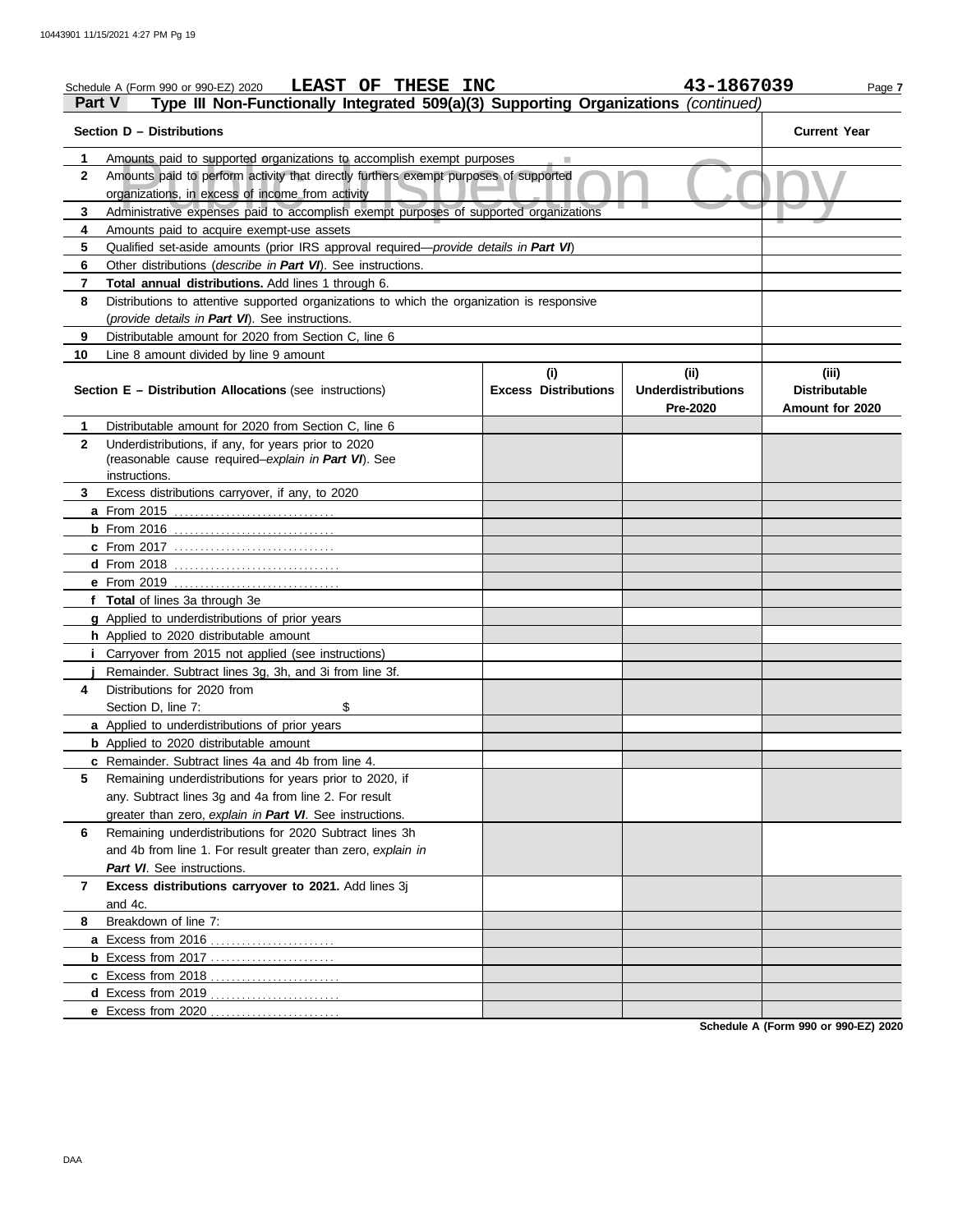| Part VI     | Schedule A (Form 990 or 990-EZ) 2020<br>SUPPORTING SCHEDULE - UNUSUAL GRANTS | LEAST OF THESE INC |              | 43-1867039<br>Supplemental Information. Provide the explanations required by Part II, line 10; Part II, line 17a or 17b; Part<br>III, line 12; Part IV, Section A, lines 1, 2, 3b, 3c, 4b, 4c, 5a, 6, 9a, 9b, 9c, 11a, 11b, and 11c; Part IV, Section<br>B, lines 1 and 2; Part IV, Section C, line 1; Part IV, Section D, lines 2 and 3; Part IV, Section E, lines 1c, 2a, 2b,<br>3a, and 3b; Part V, line 1; Part V, Section B, line 1e; Part V, Section D, lines 5, 6, and 8; and Part V, Section E,<br>lines 2, 5, and 6. Also complete this part for any additional information. (See instructions.) | Page 8    |
|-------------|------------------------------------------------------------------------------|--------------------|--------------|-----------------------------------------------------------------------------------------------------------------------------------------------------------------------------------------------------------------------------------------------------------------------------------------------------------------------------------------------------------------------------------------------------------------------------------------------------------------------------------------------------------------------------------------------------------------------------------------------------------|-----------|
| <b>LAND</b> |                                                                              |                    |              | \$.                                                                                                                                                                                                                                                                                                                                                                                                                                                                                                                                                                                                       | 1,030,000 |
|             |                                                                              |                    |              |                                                                                                                                                                                                                                                                                                                                                                                                                                                                                                                                                                                                           |           |
|             | PART II, LINE 10 - OTHER INCOME DETAIL                                       |                    |              |                                                                                                                                                                                                                                                                                                                                                                                                                                                                                                                                                                                                           |           |
|             | OTHER INCOME                                                                 |                    | \$<br>31,093 |                                                                                                                                                                                                                                                                                                                                                                                                                                                                                                                                                                                                           |           |
|             |                                                                              |                    |              |                                                                                                                                                                                                                                                                                                                                                                                                                                                                                                                                                                                                           |           |
|             |                                                                              |                    |              |                                                                                                                                                                                                                                                                                                                                                                                                                                                                                                                                                                                                           |           |
|             |                                                                              |                    |              |                                                                                                                                                                                                                                                                                                                                                                                                                                                                                                                                                                                                           |           |
|             |                                                                              |                    |              |                                                                                                                                                                                                                                                                                                                                                                                                                                                                                                                                                                                                           |           |
|             |                                                                              |                    |              |                                                                                                                                                                                                                                                                                                                                                                                                                                                                                                                                                                                                           |           |
|             |                                                                              |                    |              |                                                                                                                                                                                                                                                                                                                                                                                                                                                                                                                                                                                                           |           |
|             |                                                                              |                    |              |                                                                                                                                                                                                                                                                                                                                                                                                                                                                                                                                                                                                           |           |
|             |                                                                              |                    |              |                                                                                                                                                                                                                                                                                                                                                                                                                                                                                                                                                                                                           |           |
|             |                                                                              |                    |              |                                                                                                                                                                                                                                                                                                                                                                                                                                                                                                                                                                                                           |           |
|             |                                                                              |                    |              |                                                                                                                                                                                                                                                                                                                                                                                                                                                                                                                                                                                                           |           |
|             |                                                                              |                    |              |                                                                                                                                                                                                                                                                                                                                                                                                                                                                                                                                                                                                           |           |
|             |                                                                              |                    |              |                                                                                                                                                                                                                                                                                                                                                                                                                                                                                                                                                                                                           |           |
|             |                                                                              |                    |              |                                                                                                                                                                                                                                                                                                                                                                                                                                                                                                                                                                                                           |           |
|             |                                                                              |                    |              |                                                                                                                                                                                                                                                                                                                                                                                                                                                                                                                                                                                                           |           |
|             |                                                                              |                    |              |                                                                                                                                                                                                                                                                                                                                                                                                                                                                                                                                                                                                           |           |
|             |                                                                              |                    |              |                                                                                                                                                                                                                                                                                                                                                                                                                                                                                                                                                                                                           |           |
|             |                                                                              |                    |              |                                                                                                                                                                                                                                                                                                                                                                                                                                                                                                                                                                                                           |           |
|             |                                                                              |                    |              |                                                                                                                                                                                                                                                                                                                                                                                                                                                                                                                                                                                                           |           |
|             |                                                                              |                    |              |                                                                                                                                                                                                                                                                                                                                                                                                                                                                                                                                                                                                           |           |
|             |                                                                              |                    |              |                                                                                                                                                                                                                                                                                                                                                                                                                                                                                                                                                                                                           |           |
|             |                                                                              |                    |              |                                                                                                                                                                                                                                                                                                                                                                                                                                                                                                                                                                                                           |           |
|             |                                                                              |                    |              |                                                                                                                                                                                                                                                                                                                                                                                                                                                                                                                                                                                                           |           |
|             |                                                                              |                    |              |                                                                                                                                                                                                                                                                                                                                                                                                                                                                                                                                                                                                           |           |
|             |                                                                              |                    |              |                                                                                                                                                                                                                                                                                                                                                                                                                                                                                                                                                                                                           |           |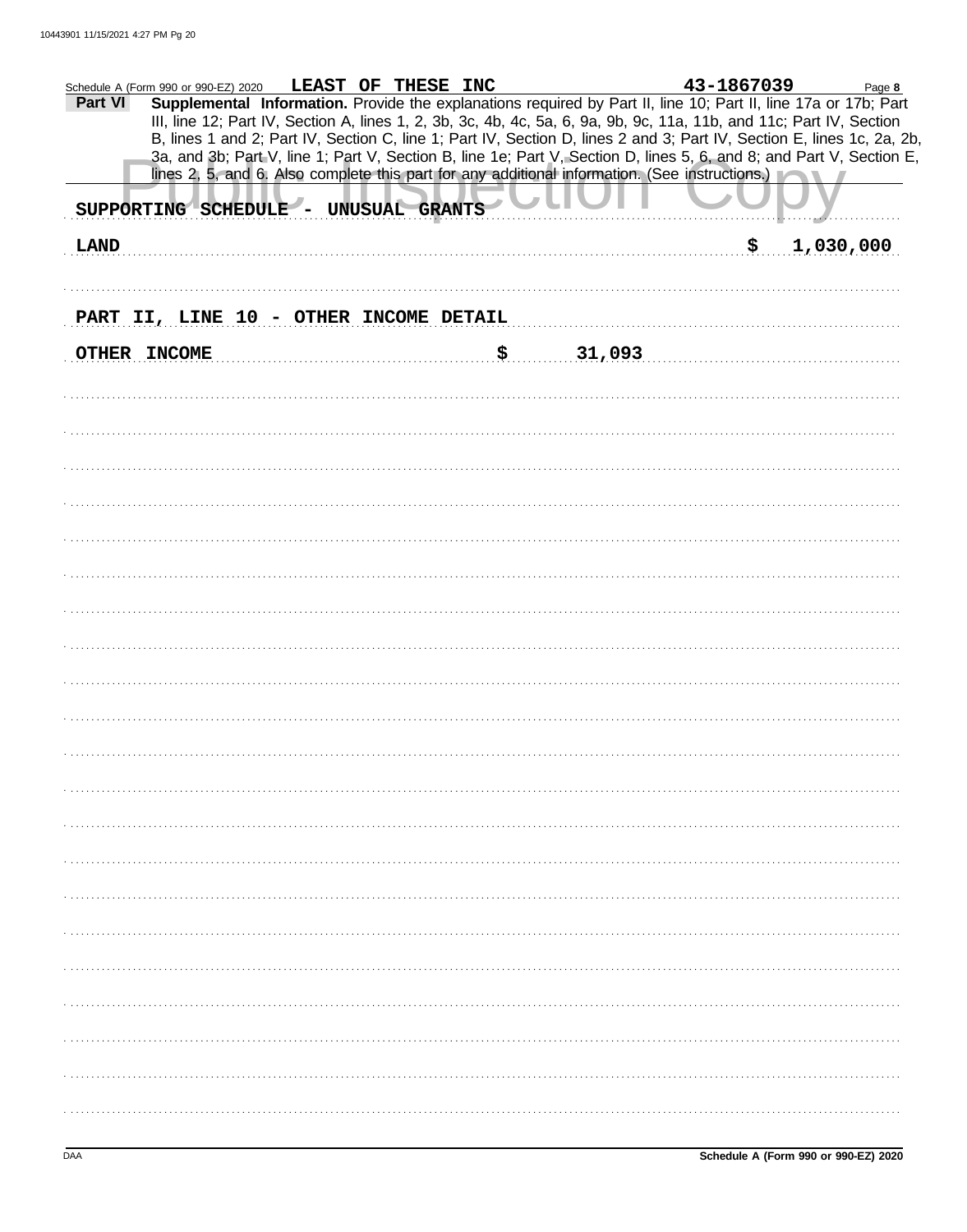| <b>Schedule B</b><br>(Form 990, 990-EZ,                                                                 | <b>Schedule of Contributors</b>                                                                                                                                                                             | OMB No. 1545-0047                                   |  |  |  |  |
|---------------------------------------------------------------------------------------------------------|-------------------------------------------------------------------------------------------------------------------------------------------------------------------------------------------------------------|-----------------------------------------------------|--|--|--|--|
| or 990-PF)<br>Department of the Treasury<br>Internal Revenue Service                                    | u Attach to Form 990, Form 990-EZ, or Form 990-PF.<br>u Go to www.irs.gov/Form990 for the latest information.                                                                                               |                                                     |  |  |  |  |
| Name of the organization<br><b>THESE</b><br><b>LEAST</b><br>OF<br><b>Organization type (check one):</b> | <b>INC</b>                                                                                                                                                                                                  | <b>Employer identification number</b><br>43-1867039 |  |  |  |  |
| Filers of:                                                                                              | Section:                                                                                                                                                                                                    |                                                     |  |  |  |  |
| Form 990 or 990-EZ                                                                                      | 3 ) (enter number) organization<br>$ \mathbf{X} $ 501(c)(                                                                                                                                                   |                                                     |  |  |  |  |
|                                                                                                         | $4947(a)(1)$ nonexempt charitable trust <b>not</b> treated as a private foundation                                                                                                                          |                                                     |  |  |  |  |
|                                                                                                         | 527 political organization                                                                                                                                                                                  |                                                     |  |  |  |  |
| Form 990-PF                                                                                             | 501(c)(3) exempt private foundation                                                                                                                                                                         |                                                     |  |  |  |  |
|                                                                                                         | $4947(a)(1)$ nonexempt charitable trust treated as a private foundation                                                                                                                                     |                                                     |  |  |  |  |
|                                                                                                         | 501(c)(3) taxable private foundation                                                                                                                                                                        |                                                     |  |  |  |  |
|                                                                                                         |                                                                                                                                                                                                             |                                                     |  |  |  |  |
|                                                                                                         | Check if your organization is covered by the General Rule or a Special Rule.<br>Note: Only a section 501(c)(7), (8), or (10) organization can check boxes for both the General Rule and a Special Rule. See |                                                     |  |  |  |  |

**instructions** 

## **General Rule**

For an organization filing Form 990, 990-EZ, or 990-PF that received, during the year, contributions totaling \$5,000 or more (in money or property) from any one contributor. Complete Parts I and II. See instructions for determining a contributor's total contributions.

## **Special Rules**

 $\overline{X}$  For an organization described in section 501(c)(3) filing Form 990 or 990-EZ that met the 33<sup>1</sup>/3% support test of the regulations under sections 509(a)(1) and 170(b)(1)(A)(vi), that checked Schedule A (Form 990 or 990-EZ), Part II, line 13, 16a, or 16b, and that received from any one contributor, during the year, total contributions of the greater of **(1)** \$5,000; or **(2)** 2% of the amount on (i) Form 990, Part VIII, line 1h; or (ii) Form 990-EZ, line 1. Complete Parts I and II.

literary, or educational purposes, or for the prevention of cruelty to children or animals. Complete Parts I (entering For an organization described in section 501(c)(7), (8), or (10) filing Form 990 or 990-EZ that received from any one contributor, during the year, total contributions of more than \$1,000 *exclusively* for religious, charitable, scientific, "N/A" in column (b) instead of the contributor name and address), II, and III.

For an organization described in section 501(c)(7), (8), or (10) filing Form 990 or 990-EZ that received from any one contributor, during the year, contributions *exclusively* for religious, charitable, etc., purposes, but no such contributions totaled more than \$1,000. If this box is checked, enter here the total contributions that were received during the year for an *exclusively* religious, charitable, etc., purpose. Don't complete any of the parts unless the **General Rule** applies to this organization because it received *nonexclusively* religious, charitable, etc., contributions totaling \$5,000 or more during the year . . . . . . . . . . . . . . . . . . . . . . . . . . . . . . . . . . . . . . . . . . . . . . . . . . . . . . . . . . . . . . . . . . . . . . . . . . . .  $\blacktriangleright$  \$

990-EZ, or 990-PF), but it **must** answer "No" on Part IV, line 2, of its Form 990; or check the box on line H of its Form 990-EZ or on its Form 990-PF, Part I, line 2, to certify that it doesn't meet the filing requirements of Schedule B (Form 990, 990-EZ, or 990-PF). **Caution:** An organization that isn't covered by the General Rule and/or the Special Rules doesn't file Schedule B (Form 990,

**For Paperwork Reduction Act Notice, see the instructions for Form 990, 990-EZ, or 990-PF.**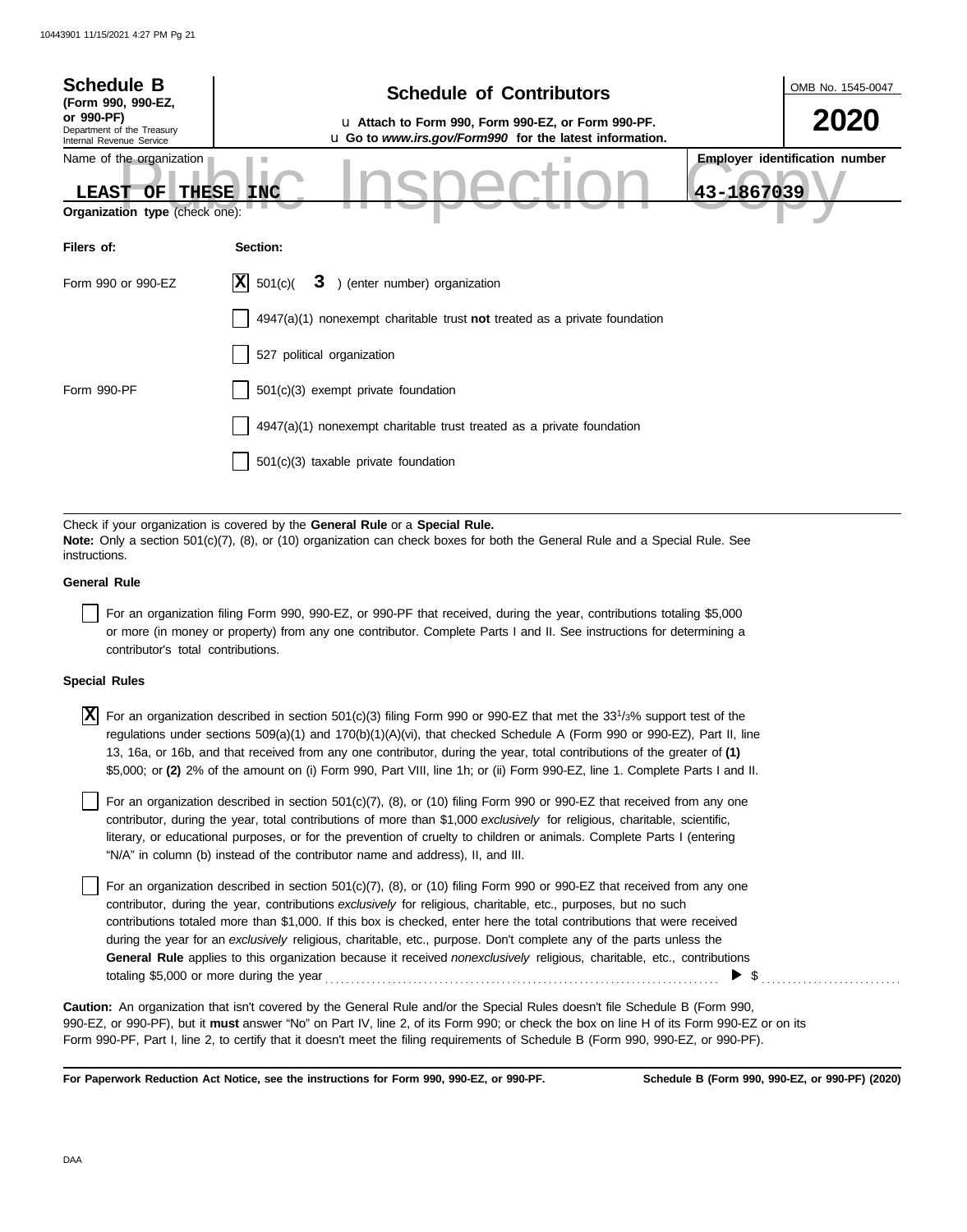|                      | Schedule B (Form 990, 990-EZ, or 990-PF) (2020)                                                |                                   | PAGE 1 OF 1<br>Page 2                                                                                       |
|----------------------|------------------------------------------------------------------------------------------------|-----------------------------------|-------------------------------------------------------------------------------------------------------------|
| Name of organization | LEAST OF THESE INC                                                                             |                                   | Employer identification number<br>43-1867039                                                                |
| Part I               | Contributors (see instructions). Use duplicate copies of Part I if additional space is needed. |                                   |                                                                                                             |
| (a)<br>No.           | (b)<br>Name, address, and ZIP + 4                                                              | (c)<br><b>Total contributions</b> | (d)<br>Type of contribution                                                                                 |
| $\mathbf{1}$         |                                                                                                | 300,000<br>$\frac{1}{2}$          | X<br>Person<br>Payroll<br><b>Noncash</b><br>(Complete Part II for<br>noncash contributions.)                |
| (a)<br>No.           | (b)<br>Name, address, and ZIP + 4                                                              | (c)<br><b>Total contributions</b> | (d)<br>Type of contribution                                                                                 |
| $\overline{2}$       |                                                                                                | 1,030,000<br>$\mathbb{S}$         | Person<br>Payroll<br>$\overline{\mathbf{x}}$<br>Noncash<br>(Complete Part II for<br>noncash contributions.) |
| (a)<br>No.           | (b)<br>Name, address, and ZIP + 4                                                              | (c)<br><b>Total contributions</b> | (d)<br>Type of contribution                                                                                 |
| $\overline{3}$       |                                                                                                | 213,222<br>$\frac{1}{2}$          | X<br>Person<br>Payroll<br><b>Noncash</b><br>(Complete Part II for<br>noncash contributions.)                |
| (a)<br>No.           | (b)<br>Name, address, and ZIP + 4                                                              | (c)<br><b>Total contributions</b> | (d)<br>Type of contribution                                                                                 |
|                      |                                                                                                | \$                                | Person<br>Payroll<br>Noncash<br>(Complete Part II for<br>noncash contributions.)                            |
| (a)                  | (b)                                                                                            | (c)                               | (d)                                                                                                         |
| No.                  | Name, address, and ZIP + 4                                                                     | <b>Total contributions</b><br>\$  | Type of contribution<br>Person<br>Payroll<br>Noncash<br>(Complete Part II for<br>noncash contributions.)    |
| (a)<br>No.           | (b)<br>Name, address, and ZIP + 4                                                              | (c)<br><b>Total contributions</b> | (d)<br>Type of contribution                                                                                 |
|                      |                                                                                                | \$                                | Person<br>Payroll<br>Noncash<br>(Complete Part II for<br>noncash contributions.)                            |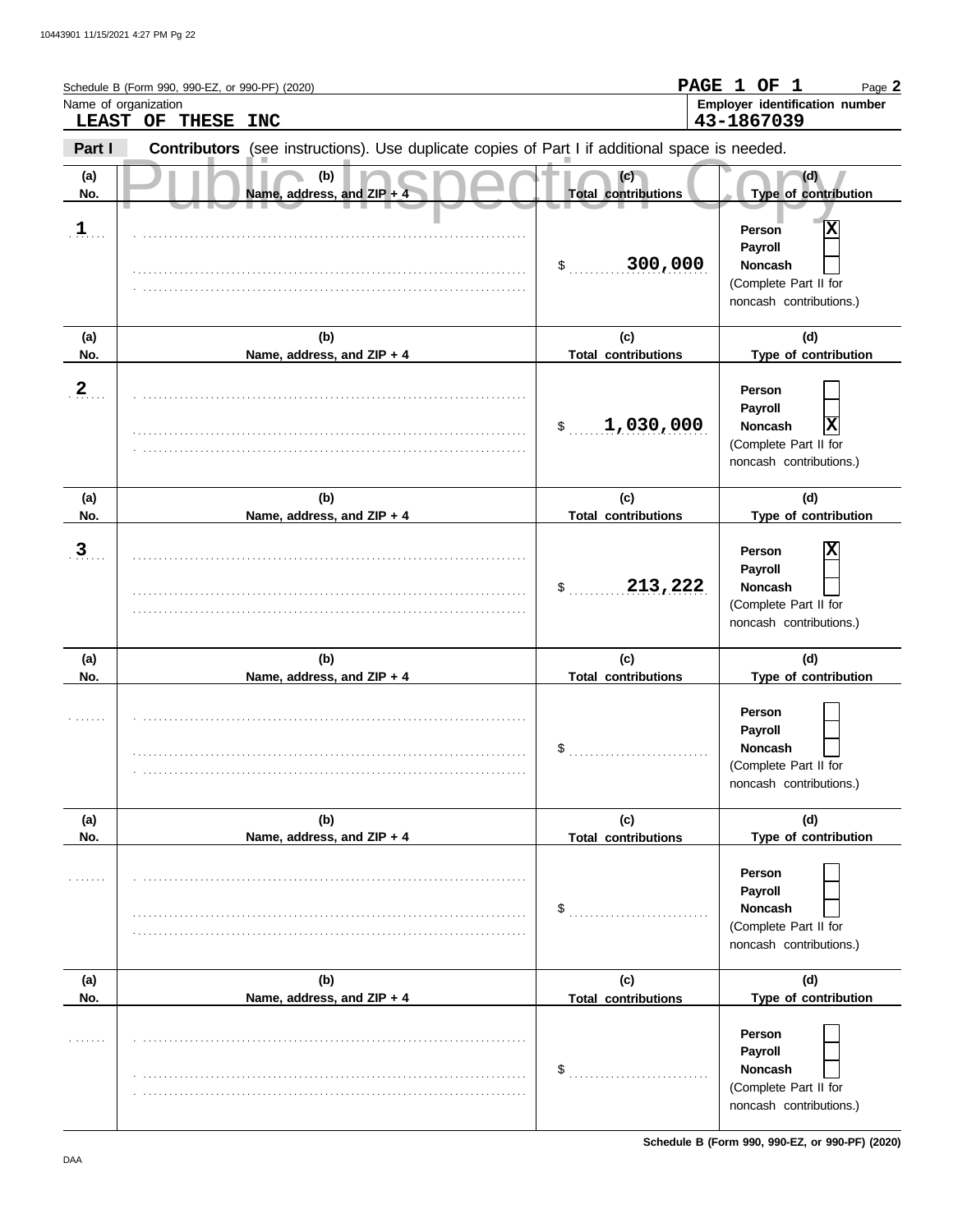|                           | Schedule B (Form 990, 990-EZ, or 990-PF) (2020)<br>Name of organization<br>LEAST OF THESE INC       |                                                 | PAGE 1 OF 1<br>Page 3<br>Employer identification number<br>43-1867039 |
|---------------------------|-----------------------------------------------------------------------------------------------------|-------------------------------------------------|-----------------------------------------------------------------------|
| Part II                   | Noncash Property (see instructions). Use duplicate copies of Part II if additional space is needed. |                                                 |                                                                       |
| (a) No.<br>from<br>Part I | (b)<br>Description of noncash property given                                                        | (c)<br>FMV (or estimate)<br>(See instructions.) | (d)<br>Date received                                                  |
| 2                         | LAND                                                                                                | \$1,030,000                                     | 12/29/20                                                              |
| (a) No.<br>from<br>Part I | (b)<br>Description of noncash property given                                                        | (c)<br>FMV (or estimate)<br>(See instructions.) | (d)<br>Date received                                                  |
| .                         |                                                                                                     | \$                                              |                                                                       |
| (a) No.<br>from<br>Part I | (b)<br>Description of noncash property given                                                        | (c)<br>FMV (or estimate)<br>(See instructions.) | (d)<br>Date received                                                  |
| 1.1.1.1.1.1               |                                                                                                     |                                                 |                                                                       |
| (a) No.<br>from<br>Part I | (b)<br>Description of noncash property given                                                        | (c)<br>FMV (or estimate)<br>(See instructions.) | (d)<br>Date received                                                  |
| .                         |                                                                                                     |                                                 | .                                                                     |
| (a) No.<br>from<br>Part I | (b)<br>Description of noncash property given                                                        | (c)<br>FMV (or estimate)<br>(See instructions.) | (d)<br>Date received                                                  |
| .                         |                                                                                                     | \$                                              | .                                                                     |
| (a) No.<br>from<br>Part I | (b)<br>Description of noncash property given                                                        | (c)<br>FMV (or estimate)<br>(See instructions.) | (d)<br>Date received                                                  |
| .                         |                                                                                                     | \$<br>.                                         | .                                                                     |

Schedule B (Form 990, 990-EZ, or 990-PF) (2020)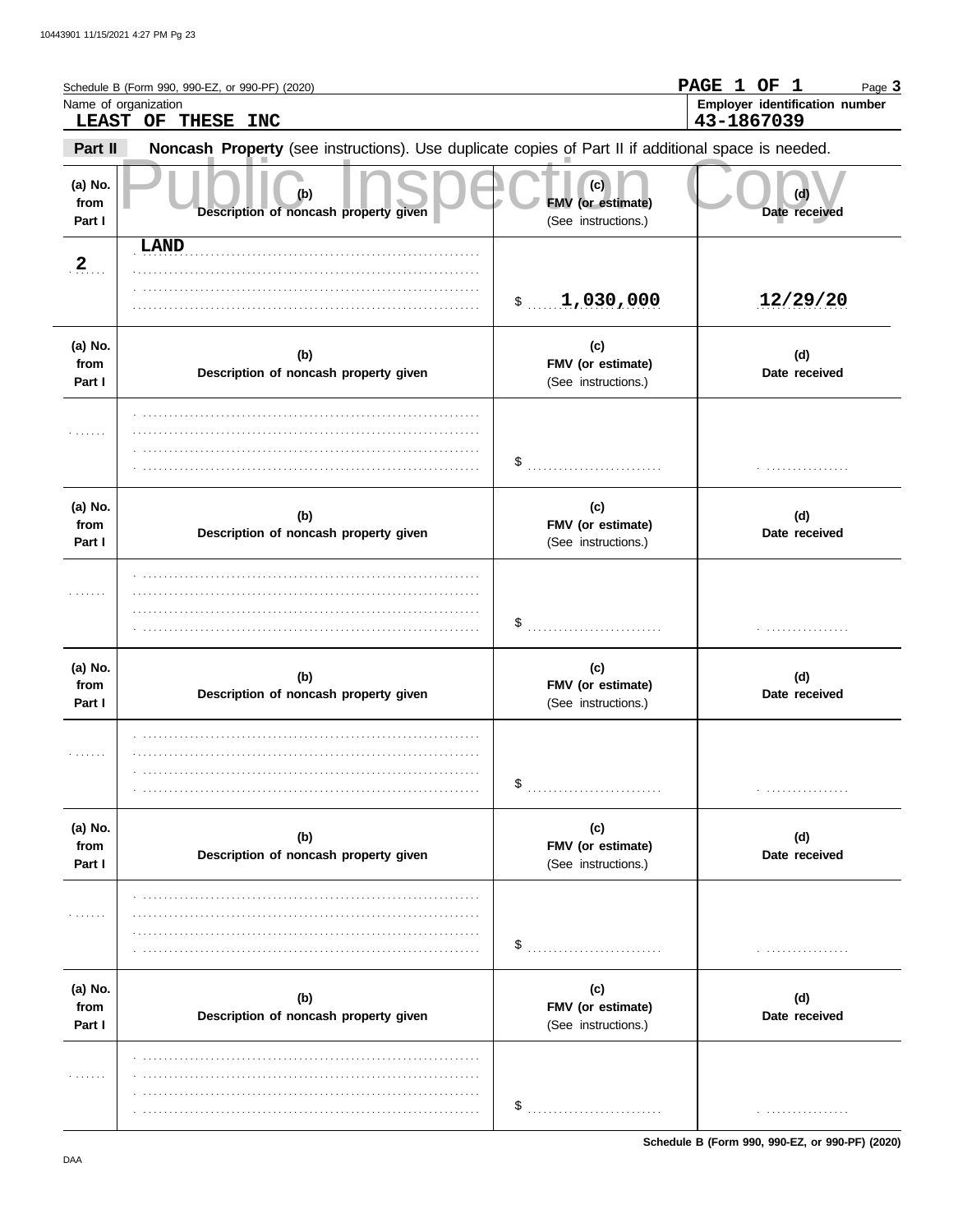|              | <b>SCHEDULE D</b>                                                                                                               |                                                                                                                                                                                            |                                                                                        |                | OMB No. 1545-0047                          |  |
|--------------|---------------------------------------------------------------------------------------------------------------------------------|--------------------------------------------------------------------------------------------------------------------------------------------------------------------------------------------|----------------------------------------------------------------------------------------|----------------|--------------------------------------------|--|
|              | Supplemental Financial Statements<br>u Complete if the organization answered "Yes" on Form 990,<br>(Form 990)                   |                                                                                                                                                                                            |                                                                                        |                |                                            |  |
|              | Part IV, line 6, 7, 8, 9, 10, 11a, 11b, 11c, 11d, 11e, 11f, 12a, or 12b.<br>Department of the Treasury<br>u Attach to Form 990. |                                                                                                                                                                                            |                                                                                        |                |                                            |  |
|              | Internal Revenue Service                                                                                                        |                                                                                                                                                                                            | <b>u</b> Go to <i>www.irs.gov/Form990</i> for instructions and the latest information. |                | <b>Open to Public</b><br><b>Inspection</b> |  |
|              | Name of the organization                                                                                                        |                                                                                                                                                                                            |                                                                                        |                | <b>Employer identification number</b>      |  |
|              |                                                                                                                                 |                                                                                                                                                                                            |                                                                                        |                | 43-1867039                                 |  |
|              | OF THESE INC<br><b>LEAST</b><br>Part I                                                                                          | Organizations Maintaining Donor Advised Funds or Other Similar Funds or Accounts.                                                                                                          |                                                                                        |                |                                            |  |
|              |                                                                                                                                 | Complete if the organization answered "Yes" on Form 990, Part IV, line 6.                                                                                                                  |                                                                                        |                |                                            |  |
|              |                                                                                                                                 |                                                                                                                                                                                            | (a) Donor advised funds                                                                |                | (b) Funds and other accounts               |  |
| 1            | Total number at end of year                                                                                                     |                                                                                                                                                                                            |                                                                                        |                |                                            |  |
| 2            |                                                                                                                                 | Aggregate value of contributions to (during year)                                                                                                                                          |                                                                                        |                |                                            |  |
| 3            |                                                                                                                                 |                                                                                                                                                                                            |                                                                                        |                |                                            |  |
| 4            |                                                                                                                                 |                                                                                                                                                                                            |                                                                                        |                |                                            |  |
| 5            |                                                                                                                                 | Did the organization inform all donors and donor advisors in writing that the assets held in donor advised                                                                                 |                                                                                        |                |                                            |  |
|              |                                                                                                                                 |                                                                                                                                                                                            |                                                                                        |                | Yes<br><b>No</b>                           |  |
| 6            |                                                                                                                                 | Did the organization inform all grantees, donors, and donor advisors in writing that grant funds can be used                                                                               |                                                                                        |                |                                            |  |
|              |                                                                                                                                 | only for charitable purposes and not for the benefit of the donor or donor advisor, or for any other purpose                                                                               |                                                                                        |                |                                            |  |
|              |                                                                                                                                 |                                                                                                                                                                                            |                                                                                        |                | <b>Yes</b><br><b>No</b>                    |  |
|              | Part II                                                                                                                         | <b>Conservation Easements.</b>                                                                                                                                                             |                                                                                        |                |                                            |  |
|              |                                                                                                                                 | Complete if the organization answered "Yes" on Form 990, Part IV, line 7.                                                                                                                  |                                                                                        |                |                                            |  |
| 1            |                                                                                                                                 | Purpose(s) of conservation easements held by the organization (check all that apply).                                                                                                      |                                                                                        |                |                                            |  |
|              |                                                                                                                                 | Preservation of land for public use (for example, recreation or education                                                                                                                  | Preservation of a historically important land area                                     |                |                                            |  |
|              | Protection of natural habitat                                                                                                   |                                                                                                                                                                                            | Preservation of a certified historic structure                                         |                |                                            |  |
|              | Preservation of open space                                                                                                      |                                                                                                                                                                                            |                                                                                        |                |                                            |  |
| $\mathbf{2}$ | easement on the last day of the tax year.                                                                                       | Complete lines 2a through 2d if the organization held a qualified conservation contribution in the form of a conservation                                                                  |                                                                                        |                | Held at the End of the Tax Year            |  |
|              |                                                                                                                                 |                                                                                                                                                                                            |                                                                                        | 2a             |                                            |  |
| b            |                                                                                                                                 |                                                                                                                                                                                            |                                                                                        | 2 <sub>b</sub> |                                            |  |
| c            |                                                                                                                                 | Number of conservation easements on a certified historic structure included in (a)                                                                                                         |                                                                                        | 2c             |                                            |  |
| d            |                                                                                                                                 | Number of conservation easements included in (c) acquired after 7/25/06, and not on a                                                                                                      |                                                                                        |                |                                            |  |
|              |                                                                                                                                 | historic structure listed in the National Register                                                                                                                                         |                                                                                        | 2d             |                                            |  |
| 3            |                                                                                                                                 | Number of conservation easements modified, transferred, released, extinguished, or terminated by the organization during the                                                               |                                                                                        |                |                                            |  |
|              | tax year <b>u</b>                                                                                                               |                                                                                                                                                                                            |                                                                                        |                |                                            |  |
|              |                                                                                                                                 | Number of states where property subject to conservation easement is located u                                                                                                              |                                                                                        |                |                                            |  |
| 5            |                                                                                                                                 | Does the organization have a written policy regarding the periodic monitoring, inspection, handling of                                                                                     |                                                                                        |                |                                            |  |
|              |                                                                                                                                 | violations, and enforcement of the conservation easements it holds? $\Box$                                                                                                                 |                                                                                        |                | Yes $\boxed{\phantom{1}}$ No               |  |
| 6            |                                                                                                                                 | Staff and volunteer hours devoted to monitoring, inspecting, handling of violations, and enforcing conservation easements during the year                                                  |                                                                                        |                |                                            |  |
|              | u<br>.                                                                                                                          |                                                                                                                                                                                            |                                                                                        |                |                                            |  |
| 7            |                                                                                                                                 | Amount of expenses incurred in monitoring, inspecting, handling of violations, and enforcing conservation easements during the year                                                        |                                                                                        |                |                                            |  |
|              | $\mathbf{u}$ \$ $\ldots$ $\ldots$ $\ldots$ $\ldots$ $\ldots$ $\ldots$                                                           |                                                                                                                                                                                            |                                                                                        |                |                                            |  |
| 8            |                                                                                                                                 | Does each conservation easement reported on line 2(d) above satisfy the requirements of section 170(h)(4)(B)(i)                                                                            |                                                                                        |                |                                            |  |
|              |                                                                                                                                 |                                                                                                                                                                                            |                                                                                        |                | Yes<br>No                                  |  |
| 9            |                                                                                                                                 | In Part XIII, describe how the organization reports conservation easements in its revenue and expense statement and                                                                        |                                                                                        |                |                                            |  |
|              |                                                                                                                                 | balance sheet, and include, if applicable, the text of the footnote to the organization's financial statements that describes the<br>organization's accounting for conservation easements. |                                                                                        |                |                                            |  |
|              | Part III                                                                                                                        | Organizations Maintaining Collections of Art, Historical Treasures, or Other Similar Assets.                                                                                               |                                                                                        |                |                                            |  |
|              |                                                                                                                                 | Complete if the organization answered "Yes" on Form 990, Part IV, line 8.                                                                                                                  |                                                                                        |                |                                            |  |
|              |                                                                                                                                 | 1a If the organization elected, as permitted under FASB ASC 958, not to report in its revenue statement and balance sheet works                                                            |                                                                                        |                |                                            |  |
|              |                                                                                                                                 | of art, historical treasures, or other similar assets held for public exhibition, education, or research in furtherance of public                                                          |                                                                                        |                |                                            |  |
|              |                                                                                                                                 | service, provide in Part XIII the text of the footnote to its financial statements that describes these items.                                                                             |                                                                                        |                |                                            |  |
|              |                                                                                                                                 | b If the organization elected, as permitted under FASB ASC 958, to report in its revenue statement and balance sheet works of                                                              |                                                                                        |                |                                            |  |
|              |                                                                                                                                 | art, historical treasures, or other similar assets held for public exhibition, education, or research in furtherance of public service,                                                    |                                                                                        |                |                                            |  |
|              |                                                                                                                                 | provide the following amounts relating to these items:                                                                                                                                     |                                                                                        |                |                                            |  |
|              | (i)                                                                                                                             |                                                                                                                                                                                            |                                                                                        |                |                                            |  |
|              |                                                                                                                                 |                                                                                                                                                                                            |                                                                                        |                | $\mathbf{u}$ \$                            |  |
| 2            |                                                                                                                                 | If the organization received or held works of art, historical treasures, or other similar assets for financial gain, provide the                                                           |                                                                                        |                |                                            |  |
|              |                                                                                                                                 | following amounts required to be reported under FASB ASC 958 relating to these items:                                                                                                      |                                                                                        |                |                                            |  |
|              |                                                                                                                                 |                                                                                                                                                                                            |                                                                                        |                |                                            |  |
|              |                                                                                                                                 |                                                                                                                                                                                            |                                                                                        |                |                                            |  |
|              |                                                                                                                                 | For Paperwork Reduction Act Notice, see the Instructions for Form 990.                                                                                                                     |                                                                                        |                | Schedule D (Form 990) 2020                 |  |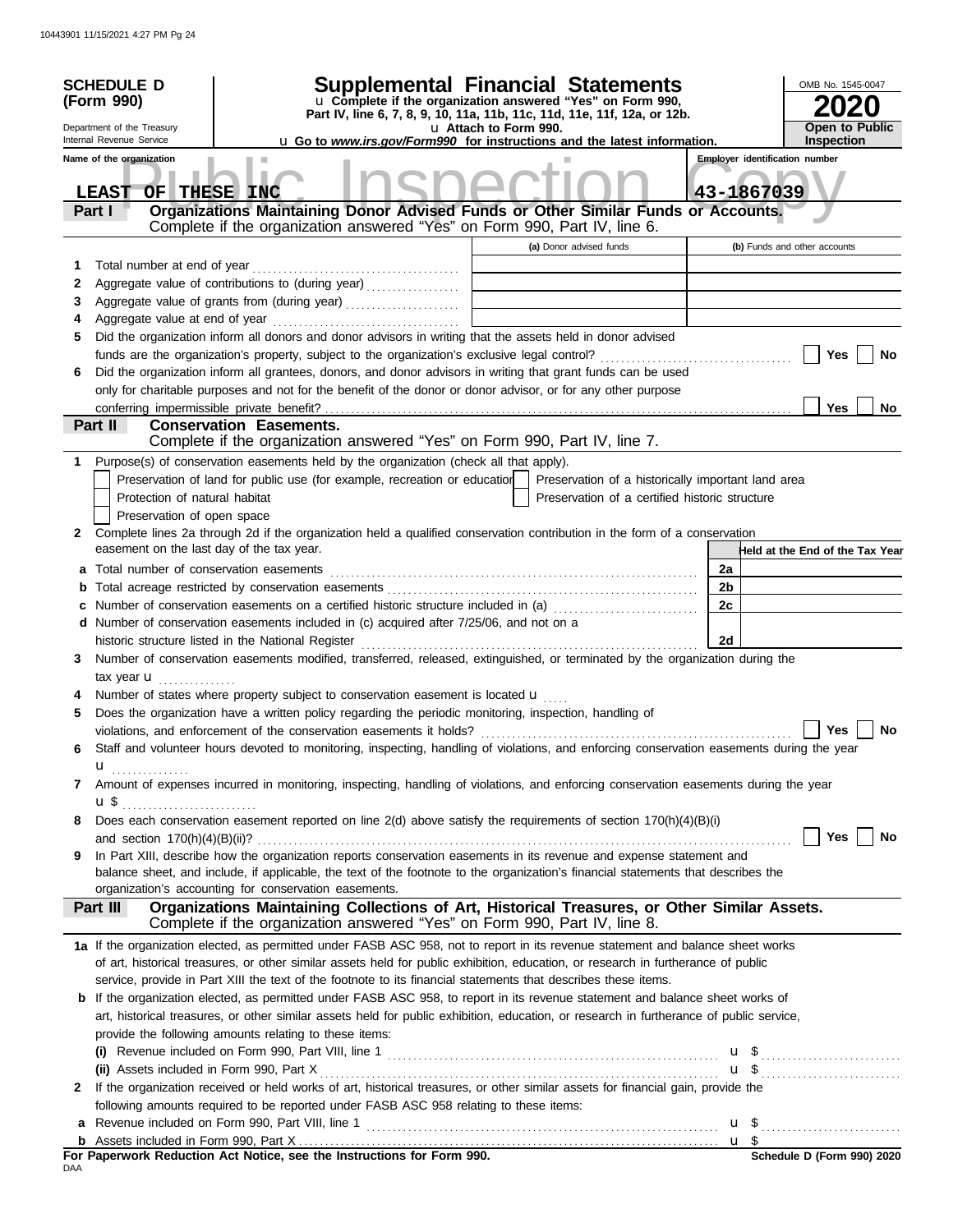|                   | Schedule D (Form 990) 2020 LEAST OF THESE INC                                                                                                                                                                                                                                                                                                                                                                                                                             |                         |                         |                    | 43-1867039      |                      |                     | Page 2 |  |  |  |
|-------------------|---------------------------------------------------------------------------------------------------------------------------------------------------------------------------------------------------------------------------------------------------------------------------------------------------------------------------------------------------------------------------------------------------------------------------------------------------------------------------|-------------------------|-------------------------|--------------------|-----------------|----------------------|---------------------|--------|--|--|--|
| 3                 | Organizations Maintaining Collections of Art, Historical Treasures, or Other Similar Assets (continued)<br>Part III<br>Using the organization's acquisition, accession, and other records, check any of the following that make significant use of its                                                                                                                                                                                                                    |                         |                         |                    |                 |                      |                     |        |  |  |  |
| a<br>b<br>c<br>5. | collection items (check all that apply):<br>Public exhibition<br>Loan or exchange program<br>d<br>Other <b>Communication</b><br>Scholarly research<br>$\mathbf{e}$<br>Preservation for future generations<br>Provide a description of the organization's collections and explain how they further the organization's exempt purpose in Part<br>XIII.<br>During the year, did the organization solicit or receive donations of art, historical treasures, or other similar |                         |                         |                    |                 |                      |                     |        |  |  |  |
|                   | assets to be sold to raise funds rather than to be maintained as part of the organization's collection?<br>Yes<br>No.                                                                                                                                                                                                                                                                                                                                                     |                         |                         |                    |                 |                      |                     |        |  |  |  |
|                   | Part IV<br><b>Escrow and Custodial Arrangements.</b><br>Complete if the organization answered "Yes" on Form 990, Part IV, line 9, or reported an amount on Form<br>990, Part X, line 21.                                                                                                                                                                                                                                                                                  |                         |                         |                    |                 |                      |                     |        |  |  |  |
|                   | 1a Is the organization an agent, trustee, custodian or other intermediary for contributions or other assets not                                                                                                                                                                                                                                                                                                                                                           |                         |                         |                    |                 |                      |                     |        |  |  |  |
|                   | included on Form 990, Part X?<br><b>b</b> If "Yes," explain the arrangement in Part XIII and complete the following table:                                                                                                                                                                                                                                                                                                                                                |                         |                         |                    |                 |                      | Yes                 | No     |  |  |  |
|                   |                                                                                                                                                                                                                                                                                                                                                                                                                                                                           |                         |                         |                    |                 |                      | Amount              |        |  |  |  |
|                   | c Beginning balance                                                                                                                                                                                                                                                                                                                                                                                                                                                       |                         |                         |                    |                 | 1c                   |                     |        |  |  |  |
|                   |                                                                                                                                                                                                                                                                                                                                                                                                                                                                           |                         |                         |                    |                 | 1 <sub>d</sub>       |                     |        |  |  |  |
|                   | e Distributions during the year manufactured contains and the year manufactured with the set of the set of the                                                                                                                                                                                                                                                                                                                                                            |                         |                         |                    |                 | 1е                   |                     |        |  |  |  |
| f                 |                                                                                                                                                                                                                                                                                                                                                                                                                                                                           |                         |                         |                    |                 | 1f                   |                     |        |  |  |  |
|                   | 2a Did the organization include an amount on Form 990, Part X, line 21, for escrow or custodial account liability?                                                                                                                                                                                                                                                                                                                                                        |                         |                         |                    |                 |                      | <b>Yes</b>          | No     |  |  |  |
|                   | <b>Endowment Funds.</b><br>Part V                                                                                                                                                                                                                                                                                                                                                                                                                                         |                         |                         |                    |                 |                      |                     |        |  |  |  |
|                   | Complete if the organization answered "Yes" on Form 990, Part IV, line 10.                                                                                                                                                                                                                                                                                                                                                                                                |                         |                         |                    |                 |                      |                     |        |  |  |  |
|                   |                                                                                                                                                                                                                                                                                                                                                                                                                                                                           | (a) Current year        | (b) Prior year          | (c) Two years back |                 | (d) Three years back | (e) Four years back |        |  |  |  |
|                   | 1a Beginning of year balance                                                                                                                                                                                                                                                                                                                                                                                                                                              |                         |                         |                    |                 |                      |                     |        |  |  |  |
|                   |                                                                                                                                                                                                                                                                                                                                                                                                                                                                           |                         |                         |                    |                 |                      |                     |        |  |  |  |
|                   | c Net investment earnings, gains, and<br>losses                                                                                                                                                                                                                                                                                                                                                                                                                           |                         |                         |                    |                 |                      |                     |        |  |  |  |
|                   | d Grants or scholarships                                                                                                                                                                                                                                                                                                                                                                                                                                                  |                         |                         |                    |                 |                      |                     |        |  |  |  |
|                   | e Other expenditures for facilities and                                                                                                                                                                                                                                                                                                                                                                                                                                   |                         |                         |                    |                 |                      |                     |        |  |  |  |
|                   | programs                                                                                                                                                                                                                                                                                                                                                                                                                                                                  |                         |                         |                    |                 |                      |                     |        |  |  |  |
|                   | f Administrative expenses                                                                                                                                                                                                                                                                                                                                                                                                                                                 |                         |                         |                    |                 |                      |                     |        |  |  |  |
| g                 | End of year balance                                                                                                                                                                                                                                                                                                                                                                                                                                                       |                         |                         |                    |                 |                      |                     |        |  |  |  |
| 2                 | Provide the estimated percentage of the current year end balance (line 1g, column (a)) held as:<br>a Board designated or quasi-endowment u                                                                                                                                                                                                                                                                                                                                | $\%$                    |                         |                    |                 |                      |                     |        |  |  |  |
|                   | <b>b</b> Permanent endowment $\mathbf{u}$ %                                                                                                                                                                                                                                                                                                                                                                                                                               |                         |                         |                    |                 |                      |                     |        |  |  |  |
|                   | c Term endowment u<br>.                                                                                                                                                                                                                                                                                                                                                                                                                                                   |                         |                         |                    |                 |                      |                     |        |  |  |  |
|                   | The percentages on lines 2a, 2b, and 2c should equal 100%.                                                                                                                                                                                                                                                                                                                                                                                                                |                         |                         |                    |                 |                      |                     |        |  |  |  |
|                   | 3a Are there endowment funds not in the possession of the organization that are held and administered for the                                                                                                                                                                                                                                                                                                                                                             |                         |                         |                    |                 |                      |                     |        |  |  |  |
|                   | organization by:                                                                                                                                                                                                                                                                                                                                                                                                                                                          |                         |                         |                    |                 |                      | <b>Yes</b>          | No     |  |  |  |
|                   |                                                                                                                                                                                                                                                                                                                                                                                                                                                                           |                         |                         |                    |                 |                      | 3a(i)               |        |  |  |  |
|                   | (ii) Related organizations                                                                                                                                                                                                                                                                                                                                                                                                                                                |                         |                         |                    |                 |                      | 3a(ii)<br>3b        |        |  |  |  |
|                   | Describe in Part XIII the intended uses of the organization's endowment funds.                                                                                                                                                                                                                                                                                                                                                                                            |                         |                         |                    |                 |                      |                     |        |  |  |  |
|                   | Land, Buildings, and Equipment.<br><b>Part VI</b>                                                                                                                                                                                                                                                                                                                                                                                                                         |                         |                         |                    |                 |                      |                     |        |  |  |  |
|                   | Complete if the organization answered "Yes" on Form 990, Part IV, line 11a. See Form 990, Part X, line 10.                                                                                                                                                                                                                                                                                                                                                                |                         |                         |                    |                 |                      |                     |        |  |  |  |
|                   | Description of property                                                                                                                                                                                                                                                                                                                                                                                                                                                   | (a) Cost or other basis | (b) Cost or other basis |                    | (c) Accumulated |                      | (d) Book value      |        |  |  |  |
|                   |                                                                                                                                                                                                                                                                                                                                                                                                                                                                           | (investment)            | (other)                 |                    | depreciation    |                      |                     |        |  |  |  |
|                   |                                                                                                                                                                                                                                                                                                                                                                                                                                                                           |                         |                         | 1,234,832          |                 |                      | 1,234,832           |        |  |  |  |
|                   |                                                                                                                                                                                                                                                                                                                                                                                                                                                                           |                         |                         | 2,109,853          |                 | 168,862              | 1,940,991           |        |  |  |  |
|                   | c Leasehold improvements<br>d Equipment                                                                                                                                                                                                                                                                                                                                                                                                                                   |                         |                         | 299,598            |                 | 196,463              | <u>103,135</u>      |        |  |  |  |
|                   | e Other<br>Total. Add lines 1a through 1e. (Column (d) must equal Form 990, Part X, column (B), line 10c.)                                                                                                                                                                                                                                                                                                                                                                |                         |                         |                    |                 | $\mathbf u$          | 3,278,958           |        |  |  |  |

**Schedule D (Form 990) 2020**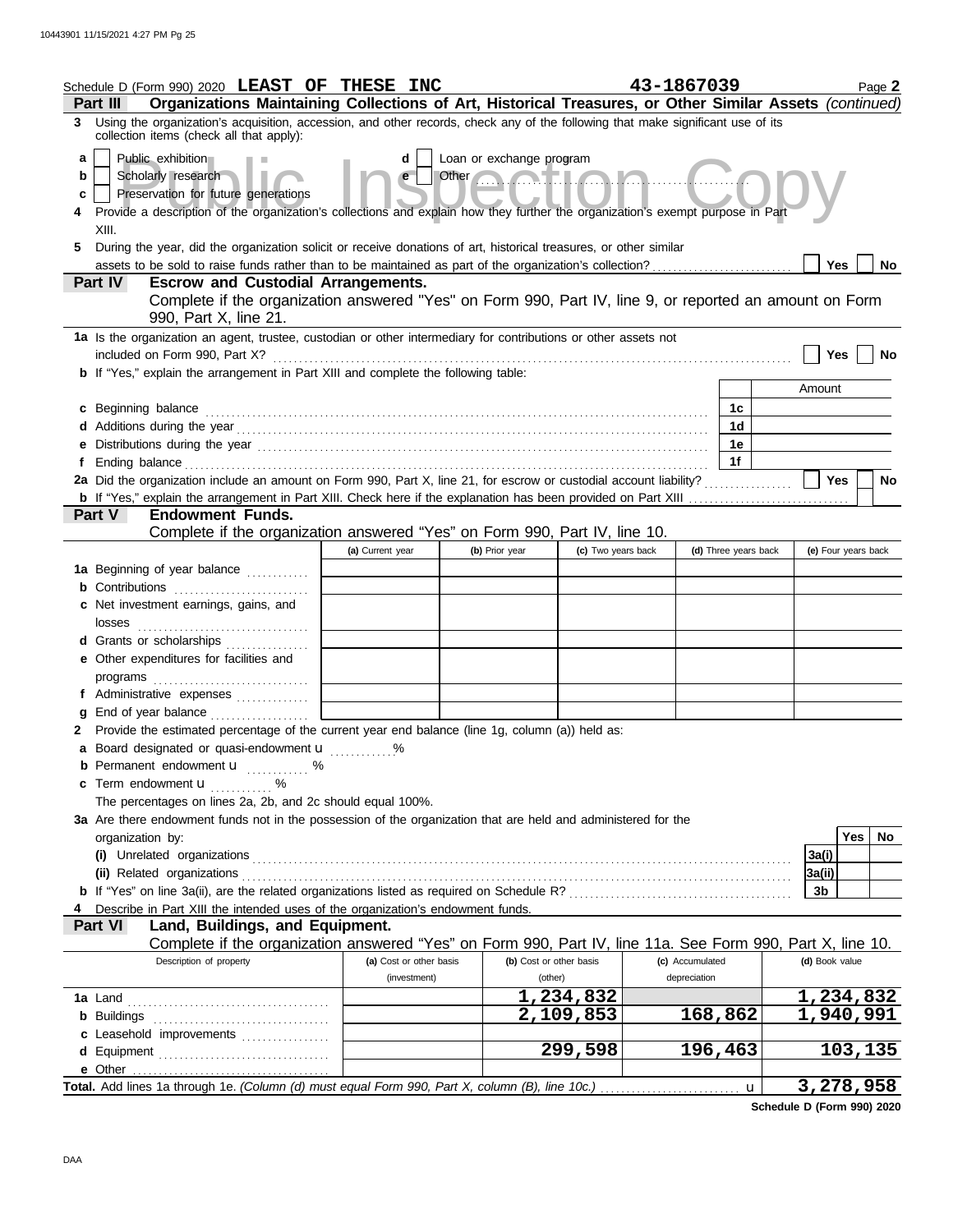|                           | Schedule D (Form 990) 2020 LEAST OF THESE INC                                                                                                        |                | 43-1867039                       | Page 3         |
|---------------------------|------------------------------------------------------------------------------------------------------------------------------------------------------|----------------|----------------------------------|----------------|
| <b>Part VII</b>           | <b>Investments - Other Securities.</b>                                                                                                               |                |                                  |                |
|                           | Complete if the organization answered "Yes" on Form 990, Part IV, line 11b. See Form 990, Part X, line 12.                                           |                |                                  |                |
|                           | (a) Description of security or category                                                                                                              | (b) Book value | (c) Method of valuation:         |                |
|                           | (including name of security)                                                                                                                         |                | Cost or end-of-year market value |                |
| (1) Financial derivatives |                                                                                                                                                      |                |                                  |                |
|                           | (2) Closely held equity interests<br>.                                                                                                               |                |                                  |                |
| $(3)$ Other               |                                                                                                                                                      |                |                                  |                |
| $\ldots$ (A).             |                                                                                                                                                      |                |                                  |                |
| $\overline{AB}$           |                                                                                                                                                      |                |                                  |                |
|                           |                                                                                                                                                      |                |                                  |                |
|                           |                                                                                                                                                      |                |                                  |                |
|                           |                                                                                                                                                      |                |                                  |                |
| (F)                       |                                                                                                                                                      |                |                                  |                |
| (G)                       |                                                                                                                                                      |                |                                  |                |
| (H)                       |                                                                                                                                                      |                |                                  |                |
|                           | Total. (Column (b) must equal Form 990, Part X, col. (B) line 12.)<br>u                                                                              |                |                                  |                |
| <b>Part VIII</b>          | Investments - Program Related.                                                                                                                       |                |                                  |                |
|                           | Complete if the organization answered "Yes" on Form 990, Part IV, line 11c. See Form 990, Part X, line 13.                                           |                |                                  |                |
|                           | (a) Description of investment                                                                                                                        | (b) Book value | (c) Method of valuation:         |                |
|                           |                                                                                                                                                      |                | Cost or end-of-year market value |                |
| (1)                       |                                                                                                                                                      |                |                                  |                |
| (2)                       |                                                                                                                                                      |                |                                  |                |
| (3)                       |                                                                                                                                                      |                |                                  |                |
| (4)                       |                                                                                                                                                      |                |                                  |                |
| (5)                       |                                                                                                                                                      |                |                                  |                |
| (6)                       |                                                                                                                                                      |                |                                  |                |
| (7)                       |                                                                                                                                                      |                |                                  |                |
| (8)                       |                                                                                                                                                      |                |                                  |                |
| (9)                       |                                                                                                                                                      |                |                                  |                |
| Part IX                   | Total. (Column (b) must equal Form 990, Part X, col. (B) line 13.)<br>u<br><b>Other Assets.</b>                                                      |                |                                  |                |
|                           |                                                                                                                                                      |                |                                  |                |
|                           | Complete if the organization answered "Yes" on Form 990, Part IV, line 11d. See Form 990, Part X, line 15.<br>(a) Description                        |                |                                  | (b) Book value |
|                           |                                                                                                                                                      |                |                                  |                |
| (1)<br>(2)                |                                                                                                                                                      |                |                                  |                |
| (3)                       |                                                                                                                                                      |                |                                  |                |
| (4)                       |                                                                                                                                                      |                |                                  |                |
| (5)                       |                                                                                                                                                      |                |                                  |                |
| (6)                       |                                                                                                                                                      |                |                                  |                |
| <u>(7)</u>                |                                                                                                                                                      |                |                                  |                |
| (8)                       |                                                                                                                                                      |                |                                  |                |
| (9)                       |                                                                                                                                                      |                |                                  |                |
|                           | Total. (Column (b) must equal Form 990, Part X, col. (B) line 15.)                                                                                   |                | u                                |                |
| Part X                    | Other Liabilities.                                                                                                                                   |                |                                  |                |
|                           | Complete if the organization answered "Yes" on Form 990, Part IV, line 11e or 11f. See Form 990, Part X,                                             |                |                                  |                |
|                           | line 25.                                                                                                                                             |                |                                  |                |
| 1.                        | (a) Description of liability                                                                                                                         |                |                                  | (b) Book value |
| (1)                       | Federal income taxes                                                                                                                                 |                |                                  |                |
| (2)                       |                                                                                                                                                      |                |                                  |                |
| (3)                       |                                                                                                                                                      |                |                                  |                |
| (4)                       |                                                                                                                                                      |                |                                  |                |
| (5)                       |                                                                                                                                                      |                |                                  |                |
| (6)                       |                                                                                                                                                      |                |                                  |                |
| (7)                       |                                                                                                                                                      |                |                                  |                |
| (8)                       |                                                                                                                                                      |                |                                  |                |
| (9)                       |                                                                                                                                                      |                |                                  |                |
|                           | Total. (Column (b) must equal Form 990, Part X, col. (B) line 25.)                                                                                   |                | u                                |                |
|                           | 2. Liability for uncertain tax positions. In Part XIII, provide the text of the footnote to the organization's financial statements that reports the |                |                                  |                |

organization's liability for uncertain tax positions under FASB ASC 740. Check here if the text of the footnote has been provided in Part XIII . . . . . .

 $\mathop{\Box}$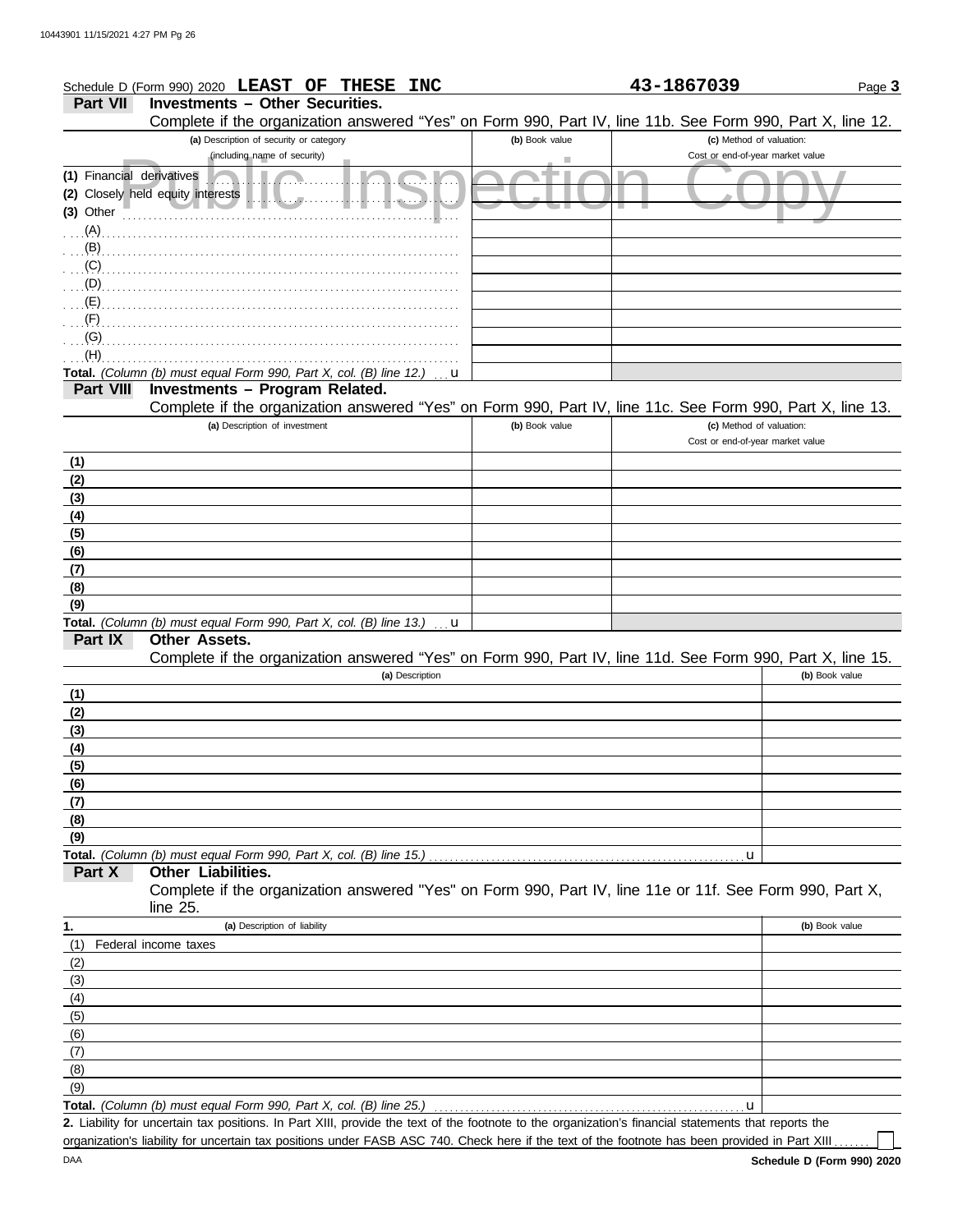| Schedule D (Form 990) 2020 LEAST OF THESE INC                                                                                                                                                                                 | 43-1867039           | Page 4  |
|-------------------------------------------------------------------------------------------------------------------------------------------------------------------------------------------------------------------------------|----------------------|---------|
| Reconciliation of Revenue per Audited Financial Statements With Revenue per Return.<br>Part XI                                                                                                                                |                      |         |
| Complete if the organization answered "Yes" on Form 990, Part IV, line 12a.                                                                                                                                                   |                      |         |
|                                                                                                                                                                                                                               |                      | 1       |
| Amounts included on line 1 but not on Form 990, Part VIII, line 12:<br>2                                                                                                                                                      |                      |         |
| a Net unrealized gains (losses) on investments <b>and a state of the state of the state of the state of the state</b>                                                                                                         | 2a                   |         |
| b                                                                                                                                                                                                                             | 2 <sub>b</sub>       |         |
| c                                                                                                                                                                                                                             | 2c                   |         |
| d                                                                                                                                                                                                                             | 2d                   |         |
| е                                                                                                                                                                                                                             |                      | 2e      |
| 3                                                                                                                                                                                                                             |                      | 3       |
| Amounts included on Form 990, Part VIII, line 12, but not on line 1:<br>4                                                                                                                                                     |                      |         |
|                                                                                                                                                                                                                               | 4a                   |         |
| b                                                                                                                                                                                                                             | 4b                   |         |
| c Add lines 4a and 4b (a) and the contract of the set of the set of the set of the set of the set of the set of the set of the set of the set of the set of the set of the set of the set of the set of the set of the set of |                      | 4c      |
| 5.                                                                                                                                                                                                                            |                      | 5       |
| Reconciliation of Expenses per Audited Financial Statements With Expenses per Return.<br><b>Part XII</b>                                                                                                                      |                      |         |
| Complete if the organization answered "Yes" on Form 990, Part IV, line 12a.                                                                                                                                                   |                      |         |
| 1 Total expenses and losses per audited financial statements [11] [11] Total expenses and losses and losses per audited financial statements [11] Total expenses and losses                                                   |                      | 1       |
| Amounts included on line 1 but not on Form 990, Part IX, line 25:<br>2                                                                                                                                                        |                      |         |
| a                                                                                                                                                                                                                             | 2a                   |         |
|                                                                                                                                                                                                                               | 2 <sub>b</sub>       |         |
|                                                                                                                                                                                                                               | 2c                   |         |
| d                                                                                                                                                                                                                             | 2d                   |         |
|                                                                                                                                                                                                                               |                      |         |
| 3                                                                                                                                                                                                                             |                      | 2e<br>3 |
| Amounts included on Form 990, Part IX, line 25, but not on line 1:                                                                                                                                                            |                      |         |
| 4                                                                                                                                                                                                                             |                      |         |
| a Investment expenses not included on Form 990, Part VIII, line 7b                                                                                                                                                            | 4a<br>4 <sub>b</sub> |         |
|                                                                                                                                                                                                                               |                      |         |
| c Add lines 4a and 4b                                                                                                                                                                                                         |                      | 4c<br>5 |
|                                                                                                                                                                                                                               |                      |         |
| Part XIII Supplemental Information.                                                                                                                                                                                           |                      |         |
| Provide the descriptions required for Part II, lines 3, 5, and 9; Part III, lines 1a and 4; Part IV, lines 1b and 2b; Part V, line 4; Part X, line                                                                            |                      |         |
| 2; Part XI, lines 2d and 4b; and Part XII, lines 2d and 4b. Also complete this part to provide any additional information.                                                                                                    |                      |         |
|                                                                                                                                                                                                                               |                      |         |
|                                                                                                                                                                                                                               |                      |         |
|                                                                                                                                                                                                                               |                      |         |
|                                                                                                                                                                                                                               |                      |         |
|                                                                                                                                                                                                                               |                      |         |
|                                                                                                                                                                                                                               |                      |         |
|                                                                                                                                                                                                                               |                      |         |
|                                                                                                                                                                                                                               |                      |         |
|                                                                                                                                                                                                                               |                      |         |
|                                                                                                                                                                                                                               |                      |         |
|                                                                                                                                                                                                                               |                      |         |
|                                                                                                                                                                                                                               |                      |         |
|                                                                                                                                                                                                                               |                      |         |
|                                                                                                                                                                                                                               |                      |         |
|                                                                                                                                                                                                                               |                      |         |
|                                                                                                                                                                                                                               |                      |         |
|                                                                                                                                                                                                                               |                      |         |
|                                                                                                                                                                                                                               |                      |         |
|                                                                                                                                                                                                                               |                      |         |
|                                                                                                                                                                                                                               |                      |         |
|                                                                                                                                                                                                                               |                      |         |
|                                                                                                                                                                                                                               |                      |         |
|                                                                                                                                                                                                                               |                      |         |
|                                                                                                                                                                                                                               |                      |         |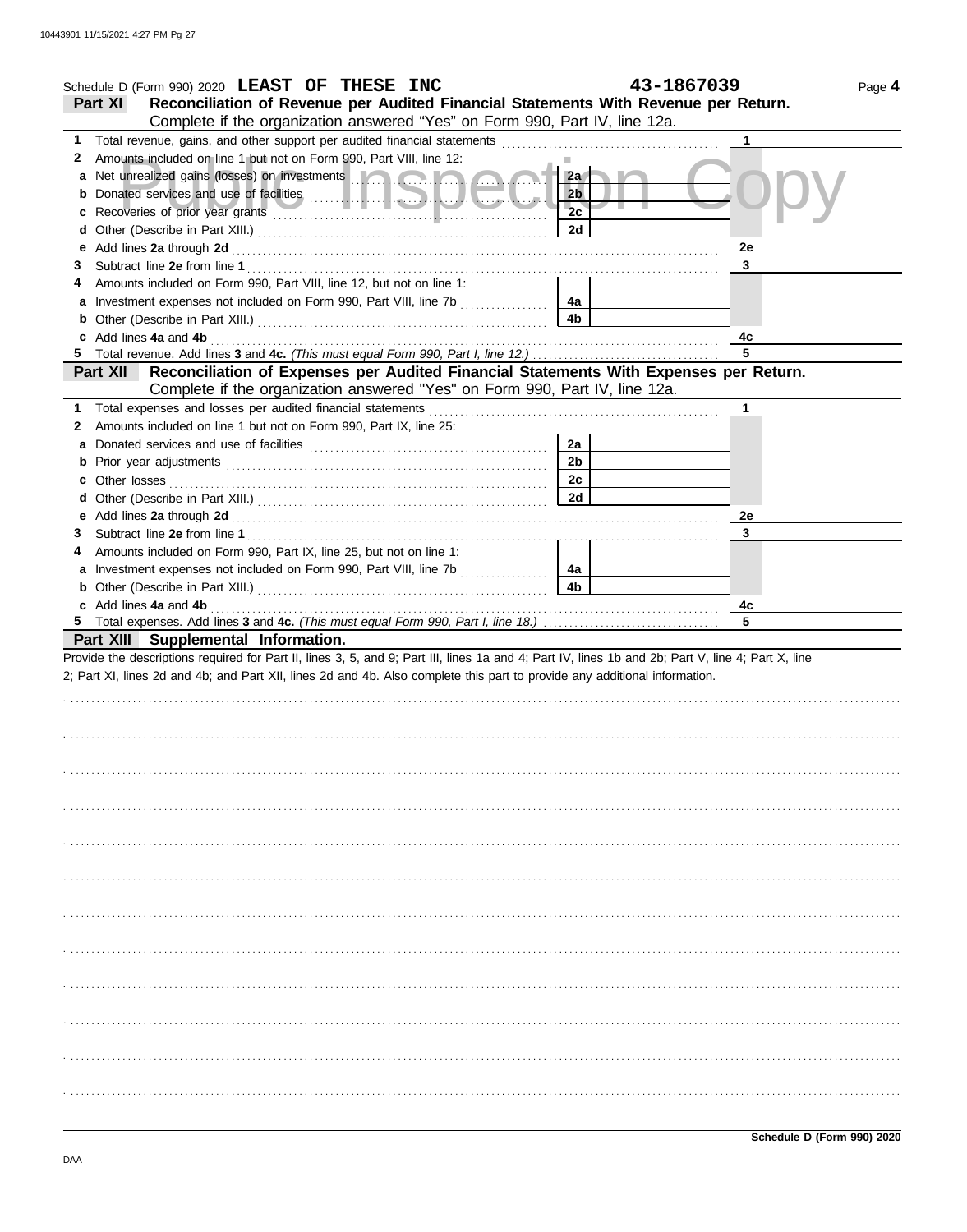| Schedule D (Form 990) 2020 LEAST OF THESE INC<br>Part XIII Supplemental Information (continued) | 43-1867039 | Page 5 |
|-------------------------------------------------------------------------------------------------|------------|--------|
|                                                                                                 |            |        |
|                                                                                                 |            |        |
| Public Inspection Co                                                                            |            |        |
|                                                                                                 |            |        |
|                                                                                                 |            |        |
|                                                                                                 |            |        |
|                                                                                                 |            |        |
|                                                                                                 |            |        |
|                                                                                                 |            |        |
|                                                                                                 |            |        |
|                                                                                                 |            |        |
|                                                                                                 |            |        |
|                                                                                                 |            |        |
|                                                                                                 |            |        |
|                                                                                                 |            |        |
|                                                                                                 |            |        |
|                                                                                                 |            |        |
|                                                                                                 |            |        |
|                                                                                                 |            |        |
|                                                                                                 |            |        |
|                                                                                                 |            |        |
|                                                                                                 |            |        |
|                                                                                                 |            |        |
|                                                                                                 |            |        |
|                                                                                                 |            |        |
|                                                                                                 |            |        |
|                                                                                                 |            |        |
|                                                                                                 |            |        |
|                                                                                                 |            |        |
|                                                                                                 |            |        |
|                                                                                                 |            |        |
|                                                                                                 |            |        |
|                                                                                                 |            |        |
|                                                                                                 |            |        |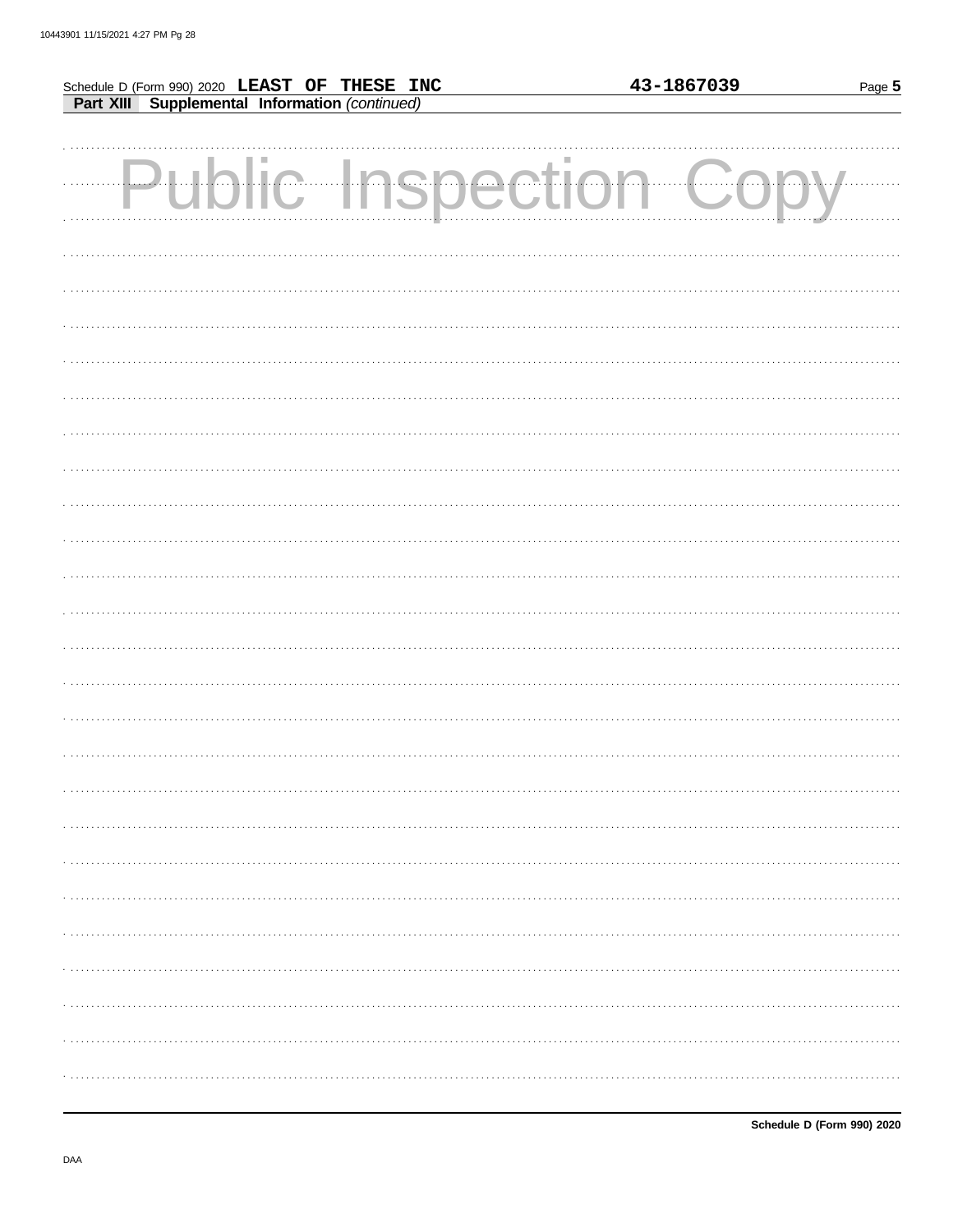| <b>SCHEDULE I</b>                                      |                                                                                                                                                                                                                                                                                                                                               |           |                                       | Grants and Other Assistance to Organizations,<br>Governments, and Individuals in the United States |                                       |                                                             |                                          |                                              | OMB No. 1545-0047                     |
|--------------------------------------------------------|-----------------------------------------------------------------------------------------------------------------------------------------------------------------------------------------------------------------------------------------------------------------------------------------------------------------------------------------------|-----------|---------------------------------------|----------------------------------------------------------------------------------------------------|---------------------------------------|-------------------------------------------------------------|------------------------------------------|----------------------------------------------|---------------------------------------|
| (Form 990)                                             |                                                                                                                                                                                                                                                                                                                                               |           |                                       |                                                                                                    |                                       |                                                             |                                          |                                              |                                       |
| Department of the Treasury<br>Internal Revenue Service | Complete if the organization answered "Yes" on Form 990, Part IV, line 21 or 22.<br>u Attach to Form 990.<br>u Go to www.irs.gov/Form990 for the latest information.                                                                                                                                                                          |           |                                       |                                                                                                    |                                       |                                                             |                                          |                                              | <b>Open to Public</b><br>Inspection   |
| Name of the organization                               | LEAST OF THESE INC                                                                                                                                                                                                                                                                                                                            |           |                                       |                                                                                                    |                                       |                                                             |                                          | Employer identification number<br>43-1867039 |                                       |
| Part I                                                 | <b>General Information on Grants and Assistance</b>                                                                                                                                                                                                                                                                                           |           |                                       |                                                                                                    |                                       |                                                             |                                          |                                              |                                       |
| 1<br>$\mathbf{2}$                                      | Does the organization maintain records to substantiate the amount of the grants or assistance, the grantees' eligibility for the grants or assistance, and<br>the selection criteria used to award the grants or assistance?<br>Describe in Part IV the organization's procedures for monitoring the use of grant funds in the United States. |           |                                       |                                                                                                    |                                       |                                                             |                                          |                                              | $\overline{X}$ Yes<br>No              |
| Part II                                                | Grants and Other Assistance to Domestic Organizations and Domestic Governments. Complete if the organization answered "Yes" on Form 990,<br>Part IV, line 21, for any recipient that received more than \$5,000. Part II can be duplicated if additional space is needed.                                                                     |           |                                       |                                                                                                    |                                       |                                                             |                                          |                                              |                                       |
|                                                        | (a) Name and address of organization<br>or government                                                                                                                                                                                                                                                                                         | $(b)$ EIN | (c) IRC<br>section<br>(if applicable) | (d) Amount of cash<br>grant                                                                        | (e) Amount of non-<br>cash assistance | (f) Method of valuation<br>(book, FMV, appraisal,<br>other) | (g) Description of<br>noncash assistance |                                              | (h) Purpose of grant<br>or assistance |
| (1)                                                    |                                                                                                                                                                                                                                                                                                                                               |           |                                       |                                                                                                    |                                       |                                                             |                                          |                                              |                                       |
| (2)                                                    |                                                                                                                                                                                                                                                                                                                                               |           |                                       |                                                                                                    |                                       |                                                             |                                          |                                              |                                       |
| (3)                                                    |                                                                                                                                                                                                                                                                                                                                               |           |                                       |                                                                                                    |                                       |                                                             |                                          |                                              |                                       |
|                                                        |                                                                                                                                                                                                                                                                                                                                               |           |                                       |                                                                                                    |                                       |                                                             |                                          |                                              |                                       |
| (4)                                                    |                                                                                                                                                                                                                                                                                                                                               |           |                                       |                                                                                                    |                                       |                                                             |                                          |                                              |                                       |
| (5)                                                    |                                                                                                                                                                                                                                                                                                                                               |           |                                       |                                                                                                    |                                       |                                                             |                                          |                                              |                                       |
|                                                        |                                                                                                                                                                                                                                                                                                                                               |           |                                       |                                                                                                    |                                       |                                                             |                                          |                                              |                                       |
| (6)                                                    |                                                                                                                                                                                                                                                                                                                                               |           |                                       |                                                                                                    |                                       |                                                             |                                          |                                              |                                       |
| (7)                                                    |                                                                                                                                                                                                                                                                                                                                               |           |                                       |                                                                                                    |                                       |                                                             |                                          |                                              |                                       |
| (8)                                                    |                                                                                                                                                                                                                                                                                                                                               |           |                                       |                                                                                                    |                                       |                                                             |                                          |                                              |                                       |
| (9)                                                    |                                                                                                                                                                                                                                                                                                                                               |           |                                       |                                                                                                    |                                       |                                                             |                                          |                                              |                                       |
|                                                        |                                                                                                                                                                                                                                                                                                                                               |           |                                       |                                                                                                    |                                       |                                                             |                                          |                                              |                                       |
| 2                                                      | Enter total number of section 501(c)(3) and government organizations listed in the line 1 table<br>Enter total number of other organizations listed in the line 1 table                                                                                                                                                                       |           |                                       |                                                                                                    |                                       |                                                             |                                          | u                                            |                                       |
|                                                        | For Paperwork Reduction Act Notice, see the Instructions for Form 990.                                                                                                                                                                                                                                                                        |           |                                       |                                                                                                    |                                       |                                                             |                                          | . <b>u</b>                                   | <b>Schedule I (Form 990) (2020)</b>   |

DAA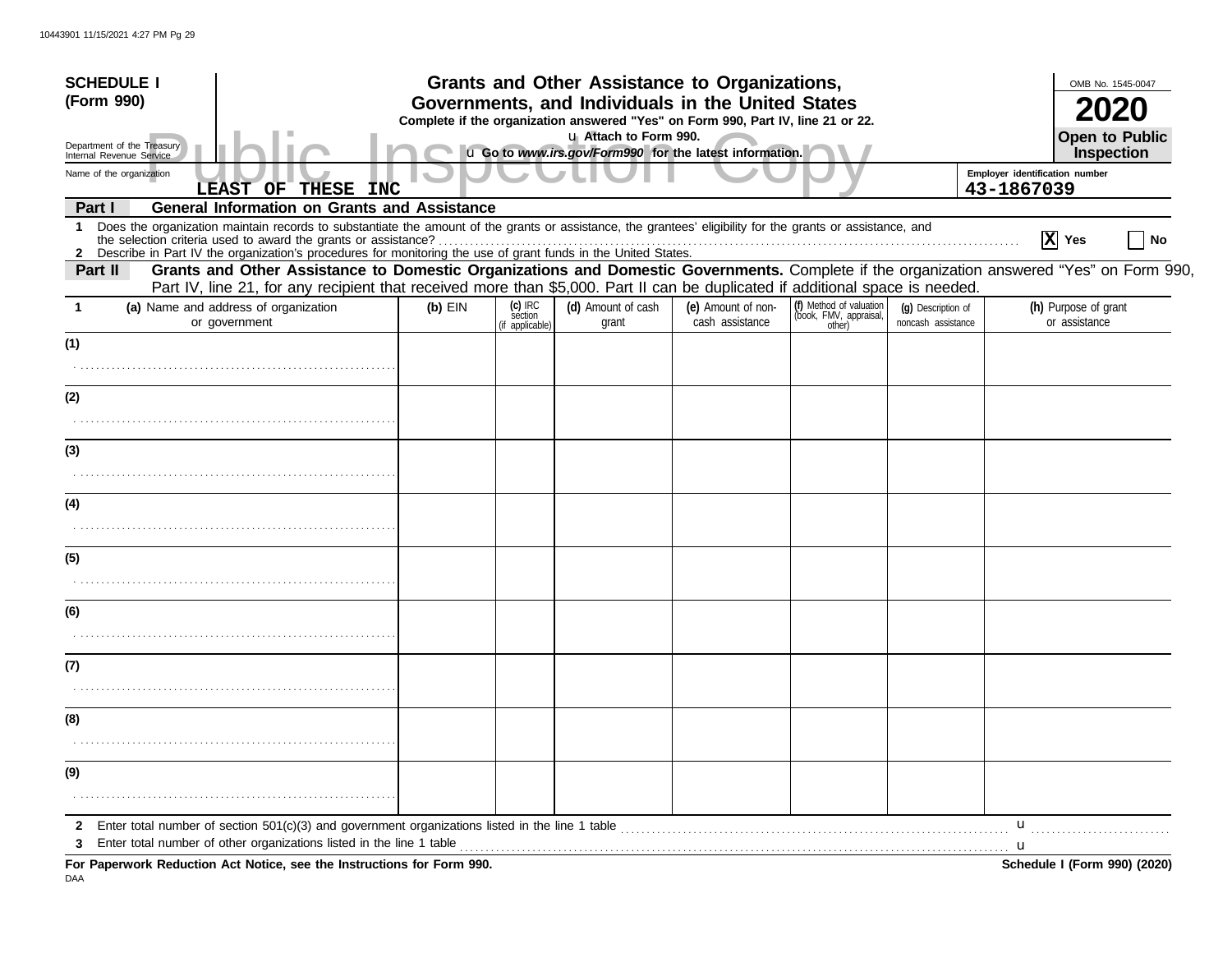| Schedule I (Form 990) (2020) LEAST OF THESE INC                                                                                                                                                                               |                             |                             | 43-1867039                          |                        | Page 2                                                                   |  |  |  |
|-------------------------------------------------------------------------------------------------------------------------------------------------------------------------------------------------------------------------------|-----------------------------|-----------------------------|-------------------------------------|------------------------|--------------------------------------------------------------------------|--|--|--|
| Grants and Other Assistance to Domestic Individuals. Complete if the organization answered "Yes" on Form 990, Part IV, line 22.<br>Part III                                                                                   |                             |                             |                                     |                        |                                                                          |  |  |  |
| Part III can be duplicated if additional space is needed.                                                                                                                                                                     |                             |                             |                                     |                        |                                                                          |  |  |  |
| (a) Type of grant or assistance                                                                                                                                                                                               | (b) Number of<br>recipients | (c) Amount of<br>cash grant | (d) Amount of<br>noncash assistance | FMV, appraisal, other) | $ e $ Method of valuation (book, $ f $ Description of noncash assistance |  |  |  |
| <b>UNITY</b>                                                                                                                                                                                                                  | a ka                        |                             |                                     |                        |                                                                          |  |  |  |
| 1 FOOD & PERSONAL HYGIENE                                                                                                                                                                                                     | 37375                       |                             | 2,718,950                           |                        |                                                                          |  |  |  |
|                                                                                                                                                                                                                               |                             |                             |                                     |                        |                                                                          |  |  |  |
|                                                                                                                                                                                                                               |                             |                             |                                     |                        |                                                                          |  |  |  |
|                                                                                                                                                                                                                               |                             |                             |                                     |                        |                                                                          |  |  |  |
|                                                                                                                                                                                                                               |                             |                             |                                     |                        |                                                                          |  |  |  |
|                                                                                                                                                                                                                               |                             |                             |                                     |                        |                                                                          |  |  |  |
|                                                                                                                                                                                                                               |                             |                             |                                     |                        |                                                                          |  |  |  |
| $5$ and $5$ and $5$ and $5$ and $5$ and $5$ and $5$ and $5$ and $5$ and $5$ and $5$ and $5$ and $5$ and $5$ and $5$ and $5$ and $5$ and $5$ and $5$ and $5$ and $5$ and $5$ and $5$ and $5$ and $5$ and $5$ and $5$ and $5$ a |                             |                             |                                     |                        |                                                                          |  |  |  |
|                                                                                                                                                                                                                               |                             |                             |                                     |                        |                                                                          |  |  |  |
| 6                                                                                                                                                                                                                             |                             |                             |                                     |                        |                                                                          |  |  |  |
|                                                                                                                                                                                                                               |                             |                             |                                     |                        |                                                                          |  |  |  |
| 7<br>Supplemental Information. Provide the information required in Part I, line 2; Part III, column (b); and any other additional information.<br>Part IV                                                                     |                             |                             |                                     |                        |                                                                          |  |  |  |
|                                                                                                                                                                                                                               |                             |                             |                                     |                        |                                                                          |  |  |  |
| PART IV - ADDITIONAL INFORMATION                                                                                                                                                                                              |                             |                             |                                     |                        |                                                                          |  |  |  |
|                                                                                                                                                                                                                               |                             |                             |                                     |                        |                                                                          |  |  |  |
| THE ORGANIZATION PROVIDES ASSISTANCE TO MEET THE IMMEDIATE NEEDS OF                                                                                                                                                           |                             |                             |                                     |                        |                                                                          |  |  |  |
|                                                                                                                                                                                                                               |                             |                             |                                     |                        |                                                                          |  |  |  |
| INDIVIDUALS ACCORDING TO GUIDELINES APPROVED BY THE BOARD. FAMILIES ARE                                                                                                                                                       |                             |                             |                                     |                        |                                                                          |  |  |  |
| REQUIRED TO COMPLETE AN APPLICATION AND PARTICIPATE IN A SCREENING PROCESS                                                                                                                                                    |                             |                             |                                     |                        |                                                                          |  |  |  |
|                                                                                                                                                                                                                               |                             |                             |                                     |                        |                                                                          |  |  |  |
| TO ENSURE THEY ARE ELIGIBLE FOR THE SERVICES.                                                                                                                                                                                 |                             |                             |                                     |                        |                                                                          |  |  |  |
|                                                                                                                                                                                                                               |                             |                             |                                     |                        |                                                                          |  |  |  |
|                                                                                                                                                                                                                               |                             |                             |                                     |                        |                                                                          |  |  |  |
|                                                                                                                                                                                                                               |                             |                             |                                     |                        |                                                                          |  |  |  |
| ON A MONTHLY BASIS, FAMILIES HAVE APPOINTMENTS WHERE THEY RECEIVE FOOD                                                                                                                                                        |                             |                             |                                     |                        |                                                                          |  |  |  |
|                                                                                                                                                                                                                               |                             |                             |                                     |                        |                                                                          |  |  |  |
| ASSISTANCE AS WELL AS OTHER AVAILABLE RESOURCES.                                                                                                                                                                              |                             |                             |                                     |                        |                                                                          |  |  |  |
|                                                                                                                                                                                                                               |                             |                             |                                     |                        |                                                                          |  |  |  |
|                                                                                                                                                                                                                               |                             |                             |                                     |                        |                                                                          |  |  |  |
|                                                                                                                                                                                                                               |                             |                             |                                     |                        |                                                                          |  |  |  |

. . . . . . . . . . . . . . . . . . . . . . . . . . . . . . . . . . . . . . . . . . . . . . . . . . . . . . . . . . . . . . . . . . . . . . . . . . . . . . . . . . . . . . . . . . . . . . . . . . . . . . . . . . . . . . . . . . . . . . . . . . . . . . . . . . . . . . . . . . . . . . . . . . . . . . . . . . . . . . . . . . . . . . . . . . . . . . . . . . . . . . . . . . . . . . . . . . . . . . . . . . . . . . . . . . .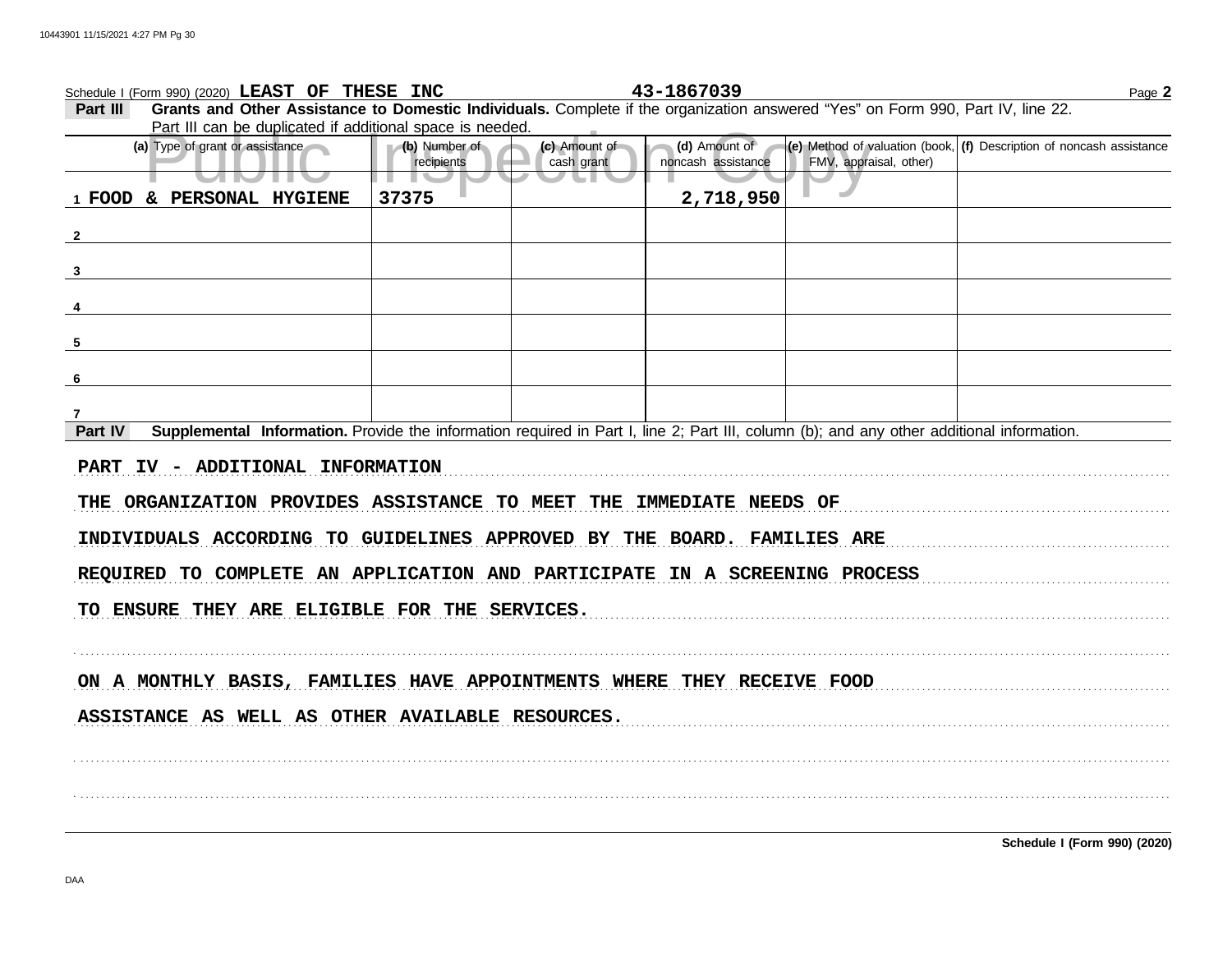|              | <b>SCHEDULE M</b>                                                                                                  |                              |                                                                                                                       |                                                                          |                                | OMB No. 1545-0047     |    |  |  |  |
|--------------|--------------------------------------------------------------------------------------------------------------------|------------------------------|-----------------------------------------------------------------------------------------------------------------------|--------------------------------------------------------------------------|--------------------------------|-----------------------|----|--|--|--|
|              | (Form 990)                                                                                                         |                              | <b>Noncash Contributions</b><br>La Complete if the organizations answered "Yes" on Form 990, Part IV, lines 29 or 30. |                                                                          |                                |                       |    |  |  |  |
|              |                                                                                                                    |                              |                                                                                                                       |                                                                          |                                |                       |    |  |  |  |
|              | Department of the Treasury                                                                                         | <b>u</b> Attach to Form 990. |                                                                                                                       |                                                                          |                                | <b>Open To Public</b> |    |  |  |  |
|              | Internal Revenue Service<br>Name of the organization                                                               |                              |                                                                                                                       | L Go to www.irs.gov/Form990 for instructions and the latest information. | Employer identification number | <b>Inspection</b>     |    |  |  |  |
|              | <b>LEAST OF</b>                                                                                                    | <b>THESE</b>                 | <b>INC</b>                                                                                                            |                                                                          | 43-1867039                     |                       |    |  |  |  |
|              | <b>Types of Property</b><br>Part I                                                                                 |                              |                                                                                                                       |                                                                          |                                |                       |    |  |  |  |
|              |                                                                                                                    | (a)                          | (b)                                                                                                                   | (c)                                                                      | (d)                            |                       |    |  |  |  |
|              |                                                                                                                    | Check if                     | Number of contributions or                                                                                            | Noncash contribution<br>amounts reported on                              | Method of determining          |                       |    |  |  |  |
|              |                                                                                                                    | applicable                   | items contributed                                                                                                     | Form 990, Part VIII, line 1g                                             | noncash contribution amounts   |                       |    |  |  |  |
| 1            | Art - Works of art                                                                                                 |                              |                                                                                                                       |                                                                          |                                |                       |    |  |  |  |
| $\mathbf{2}$ | Art - Historical treasures                                                                                         |                              |                                                                                                                       |                                                                          |                                |                       |    |  |  |  |
| 3            | Art - Fractional interests                                                                                         |                              |                                                                                                                       |                                                                          |                                |                       |    |  |  |  |
| 4            | Books and publications                                                                                             |                              |                                                                                                                       |                                                                          |                                |                       |    |  |  |  |
| 5            | Clothing and household                                                                                             |                              |                                                                                                                       |                                                                          |                                |                       |    |  |  |  |
|              |                                                                                                                    | X                            |                                                                                                                       |                                                                          | 4,348 FAIR MARKET VALUE        |                       |    |  |  |  |
| 6            | Cars and other vehicles                                                                                            |                              |                                                                                                                       |                                                                          |                                |                       |    |  |  |  |
| 7            | Boats and planes                                                                                                   |                              |                                                                                                                       |                                                                          |                                |                       |    |  |  |  |
| 8            | Intellectual property                                                                                              |                              |                                                                                                                       |                                                                          |                                |                       |    |  |  |  |
| 9            | Securities - Publicly traded                                                                                       |                              |                                                                                                                       |                                                                          |                                |                       |    |  |  |  |
| 10           | Securities - Closely held stock                                                                                    |                              |                                                                                                                       |                                                                          |                                |                       |    |  |  |  |
| 11           | Securities - Partnership, LLC,                                                                                     |                              |                                                                                                                       |                                                                          |                                |                       |    |  |  |  |
|              | or trust interests                                                                                                 |                              |                                                                                                                       |                                                                          |                                |                       |    |  |  |  |
| 12           | Securities - Miscellaneous                                                                                         |                              |                                                                                                                       |                                                                          |                                |                       |    |  |  |  |
| 13           | Qualified conservation                                                                                             |                              |                                                                                                                       |                                                                          |                                |                       |    |  |  |  |
|              | contribution - Historic                                                                                            |                              |                                                                                                                       |                                                                          |                                |                       |    |  |  |  |
|              | structures                                                                                                         |                              |                                                                                                                       |                                                                          |                                |                       |    |  |  |  |
| 14           | Qualified conservation                                                                                             |                              |                                                                                                                       |                                                                          |                                |                       |    |  |  |  |
|              | contribution - Other                                                                                               |                              |                                                                                                                       |                                                                          |                                |                       |    |  |  |  |
| 15           | Real estate - Residential                                                                                          |                              |                                                                                                                       |                                                                          |                                |                       |    |  |  |  |
| 16           | Real estate - Commercial                                                                                           |                              |                                                                                                                       |                                                                          |                                |                       |    |  |  |  |
| 17           | Real estate - Other                                                                                                | $\mathbf X$                  | 1                                                                                                                     |                                                                          | 1,030,000 FAIR MARKET VALUE    |                       |    |  |  |  |
| 18           |                                                                                                                    |                              |                                                                                                                       |                                                                          |                                |                       |    |  |  |  |
| 19           | Food inventory                                                                                                     | Χ                            | 1536161                                                                                                               | 2,580,750                                                                | \$1.68 PER POUND               |                       |    |  |  |  |
| 20           | Drugs and medical supplies                                                                                         |                              |                                                                                                                       |                                                                          |                                |                       |    |  |  |  |
| 21           | Taxidermy                                                                                                          |                              |                                                                                                                       |                                                                          |                                |                       |    |  |  |  |
| 22           | Historical artifacts                                                                                               |                              |                                                                                                                       |                                                                          |                                |                       |    |  |  |  |
| 23           | Scientific specimens                                                                                               |                              |                                                                                                                       |                                                                          |                                |                       |    |  |  |  |
| 24           | Archeological artifacts                                                                                            |                              |                                                                                                                       |                                                                          |                                |                       |    |  |  |  |
| 25           |                                                                                                                    |                              |                                                                                                                       |                                                                          |                                |                       |    |  |  |  |
| 26           |                                                                                                                    |                              |                                                                                                                       |                                                                          |                                |                       |    |  |  |  |
| 27           |                                                                                                                    |                              |                                                                                                                       |                                                                          |                                |                       |    |  |  |  |
| 28           | Other $\mathbf{u}$                                                                                                 |                              |                                                                                                                       |                                                                          |                                |                       |    |  |  |  |
| 29           | Number of Forms 8283 received by the organization during the tax year for contributions for                        |                              |                                                                                                                       |                                                                          |                                |                       |    |  |  |  |
|              | which the organization completed Form 8283, Part IV, Donee Acknowledgement                                         |                              |                                                                                                                       |                                                                          | 1<br>29                        |                       |    |  |  |  |
|              |                                                                                                                    |                              |                                                                                                                       |                                                                          |                                | <b>Yes</b>            | No |  |  |  |
| 30a          | During the year, did the organization receive by contribution any property reported in Part I, lines 1 through     |                              |                                                                                                                       |                                                                          |                                |                       |    |  |  |  |
|              | 28, that it must hold for at least three years from the date of the initial contribution, and which isn't required |                              |                                                                                                                       |                                                                          |                                |                       |    |  |  |  |
|              |                                                                                                                    |                              |                                                                                                                       |                                                                          |                                | 30a                   | X  |  |  |  |
| b            | If "Yes," describe the arrangement in Part II.                                                                     |                              |                                                                                                                       |                                                                          |                                |                       |    |  |  |  |
| 31           | Does the organization have a gift acceptance policy that requires the review of any nonstandard                    |                              |                                                                                                                       |                                                                          |                                |                       |    |  |  |  |
|              | contributions?                                                                                                     |                              |                                                                                                                       |                                                                          |                                | 31                    | X  |  |  |  |
| 32a          | Does the organization hire or use third parties or related organizations to solicit, process, or sell noncash      |                              |                                                                                                                       |                                                                          |                                |                       |    |  |  |  |
|              | contributions?                                                                                                     |                              |                                                                                                                       |                                                                          |                                | 32a                   | X  |  |  |  |
| b            | If "Yes," describe in Part II.                                                                                     |                              |                                                                                                                       |                                                                          |                                |                       |    |  |  |  |
| 33           | If the organization didn't report an amount in column (c) for a type of property for which column (a) is checked,  |                              |                                                                                                                       |                                                                          |                                |                       |    |  |  |  |
|              | describe in Part II.                                                                                               |                              |                                                                                                                       |                                                                          |                                |                       |    |  |  |  |

For Paperwork Reduction Act Notice, see the Instructions for Form 990. Schedule M (Form 990) 2020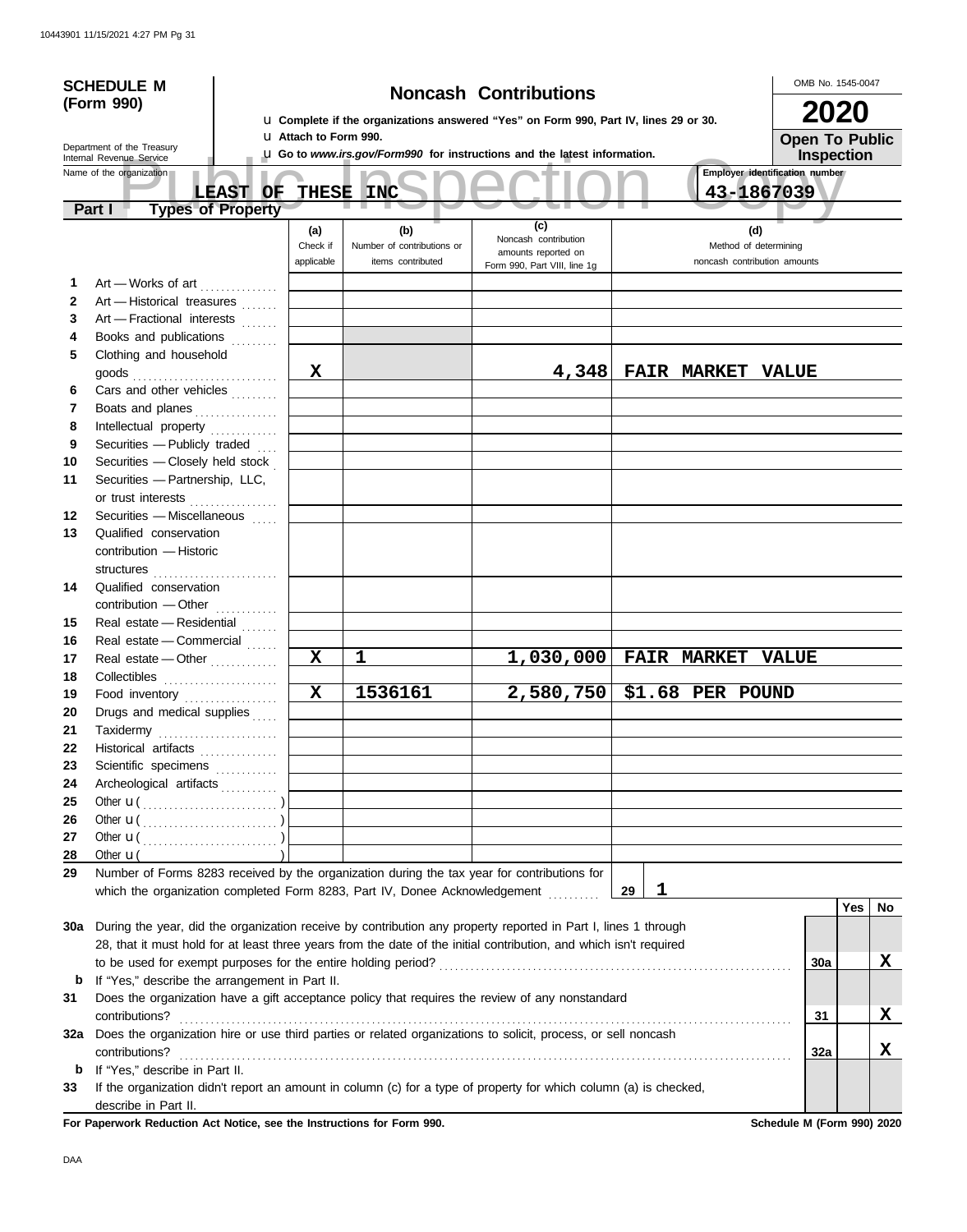|         |                                  | Schedule M (Form 990) 2020 LEAST OF THESE INC                                     |  | 43-1867039                                                                                                                                                                                                                   | Page 2 |
|---------|----------------------------------|-----------------------------------------------------------------------------------|--|------------------------------------------------------------------------------------------------------------------------------------------------------------------------------------------------------------------------------|--------|
| Part II |                                  |                                                                                   |  | Supplemental Information. Provide the information required by Part I, lines 30b, 32b, and 33, and whether<br>the organization is reporting in Part I, column (b), the number of contributions, the number of items received, |        |
|         |                                  | or a combination of both. Also complete this part for any additional information. |  |                                                                                                                                                                                                                              |        |
|         | SCHEDULE M<br>PART I COLUMN (B): | - SUPPLEMENTAL INFORMATION                                                        |  |                                                                                                                                                                                                                              |        |
|         |                                  | LINE 17 - NUMBER OF CONTRIBUTIONS RECEIVED                                        |  |                                                                                                                                                                                                                              |        |
|         |                                  |                                                                                   |  |                                                                                                                                                                                                                              |        |
|         |                                  | LINE 19 - NUMBER OF POUNDS OF FOOD INVENTORY RECEIVED                             |  |                                                                                                                                                                                                                              |        |
|         |                                  |                                                                                   |  |                                                                                                                                                                                                                              |        |
|         |                                  |                                                                                   |  |                                                                                                                                                                                                                              |        |
|         |                                  |                                                                                   |  |                                                                                                                                                                                                                              |        |
|         |                                  |                                                                                   |  |                                                                                                                                                                                                                              |        |
|         |                                  |                                                                                   |  |                                                                                                                                                                                                                              |        |
|         |                                  |                                                                                   |  |                                                                                                                                                                                                                              |        |
|         |                                  |                                                                                   |  |                                                                                                                                                                                                                              |        |
|         |                                  |                                                                                   |  |                                                                                                                                                                                                                              |        |
|         |                                  |                                                                                   |  |                                                                                                                                                                                                                              |        |
|         |                                  |                                                                                   |  |                                                                                                                                                                                                                              |        |
|         |                                  |                                                                                   |  |                                                                                                                                                                                                                              |        |
|         |                                  |                                                                                   |  |                                                                                                                                                                                                                              |        |
|         |                                  |                                                                                   |  |                                                                                                                                                                                                                              |        |
|         |                                  |                                                                                   |  |                                                                                                                                                                                                                              |        |
|         |                                  |                                                                                   |  |                                                                                                                                                                                                                              |        |
|         |                                  |                                                                                   |  |                                                                                                                                                                                                                              |        |
|         |                                  |                                                                                   |  |                                                                                                                                                                                                                              |        |
|         |                                  |                                                                                   |  |                                                                                                                                                                                                                              |        |
|         |                                  |                                                                                   |  |                                                                                                                                                                                                                              |        |
|         |                                  |                                                                                   |  |                                                                                                                                                                                                                              |        |
|         |                                  |                                                                                   |  |                                                                                                                                                                                                                              |        |
|         |                                  |                                                                                   |  |                                                                                                                                                                                                                              |        |
|         |                                  |                                                                                   |  |                                                                                                                                                                                                                              |        |
|         |                                  |                                                                                   |  |                                                                                                                                                                                                                              |        |
|         |                                  |                                                                                   |  |                                                                                                                                                                                                                              |        |
|         |                                  |                                                                                   |  |                                                                                                                                                                                                                              |        |
|         |                                  |                                                                                   |  |                                                                                                                                                                                                                              |        |
|         |                                  |                                                                                   |  |                                                                                                                                                                                                                              |        |
|         |                                  |                                                                                   |  |                                                                                                                                                                                                                              |        |
|         |                                  |                                                                                   |  |                                                                                                                                                                                                                              |        |
|         |                                  |                                                                                   |  |                                                                                                                                                                                                                              |        |
|         |                                  |                                                                                   |  |                                                                                                                                                                                                                              |        |
|         |                                  |                                                                                   |  |                                                                                                                                                                                                                              |        |